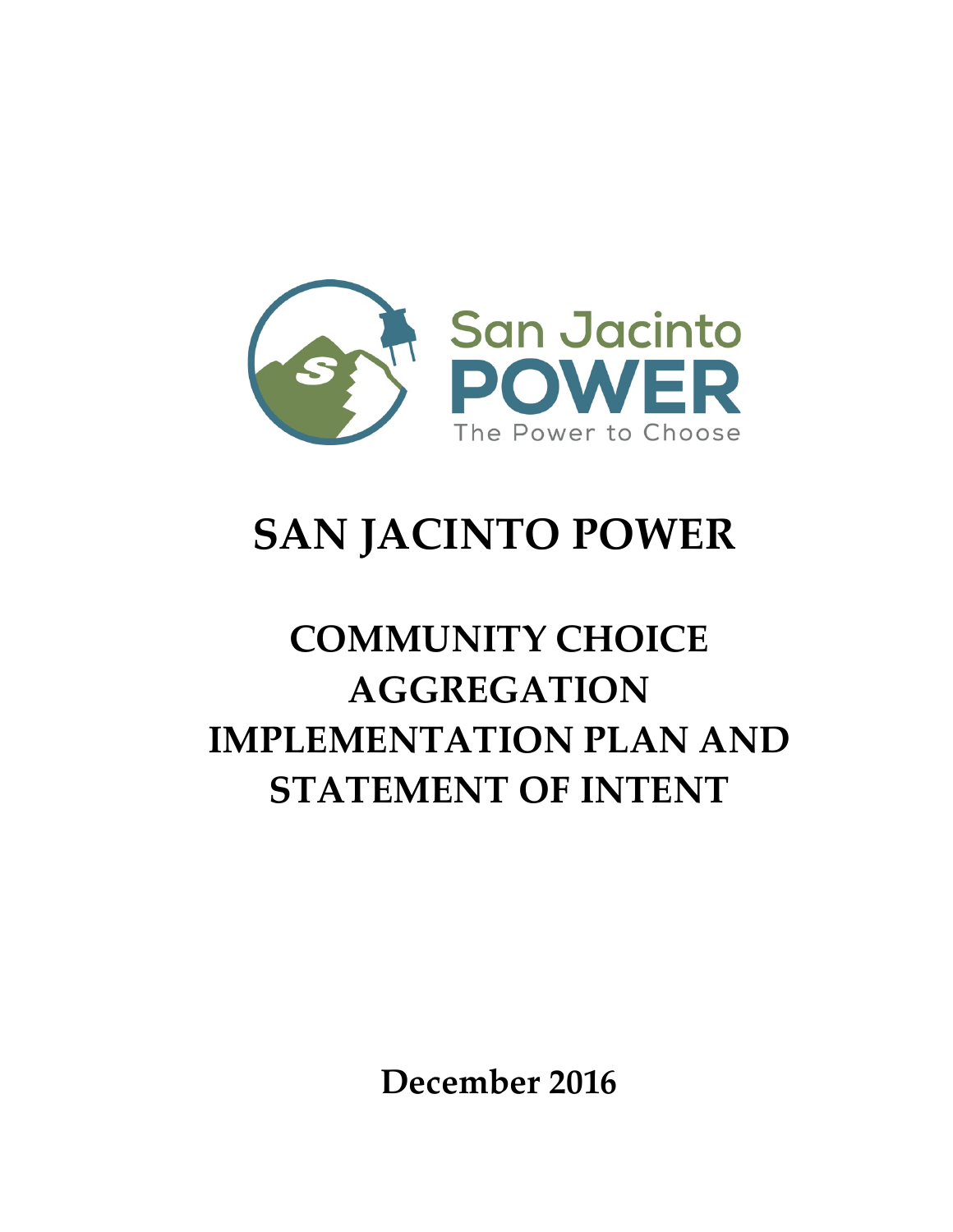## **Table of Contents**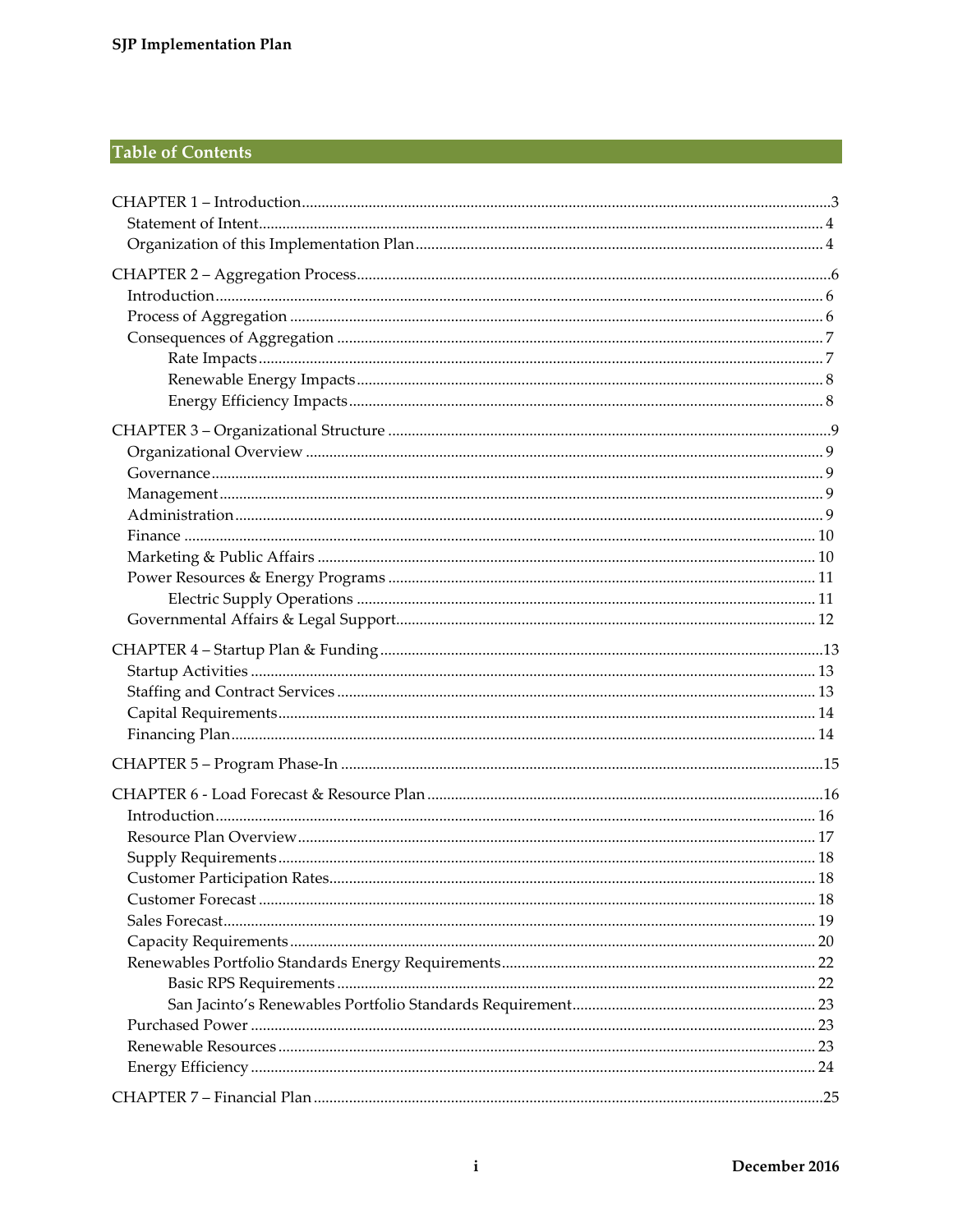| Disclosure and Due Process in Setting Rates and Allocating Costs among Participants 31 |  |
|----------------------------------------------------------------------------------------|--|
|                                                                                        |  |
|                                                                                        |  |
|                                                                                        |  |
|                                                                                        |  |
|                                                                                        |  |
|                                                                                        |  |
|                                                                                        |  |
|                                                                                        |  |
|                                                                                        |  |
|                                                                                        |  |
|                                                                                        |  |
|                                                                                        |  |
|                                                                                        |  |
|                                                                                        |  |
|                                                                                        |  |
|                                                                                        |  |
|                                                                                        |  |
| Appendix A: City of San Jacinto Ordinance No. XXX (Adopting Implementation Plan)  40   |  |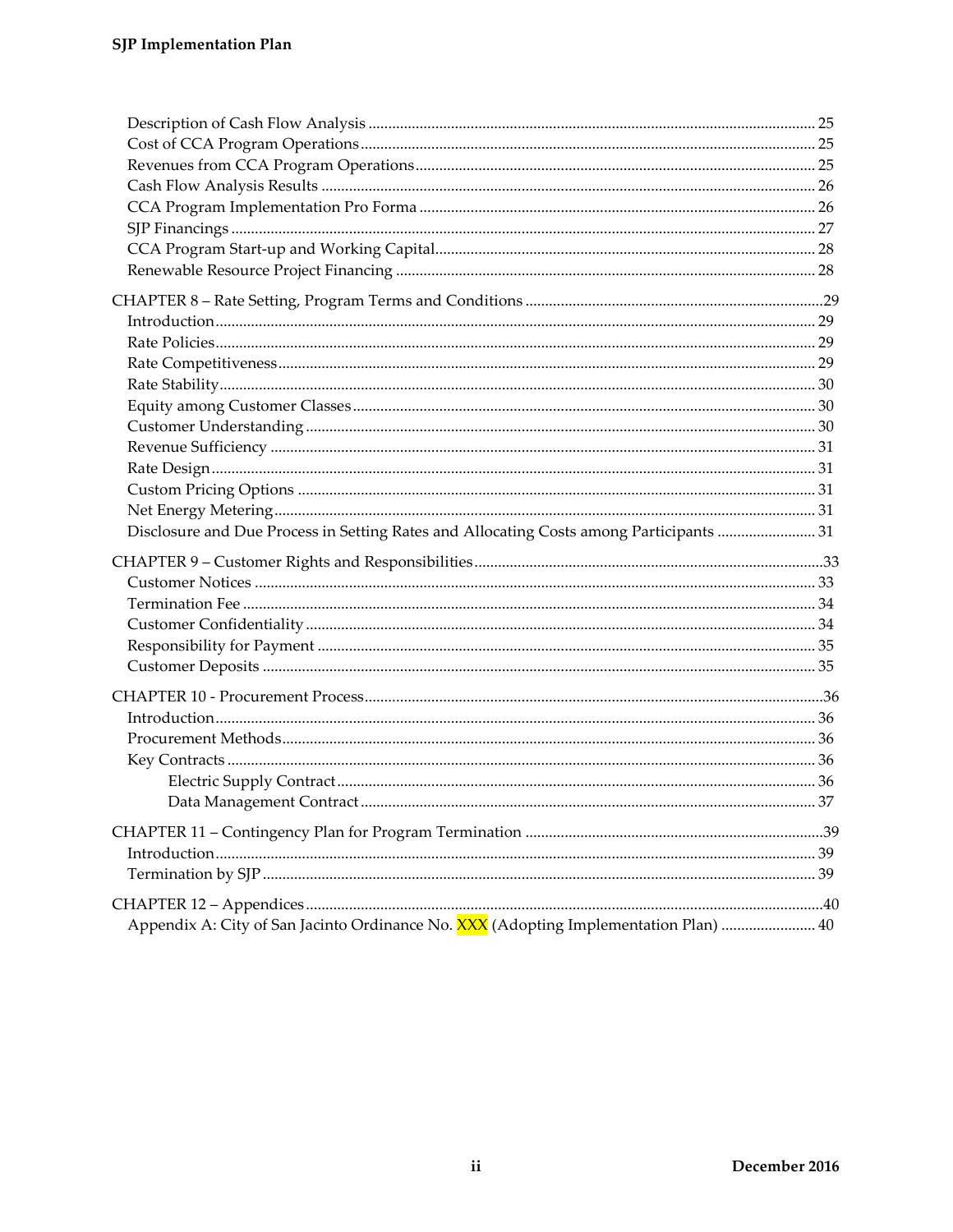## <span id="page-3-0"></span>**CHAPTER 1 –** Introduction

The City of San Jacinto ("City" or "San Jacinto"), located within Riverside County, is pursuing the implementation of a community choice aggregation program ("CCA"), which has been named San Jacinto Power (the "Program" or "SJP"). SJP is structured to offer service to all customers within the City's geographic boundaries.

This Implementation Plan and Statement of Intent ("Implementation Plan") describes the City's plans to implement a voluntary CCA program for electric customers within the jurisdictional boundaries of San Jacinto that currently take bundled electric service from Southern California Edison ("SCE"). The SJP Program will provide electricity customers the opportunity to join together to procure electricity from competitive suppliers, with such electricity being delivered over SCE's transmission and distribution system. The planned start date for the Program is July 3, 2017, the first business day in July, 2017. All current SCE customers within the City's service area will receive information describing the SJP Program and will have multiple opportunities to opt out and choose to remain full requirement ("bundled") customers of SCE, in which case they will not be enrolled. Thus, participation in the SJP Program is completely voluntary; however, customers, as provided by law, will be automatically enrolled according to the anticipated schedule later described in Chapter 5 unless they affirmatively elect to opt-out.

Implementation of SJP will enable customers within San Jacinto's service area to take advantage of the opportunities granted by Assembly Bill 117 ("AB 117"), the Community Choice Aggregation Law. San Jacinto's primary objectives in implementing this Program are to provide cost competitive electric services; spur local economic development; and sustain longterm rate stability for residents and businesses through local control. The prospective benefits to consumers include increased renewable supply product options, stable and competitive electric rates, and the opportunity for public participation in determining which technologies are utilized to meet local electricity needs.

To ensure successful operation of the Program, the City will solicit energy suppliers and marketers through a competitive process and will negotiate with one or more qualified suppliers throughout early 2017. Final selection of SJP's initial energy supplier(s) will be made by San Jacinto following administration of the aforementioned solicitation process and related contract negotiations. Information regarding the anticipated solicitation process for SJP's initial energy services provider(s) is contained in Chapter 10.

The California Public Utilities Code provides the relevant legal authority for the City to become a Community Choice Aggregator and invests the California Public Utilities Commission ("CPUC" or "Commission") with the responsibility for establishing the cost recovery mechanism that must be in place before customers can begin receiving electrical service through the SJP Program. The CPUC also has responsibility for registering the City as a Community Choice Aggregator and ensuring compliance with basic consumer protection rules. The Public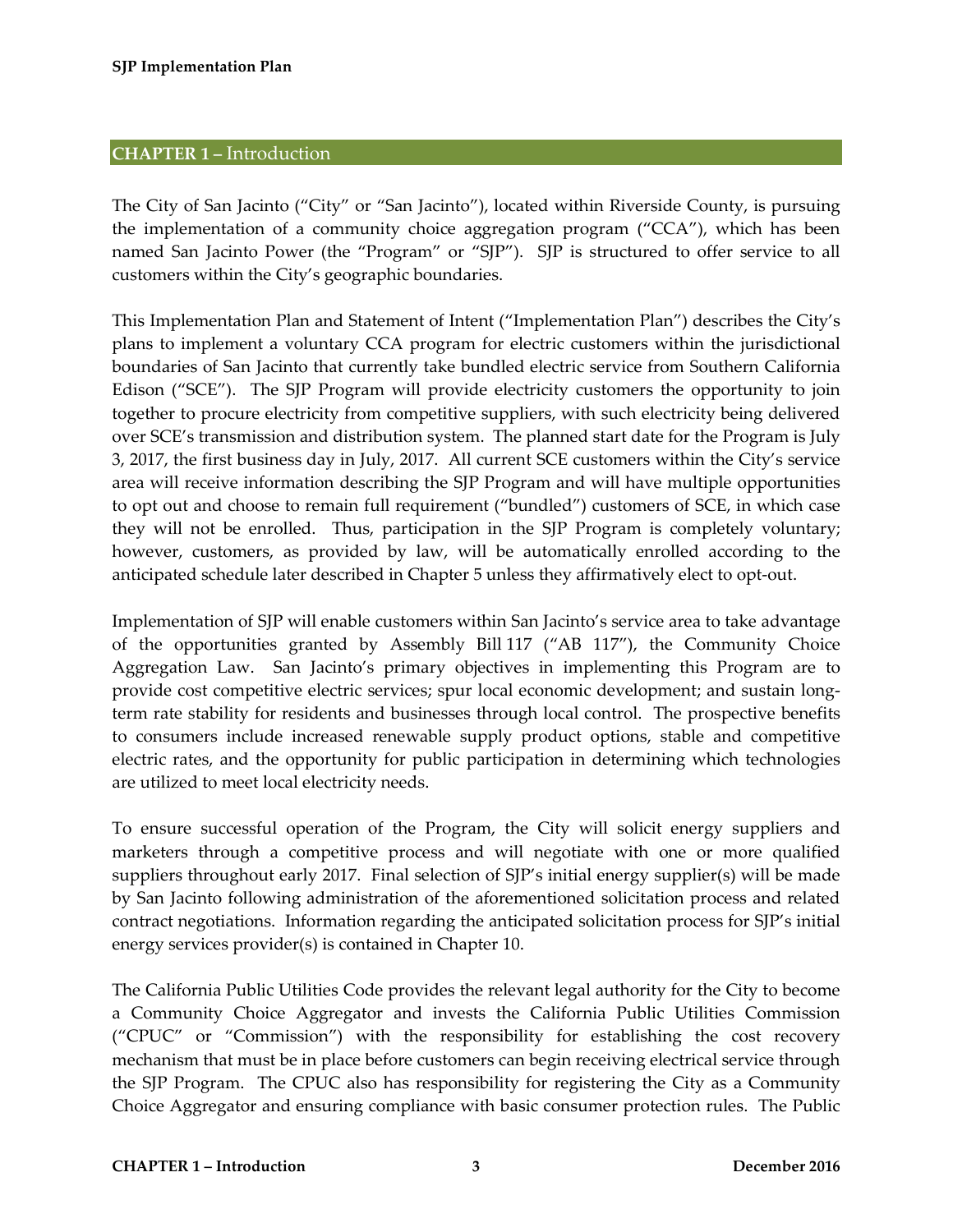Utilities Code requires that an Implementation Plan be adopted at a duly noticed public hearing and that it be filed with the Commission in order for the Commission to determine the cost recovery mechanism to be paid by customers of the Program in order to prevent shifting of costs to bundled customers of the incumbent utility.

On November 17 2016, the City, at a duly noticed public hearing, introduced this Implementation Plan, through Ordinance No. 16-12 (a copy of which is included as part of Appendix A). Then on December 6, 2016, the City, at a duly noticed City Council meeting, approved this Implementation Plan and the implementation of a CCA Program through the adoption of Ordinance No. 16-12.

The Commission has established the methodology that will be used to determine the cost recovery mechanism, and SCE has approved tariffs for imposition of the cost recovery mechanism. With this milestone having been accomplished, the City submits this Implementation Plan to the CPUC. Following the CPUC's certification of its receipt of this Implementation Plan and resolution of any outstanding issues, the City will take the final steps needed to register as a CCA prior to initiating the customer notification and enrollment process.

## <span id="page-4-0"></span>*Statement of Intent*

The content of this Implementation Plan complies with the statutory requirements of AB 117. As required by Public Utilities Code Section  $366.2(c)(3)$ , this Implementation Plan details the process and consequences of aggregation and provides the City's statement of intent for implementing a CCA program that includes all of the following:

- > Universal access;
- > Reliability;
- $\triangleright$  Equitable treatment of all customer classes; and
- $\triangleright$  Any requirements established by state law or by the CPUC concerning aggregated service.

## <span id="page-4-1"></span>*Organization of this Implementation Plan*

The remainder of this Implementation Plan is organized as follows:

Chapter 2: Aggregation Process Chapter 3: Organizational Structure Chapter 4: Startup Plan & Funding Chapter 5: Program Phase-In Chapter 6: Load Forecast & Resource Plan Chapter 7: Financial Plan Chapter 8: Rate setting Chapter 9: Customer Rights and Responsibilities Chapter 10: Procurement Process Chapter 11: Contingency Plan for Program Termination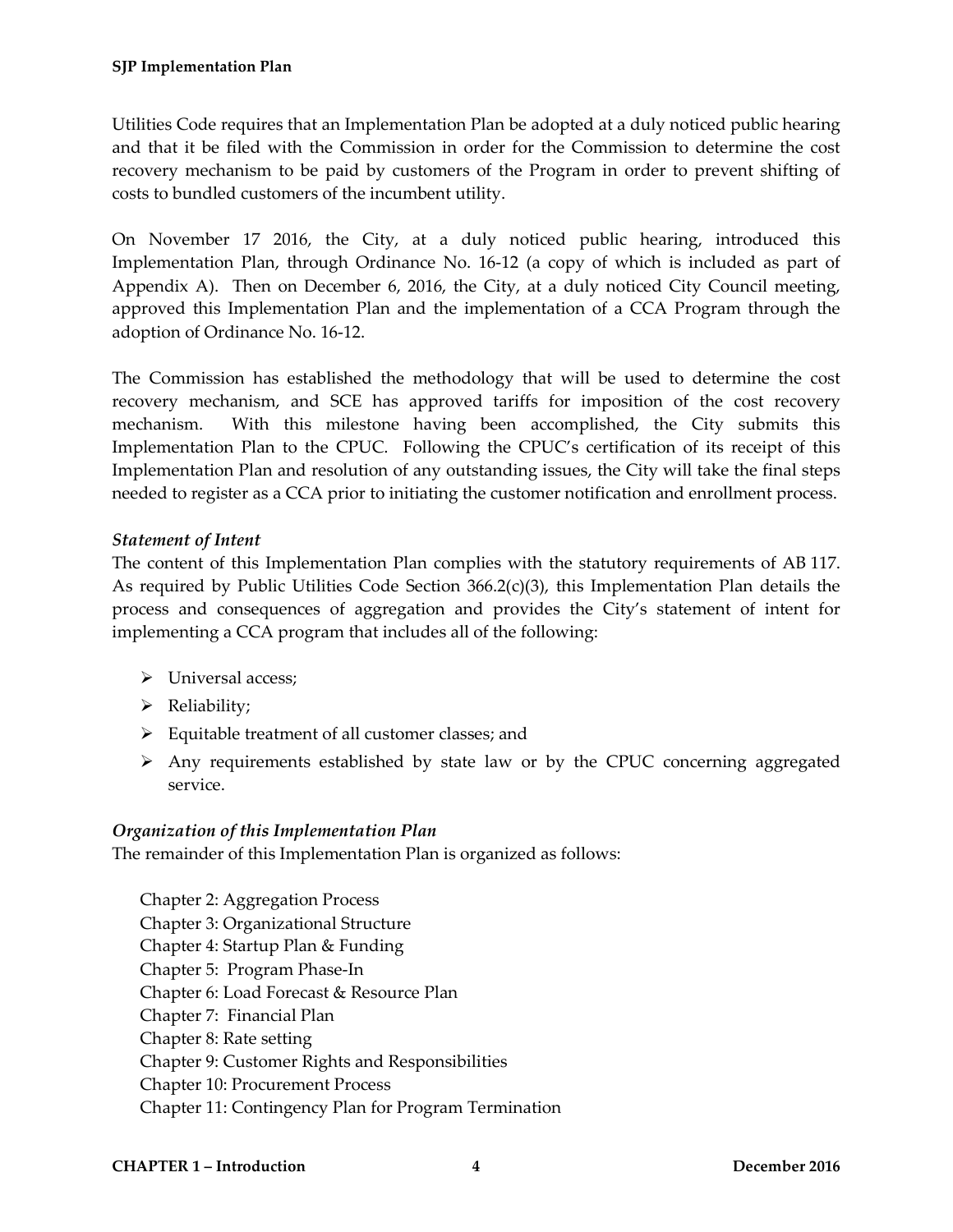Appendix A: City of San Jacinto Ordinance No. 16-12 (Adopting Implementation Plan)

The requirements of AB 117 are cross-referenced to Chapters of this Implementation Plan in the following table.

| <b>AB 117 REQUIREMENT</b>                    | <b>IMPLEMENTATION PLAN CHAPTER</b>       |
|----------------------------------------------|------------------------------------------|
| <b>Statement of Intent</b>                   | Chapter 1: Introduction                  |
| Process and consequences of aggregation      | <b>Chapter 2: Aggregation Process</b>    |
| Organizational structure of the program,     | Chapter 3: Organizational Structure      |
| its operations and funding                   | Chapter 4: Startup Plan & Funding        |
|                                              | Chapter 7: Financial Plan                |
| Disclosure and due process in setting rates  | Chapter 8: Rate setting                  |
| and allocating costs among participants      |                                          |
| Rate setting and other costs to participants | Chapter 8: Rate setting                  |
|                                              | Chapter 9: Customer Rights and           |
|                                              | Responsibilities                         |
| Participant rights and responsibilities      | Chapter 9: Customer Rights and           |
|                                              | Responsibilities                         |
| Methods for entering and terminating         | <b>Chapter 10: Procurement Process</b>   |
| agreements with other entities               |                                          |
| Description of third parties that will be    | <b>Chapter 10: Procurement Process</b>   |
| supplying electricity under the program,     |                                          |
| including information about financial,       |                                          |
| technical and operational capabilities       |                                          |
| Termination of the program                   | Chapter 11: Contingency Plan for Program |
|                                              | Termination                              |

## **AB 117 Cross References**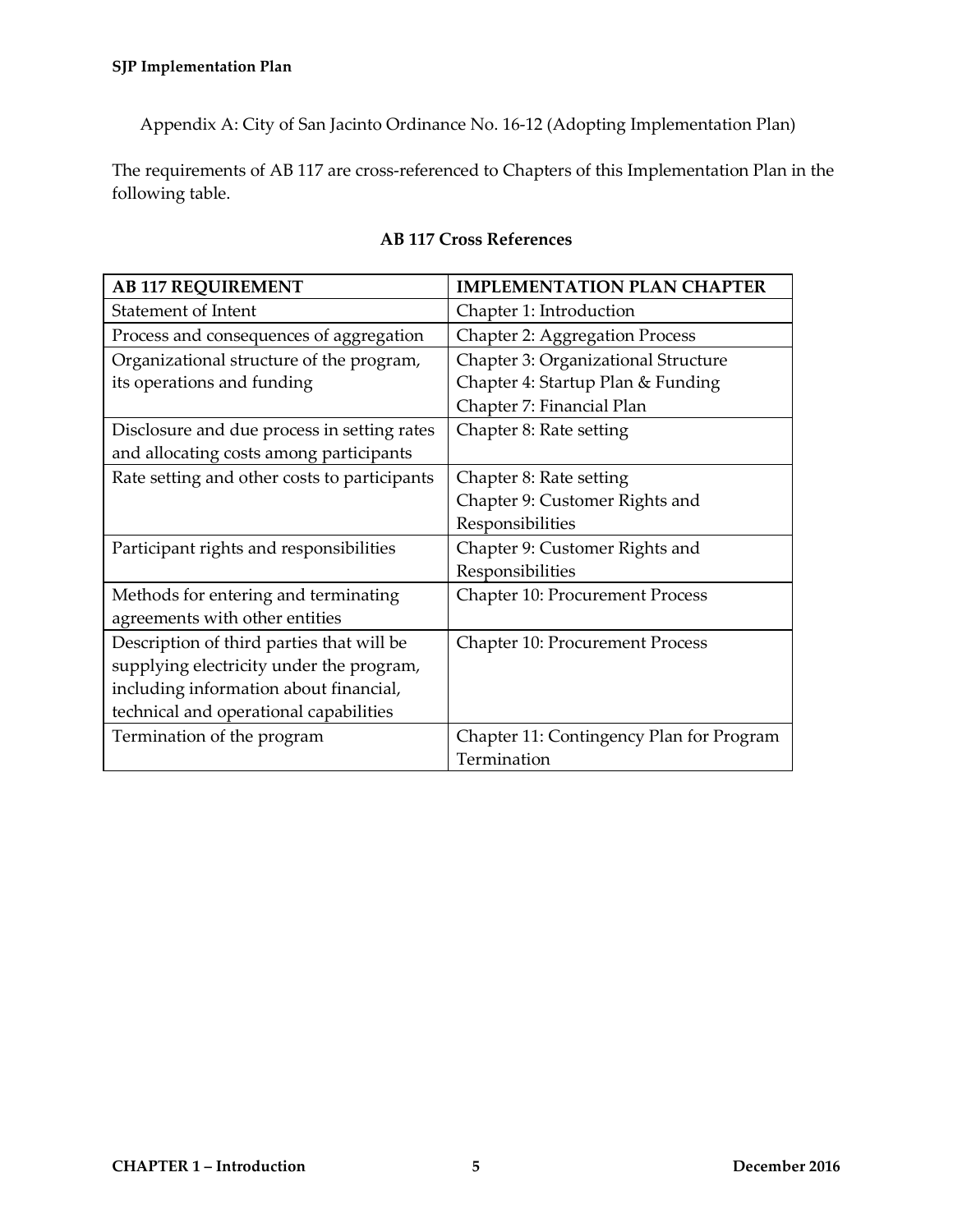#### <span id="page-6-0"></span>**CHAPTER 2 – Aggregation Process**

#### <span id="page-6-1"></span>*Introduction*

This chapter describes the background leading to the development of this Implementation Plan and describes the process and consequences of aggregation, consistent with the requirements of AB 117.

In early 2016 San Jacinto engaged the assistance of the City of Lancaster to evaluate the feasibility of San Jacinto operating a standalone CCA program. The initial study revealed that a CCA program was viable, offering customers rates competitive with SCE, by partnering with Lancaster on operations such as procurement, regulatory compliance and monitoring, and data management.

The City created SJP with the following objectives: 1) provide cost-competitive electric services; 2) incentivize economic development within San Jacinto; 3) and gain local control of the City's energy procurement needs.

The City released a draft Implementation Plan in November 2016, which described the planned organization, governance and operation of the CCA Program. Following consideration of comments related to the draft document, a final Implementation Plan was prepared and duly adopted by the San Jacinto City Council.

The SJP Program represents a culmination of planning efforts that are responsive to the expressed needs and priorities of the citizenry and business community within San Jacinto. The City plans to expand the energy choices available to eligible customers through creation of innovative new programs for voluntary purchases of renewable energy, net energy metering to promote customer-owned renewable generation, and customized pricing options for large energy users.

#### <span id="page-6-2"></span>*Process of Aggregation*

Before they are enrolled in the Program, prospective SJP customers will receive two written notices in the mail, from San Jacinto, that will provide information needed to understand the Program's terms and conditions of service and explain how customers can opt-out of the Program, if desired. All customers that do not follow the opt-out process specified in the customer notices will be automatically enrolled, and service will begin at their next regularly scheduled meter read date following the date of automatic enrollment, subject to the service phase-in plan described in Chapter 5. The initial enrollment notices will be provided to customers in April 2017, with a second notice being provided in May 2017.

Customers enrolled in the SJP Program will continue to have their electric meters read and to be billed for electric service by the distribution utility (SCE). The electric bill for Program customers will show separate charges for generation procured by the City as well as other charges related to electricity delivery and other utility charges assessed by SCE.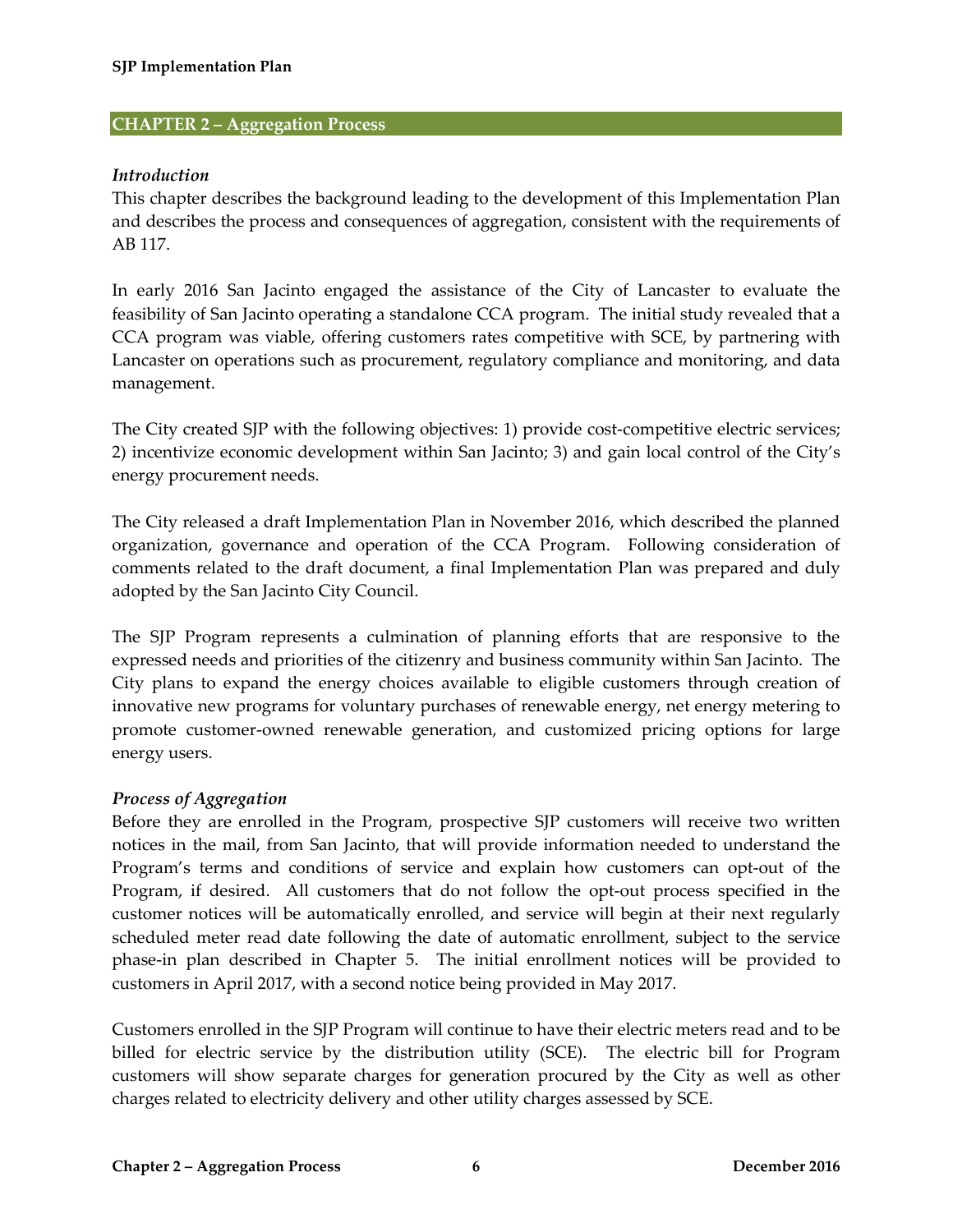After service cutover, customers will have approximately 60 days (two billing cycles) to opt-out of the SJP Program without penalty and return to the distribution utility (SCE). SJP customers will be advised of these opportunities via the distribution of two additional enrollment notices provided within the first two months of service. Customers that opt-out between the initial cutover date and the close of the post enrollment opt-out period will be responsible for program charges for the time they were served by SJP but will not otherwise be subject to any penalty for leaving the program. Customers that have not opted-out within thirty days of the fourth enrollment notice will be deemed to have elected to become a participant in the SJP Program and to have agreed to the SJP Program's terms and conditions, including those pertaining to requests for termination of service, as further described in Chapter 8.

## <span id="page-7-0"></span>*Consequences of Aggregation*

## <span id="page-7-1"></span>**Rate Impacts**

SJP Customers will pay the generation charges set by the City and no longer pay the costs of SCE generation. Customers enrolled in the Program will be subject to the Program's terms and conditions, including responsibility for payment of all Program charges as described in Chapter 9.

The City's rate setting policies described in Chapter 7 establish a goal of providing rates that are competitive with the projected generation rates offered by the incumbent distribution utility (SCE). The City will establish rates sufficient to recover all costs related to operation of the Program, and actual rates will be adopted by the San Jacinto City Council.

Initial SJP Program rates will be established following approval of the City's inaugural program budget, reflecting final costs from the SJP Program's energy supplier(s). The City's rate policies and procedures are detailed in Chapter 7. Information regarding final SJP Program rates will be disclosed along with other terms and conditions of service in the pre-enrollment and postenrollment notices sent to potential customers.

Once San Jacinto gives definitive notice to SCE that it will commence service, SJP customers will generally not be responsible for costs associated with SCE's future electricity procurement contracts or power plant investments. Certain pre-existing generation costs and new generation costs that are deemed to provide system-wide benefits will continue to be charged by SCE to CCA customers through separate rate components, called the Cost Responsibility Surcharge and the New System Generation Charge. These charges are shown in SCE's electric service tariffs, which can be accessed from the utility's website, and the costs are included in charges paid by both SCE bundled customers as well as CCA and Direct Access customers. [1](#page-7-2)

<span id="page-7-2"></span><sup>&</sup>lt;sup>1</sup> For SCE bundled service customers, the Power Charge Indifference Adjustment element of the Cost Responsibility Surcharge is contained within the CCA-CRS rate tariff.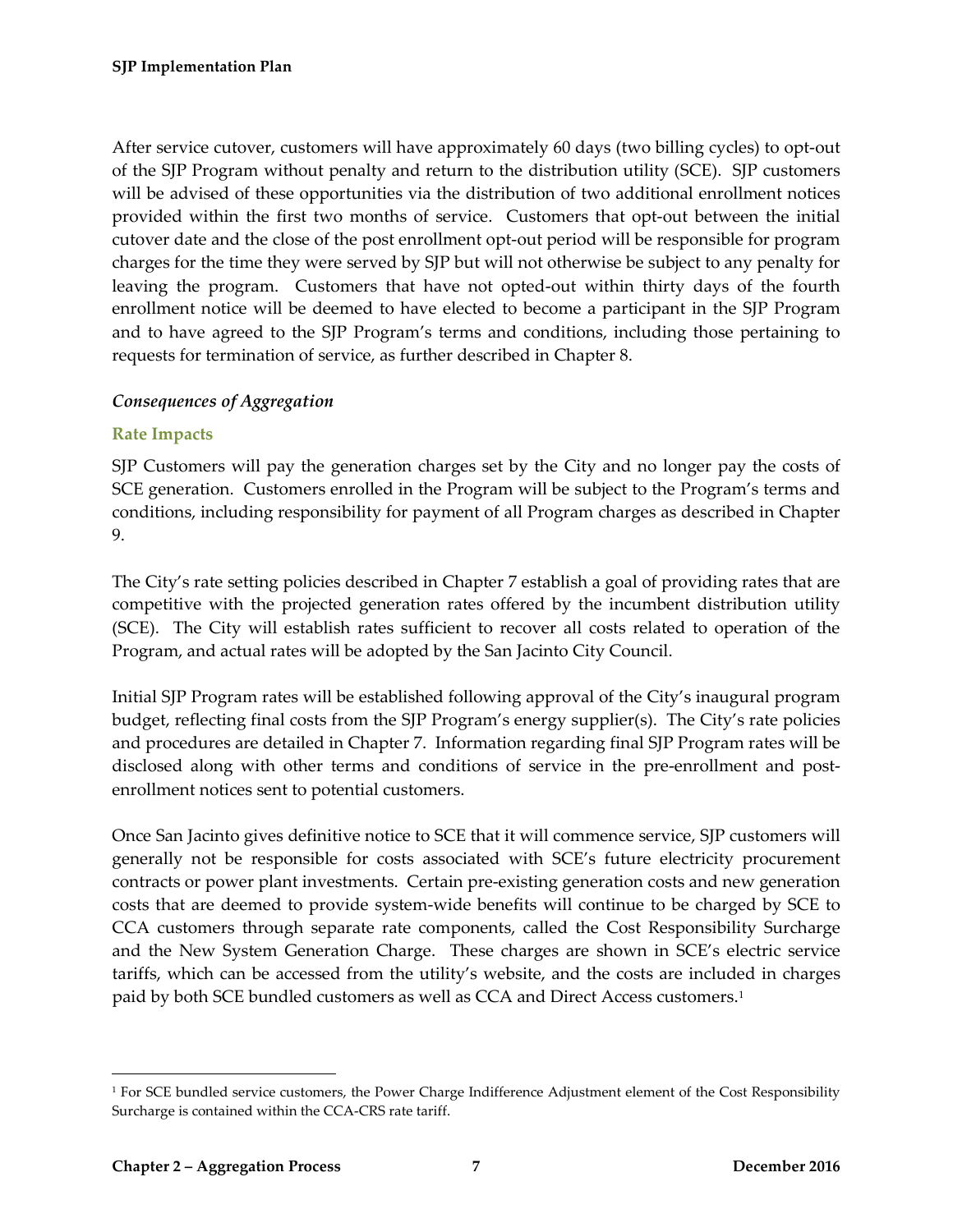#### **SJP Implementation Plan**

#### <span id="page-8-0"></span>**Renewable Energy Impacts**

A second consequence of the Program will be a potential increase in the proportion of energy generated and supplied by renewable resources. The resource plan includes procurement of renewable energy sufficient to meet California's prevailing renewable energy procurement mandate for all enrolled customers. SJP customers may also voluntarily participate in a renewable supply option that is above the minimum Required Portfolio Standard, potentially up to 100%. To the extent that customers choose SJP's voluntary renewable energy option, the renewable content of SJP's aggregate supply portfolio will further increase. Initially, requisite renewable energy supply will be sourced through one or more power purchase agreements. Over time, however, the City may consider independent development of new renewable generation resources.

## <span id="page-8-1"></span>**Energy Efficiency Impacts**

A third consequence of the Program will be an anticipated increase in energy efficiency program investments and activities. The existing energy efficiency programs administered by the distribution utility are not expected to change as a result of SJP Program implementation. SJP customers will continue to pay the public benefits surcharges to the distribution utility, which will fund energy efficiency programs for all customers, regardless of generation supplier. The energy efficiency investments ultimately planned for the SJP Program, as described in Chapter 6, will follow San Jacinto's successful application for and administration of requisite program funding (from the CPUC) to independently administer energy efficiency programs within its jurisdiction. Such programs will be in addition to the level of investment that would continue in the absence of City-administered energy efficiency programs. Thus, the SJP Program has the potential for increased energy savings and a further reduction in emissions due to expanded energy efficiency programs.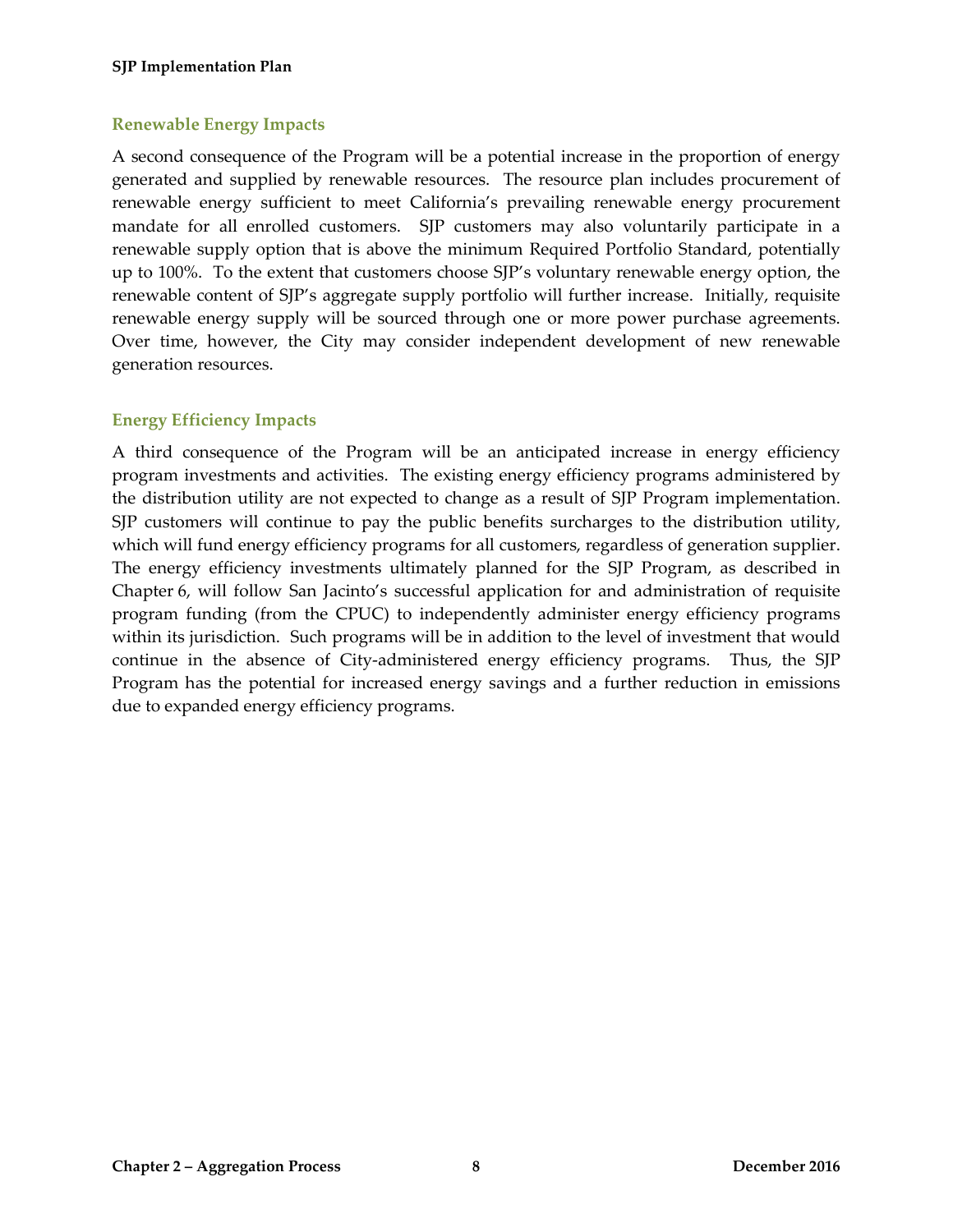#### <span id="page-9-0"></span>**CHAPTER 3 –** Organizational Structure

This section provides an overview of the organizational structure of the City and its proposed implementation of the CCA program. Specifically, the key agreements, governance, management, and organizational functions of the City are outlined and discussed below.

#### <span id="page-9-1"></span>*Organizational Overview*

The San Jacinto City Council is responsible for establishing SJP Program policies and objectives and overseeing SJP's operation. The San Jacinto City Manager with serve as the SJP Executive Director to manage the operations of SJP in accordance with policies adopted by the City Council.

#### <span id="page-9-2"></span>*Governance*

The SJP Program will be governed by the San Jacinto City Council. SJP is the CCA entity that will register with the CPUC, and it is responsible for implementing and managing the program pursuant to the City Council's direction. The City Council is comprised of five councilmembers, one of which, the Mayor, serves as the presiding officer at all meetings. The SJP Program will be operated under the direction of an Executive Director (City Manager) appointed by the City Council.

The City Council's primary duties are to establish program policies, approve rates and provide policy direction to the Executive Director, who has general responsibility for program operations, consistent with the policies established by the City Council. The City may form various standing and ad hoc committees, as appropriate, which would have responsibility for evaluating various issues that may affect the City and its customers, including rate-related and power contracting issues, and would provide analytical support and recommendations to the City Council in these regards.

#### <span id="page-9-3"></span>*Management*

The SJP Executive Director has management responsibilities over the functional areas of Administration & Finance, Marketing & Public Affairs, Power Resources & Energy Programs, and Government Affairs. In performing the defined obligations to SJP, the Executive Director may utilize a combination of internal staff, partnerships with other CCA agencies, and/or contractors. Certain specialized functions needed for program operations, namely the electric supply and customer account management functions described below, will be performed by experienced third-party contractors.

Major functions of SJP that will be managed by the Executive Director are summarized below.

#### <span id="page-9-4"></span>*Administration*

SJP's Executive Director will be responsible for managing the organization's human resources and administrative functions and will coordinate with the City Council, as necessary, with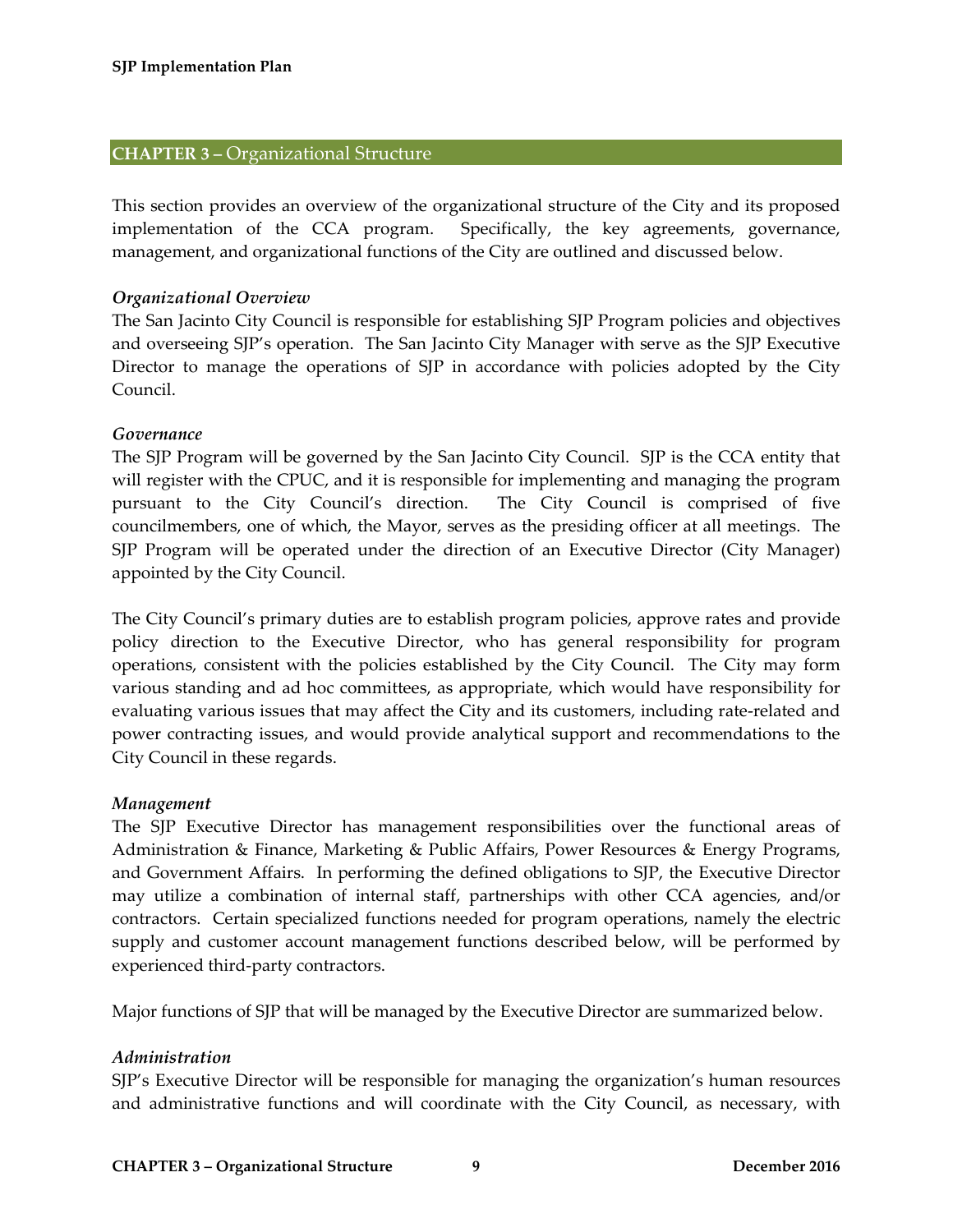regard to these functions. The functional area of administration will include oversight of employee hiring and termination, compensation and benefits management, identification and procurement of requisite office space and various other issues.

## <span id="page-10-0"></span>*Finance*

The Executive Director is also responsible for managing the financial affairs of SJP, including the development of an annual budget, revenue requirement and rates; managing and maintaining cash flow requirements; arranging potential bridge loans as necessary; and other financial tools.

Revenues via rates and other funding sources (such as a rate stabilization fund, when necessary) must, at a minimum, meet the annual budgetary revenue requirement, including recovery of all expenses and any reserves or coverage requirements set forth in bond covenants or other agreements. The City will have the flexibility to consider rate adjustments within certain ranges, administer a standardized set of electric rates, and may offer optional rates to encourage policy goals such as economic development or low income subsidy programs, provided that the overall revenue requirement is achieved.

SJP may also offer customized pricing options such as dynamic pricing or contract-based pricing for energy intensive customers to help these customers gain greater control over their energy costs. This would provide such customers – mostly larger energy users within the commercial sector – with greater rate-related flexibility than is currently available.

In conjunction with the City's finance department, SJP's finance function will be responsible for arranging financing necessary for any capital projects, preparing financial reports, and ensuring sufficient cash flow for successful operation of the SJP Program. The finance function will play an important role in risk management by monitoring the credit of energy suppliers so that credit risk is properly understood and mitigated. In the event that changes in a supplier's financial condition and/or credit rating are identified, the City will be able to take appropriate action, as would be provided for in the electric supply agreement(s).

## <span id="page-10-1"></span>*Marketing & Public Affairs*

The marketing and public affairs functions include general program marketing and communications as well as direct customer interface ranging from management of key account relationships to call center and billing operations. The City will conduct program marketing to raise consumer awareness of the SJP Program and to establish the SJP "brand" in the minds of the public, with the goal of retaining and attracting as many customers as possible into the SJP Program. Communications will also be directed at key policy-makers at the state and local level, community business and opinion leaders, and the media.

In addition to general program communications and marketing, a significant focus on customer service, particularly representation for key accounts, will enhance the City's ability to differentiate itself as a highly customer-focused organization that is responsive to the needs of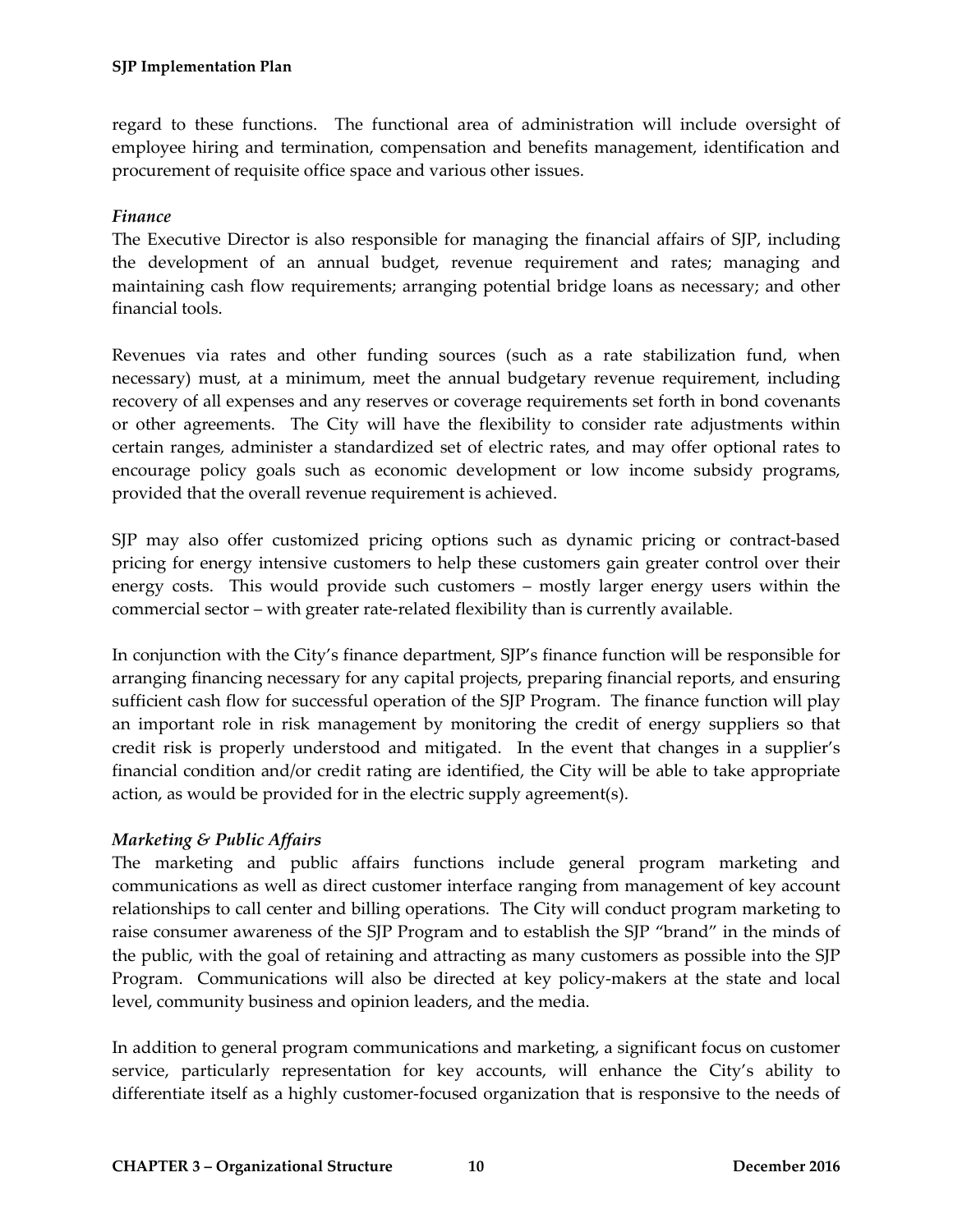the community. City will also establish a customer call center designed to field customer inquiries and routine interaction with customer accounts.

The customer service function also encompasses management of customer data. Customer data management services include retail settlements/billing-related activities and management of a customer database. This function processes customer service requests and administers customer enrollments and departures from the SJP Program, maintaining a current database of enrolled customers. This function coordinates the issuance of monthly bills through the distribution utility's billing process and tracks customer payments. Activities include the electronic exchange of usage, billing, and payments data with the distribution utility and the City, tracking of customer payments and accounts receivable, issuance of late payment and/or service termination notices (which would return affected customers to bundled service), and administration of customer deposits in accordance with credit policies of the City.

The customer data management services function also manages billing-related communications with customers, customer call centers, and routine customer notices. The City will contract with a third party, who has demonstrated the necessary experience and administers an appropriate customer information system to perform the customer account and billing services functions.

## <span id="page-11-0"></span>*Power Resources & Energy Programs*

San Jacinto must plan for meeting the electricity needs of its customers utilizing resources consistent with its policy goals and objectives as well as applicable legislative and/or regulatory mandates. The City's long-term resource plans (addressing the 10-20 year planning horizon) will comply with California Law and other pertinent requirements of California regulatory bodies. The City may develop and administer complementary energy programs that may be offered to SJP customers, including green pricing, energy efficiency, net energy metering and various other programs that may be identified to support the overarching goals and objectives of the City.

The City will develop integrated resource plans that meet program supply objectives and balance cost, risk and environmental considerations. Such integrated resource plans will also conform to applicable requirements imposed by the State of California. Integrated resource planning efforts of the City will make use of demand side energy efficiency, distributed generation and demand response programs as well as traditional supply options, which rely on structured wholesale transactions to meet customer energy requirements. Integrated resource plans will be updated and adopted by the City Council on an annual basis.

## <span id="page-11-1"></span>**Electric Supply Operations**

Electric supply operations encompass the activities necessary for wholesale procurement of electricity to serve end use customers. These highly specialized activities include the following:

 *Electricity Procurement* – assemble a portfolio of electricity resources to supply the electric needs of Program customers.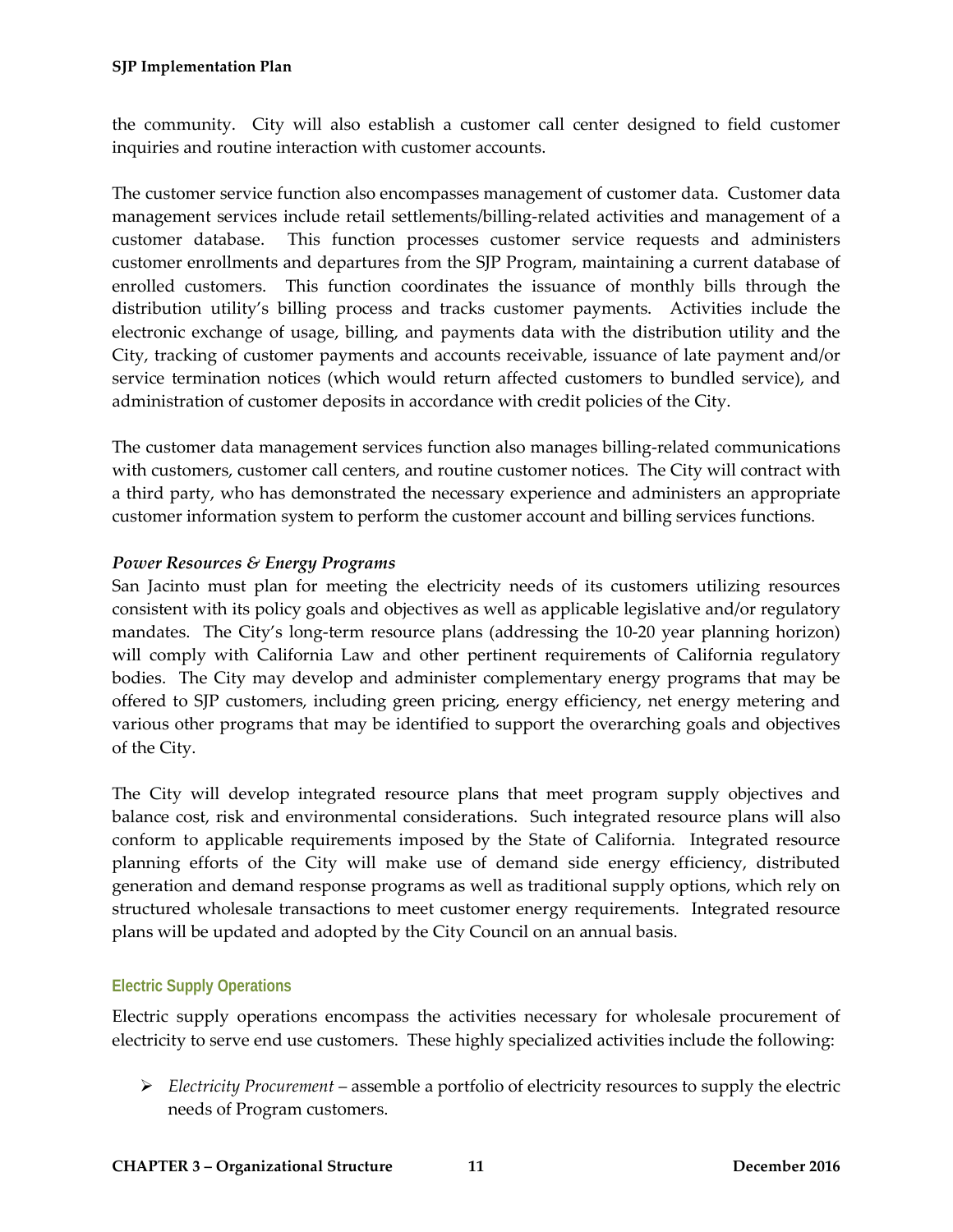- *Risk Management* application of standard industry techniques to reduce exposure to the volatility of energy and credit markets and insulate customer rates from sudden changes in wholesale market prices.
- *Load Forecasting* develop load forecasts, both long-term for resource planning, shortterm for the electricity purchases, and sales needed to maintain a balance between hourly resources and loads.
- *Scheduling Coordination* scheduling and settling electric supply transactions with the California Independent System Operator ("CAISO").

The City will initially contract with one or more experienced and financially sound third party energy services providers to perform most of the electric supply operations for the SJP Program. These requirements include the procurement of energy, capacity and ancillary services, scheduling coordinator services, short-term load forecasting and day-ahead and real-time electricity trading.

## <span id="page-12-0"></span>*Governmental Affairs & Legal Support*

The SJP Program will require ongoing regulatory and legislative representation to manage various regulatory compliance filings related to resource plans, resource adequacy, compliance with California's Renewables Portfolio Standard ("RPS"), and overall representation on issues that will impact the City and SJP customers. The City will maintain an active role at the CPUC, the California Energy Commission, the California Independent System Operator, the California legislature and, as necessary, the Federal Energy Regulatory Commission.

The City may retain outside legal services, as necessary, to administer SJP, review contracts, and provide overall legal support related to activities of the SJP Program.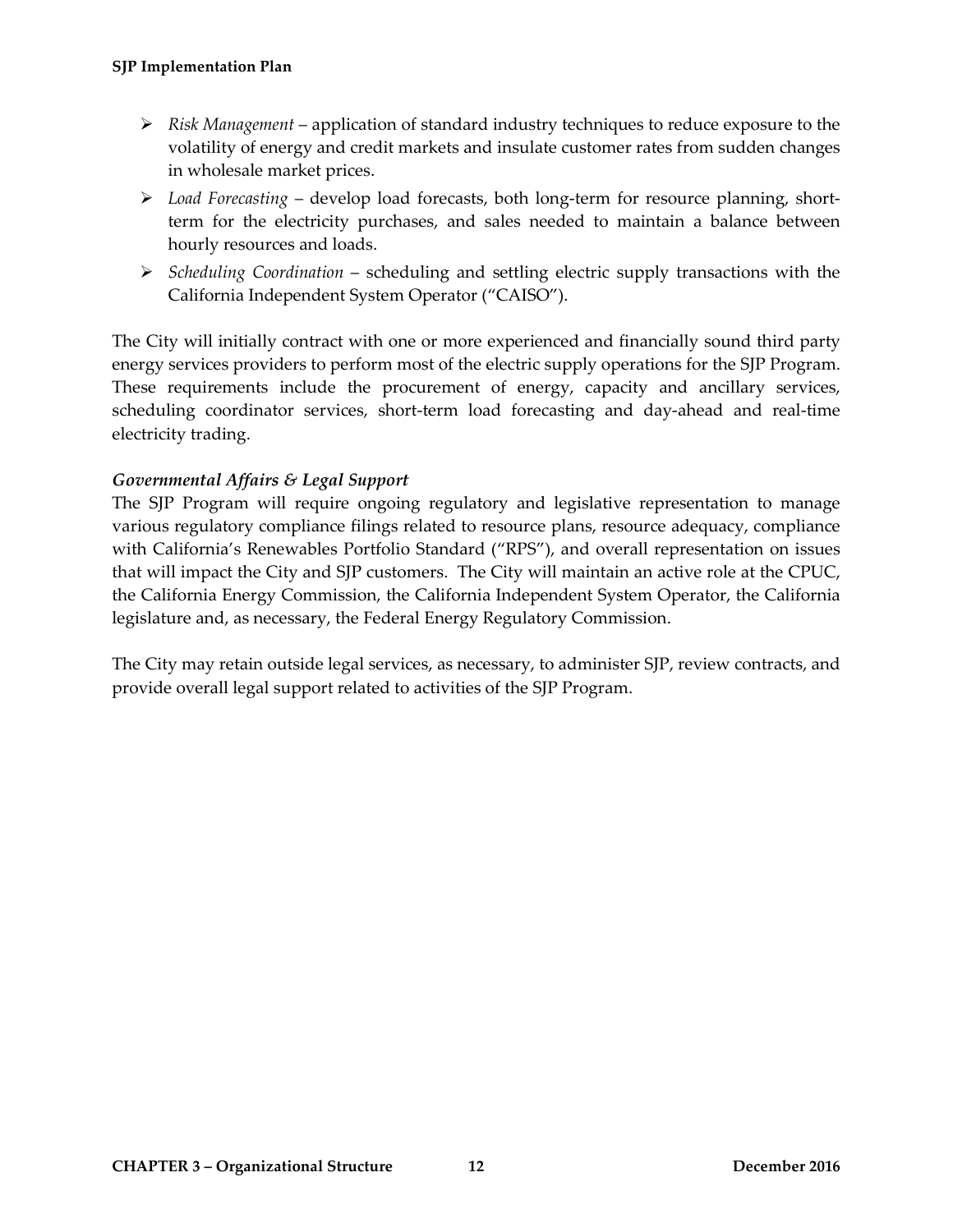#### <span id="page-13-0"></span>**CHAPTER 4 –** Startup Plan & Funding

This Chapter presents the City's plans for the start-up period, including necessary expenses and capital outlays. As described in the previous Chapter, San Jacinto may utilize a mix of internal staff, partnerships with other CCA agencies, and contractors in its CCA Program implementation and operation.

#### <span id="page-13-1"></span>*Startup Activities*

The initial program startup activities include the following:

- $\triangleright$  Hire staff and/or contractors to manage implementation
- $\triangleright$  Identify qualified suppliers (of requisite energy products and related services) and negotiate supplier contracts
	- Electric supplier and scheduling coordinator
	- Data management provider (if separate from energy supply)
- $\triangleright$  Define and execute communications plan
	- Customer research/information gathering
	- Media campaign
	- Key customer/stakeholder outreach
	- Informational materials and customer notices
	- Customer call center
- $\triangleright$  Post CCA bond and complete requisite registration requirements
- $\triangleright$  Pay utility service initiation, notification and switching fees
- $\triangleright$  Perform customer notification, opt-out and transfers
- $\triangleright$  Conduct load forecasting
- $\triangleright$  Establish rates
- $\triangleright$  Legal and regulatory support
- $\triangleright$  Financial management and reporting

Other costs related to starting up the SJP Program will be the responsibility of the SJP Program's contractors (and are assumed to be covered by any fees/charges imposed by such contractors). These may include capital requirements needed for collateral/credit support for electric supply expenses, customer information system costs, electronic data exchange system costs, call center costs, and billing administration/settlements systems costs.

#### <span id="page-13-2"></span>*Staffing and Contract Services*

Personnel in the form of City staff, from partnerships, or contractors will be added incrementally to match workloads involved in forming SJP, managing contracts, and initiating customer outreach/marketing during the pre-operations period. During the startup period, minimal personnel requirements would include an Executive Director, legal support, and other personnel needed to support regulatory, procurement, finance, legal, and communications activities.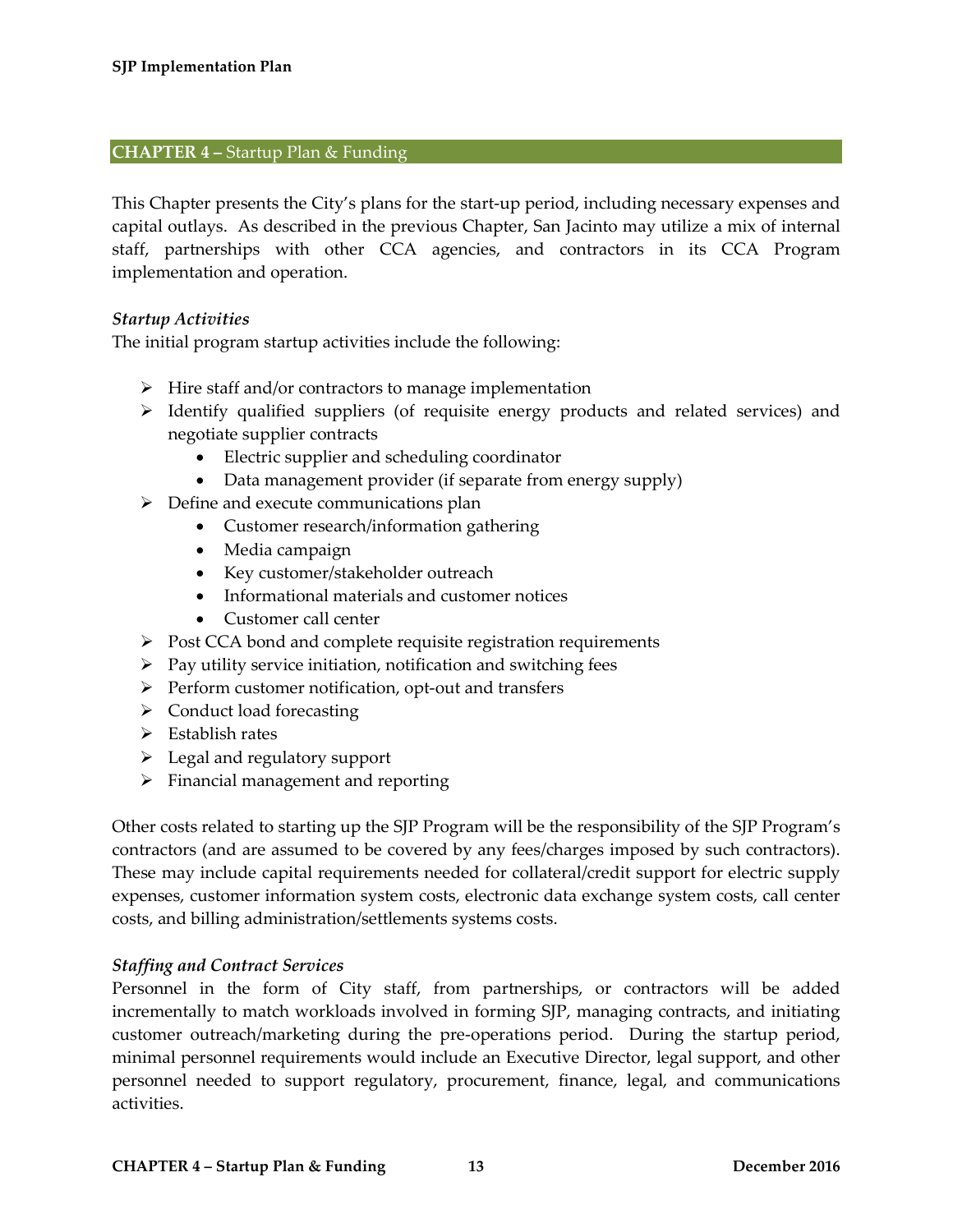For budgetary purposes, it is assumed that three full-time equivalents (staff or contracted professional services) supporting the above listed activities would be engaged during the initial start-up period. This support may come from using existing city staff, or some combination of new staff, existing staff, partnerships or contractors. Following this period, additional staff and/or contractors may be retained, as needed, to support the rollout of additional value-added services (e.g., efficiency projects) and local generation projects and programs.

## <span id="page-14-0"></span>*Capital Requirements*

The Start-up of the CCA Program will require capital for three major functions: (1) staffing and contractor costs; (2) deposits and reserves; and (3) operating cash flow. Based on the City's anticipated start-up activities and implementation schedule, a total need of \$1.5 million has been identified to support the aforementioned functions. Out of the \$1.5 million in capital requirements, \$675 thousand is related to the implementation/startup efforts (i.e., rate setting, power procurement and contract negotiations, marketing and communications, regulatory compliance, CPUC bond, SCE security deposit, etc.) in order to serve customers by July 2017. The other \$825k is the "float" required for SJP to pay its monthly bills before the program generates enough internal cash to self-fund its working capital needs. The finance plan in Chapter 7 provides additional detail regarding the City's expected capital requirements and general Program finances.

Related to the City's initial capital requirement, this amount is expected to cover staffing and contractor costs during startup and pre-startup activities, including direct costs related to public relations support, technical support, and customer communications. Requisite deposits and operating reserves are also reflected in the initial capital requirement, including the following items: 1) operating reserves to address anticipated cash flow variations (as well as operating reserve deposits that will likely be required by the City's power supplier(s)); 2) requisite deposit with the CAISO prior to commencing market operations<sup>2</sup>; 3) CCA bond (posted with the CPUC); and 4) SCE service fee deposit.

Operating revenues from sales of electricity will be remitted to the City beginning approximately sixty days after the initial customer enrollments. This lag is due to the distribution utility's standard meter reading cycle of 30 days and a 30-day payment/collections cycle. The City will need working capital to support electricity procurement and costs related to program management, which is included in the City's initial \$1.5 million capital requirement.

## <span id="page-14-1"></span>*Financing Plan*

The City's initial capital requirement will be provided via terms of a loan from the City's General Fund, or other eligible sources; subsumed in the initial capital requirement is the City's estimated initial start-up funding. For all amounts borrowed, the City will make repayments (including any interest, as applicable) over an assumed 5-year term, commencing in January

<span id="page-14-2"></span> <sup>2</sup> The City may not be required to make a deposit with the CAISO depending upon CAISO's review of the City's financial position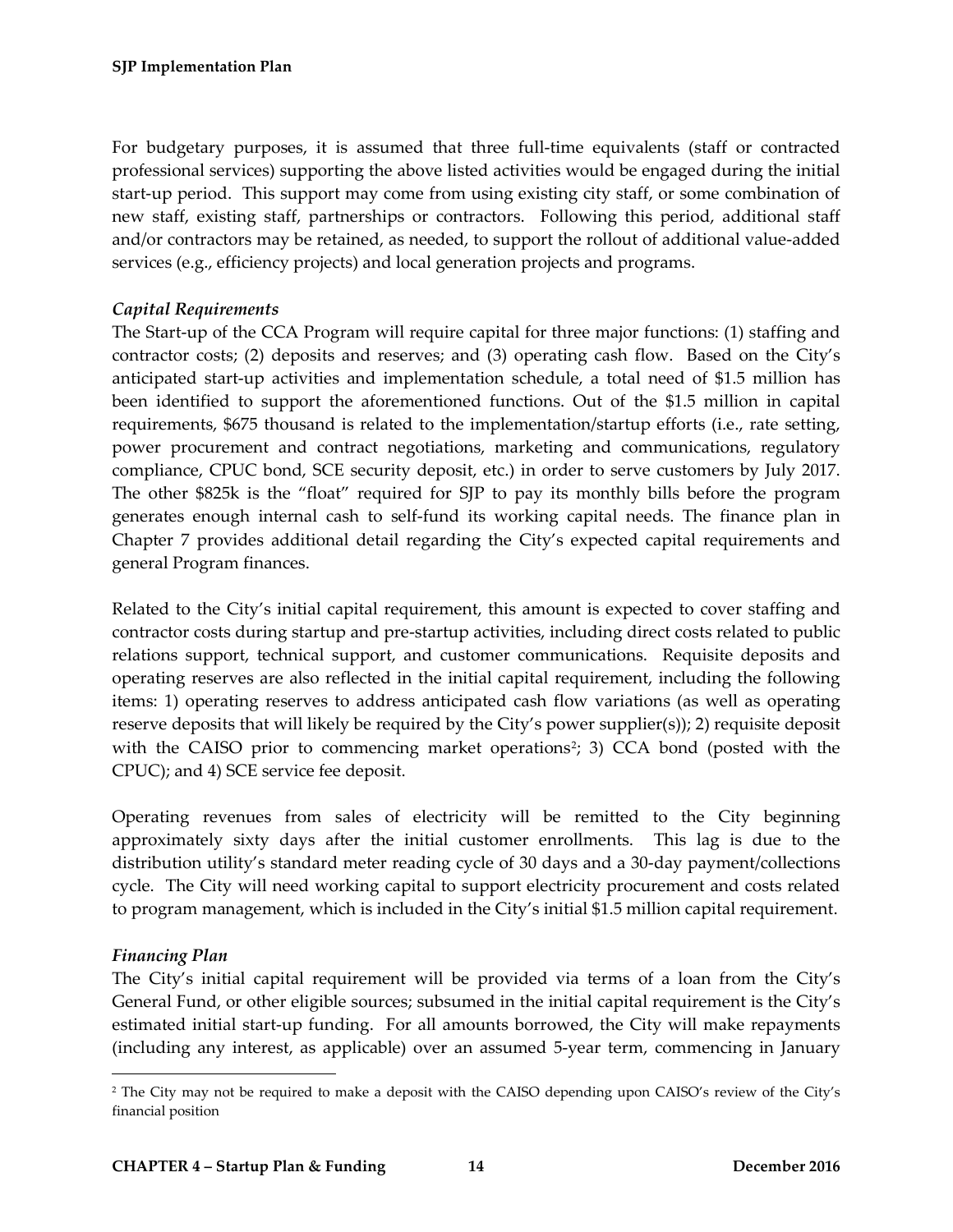2018. San Jacinto will recover the principal and interest costs associated with the start-up funding via retail generation rates charged to SJP customers. It is anticipated that the start-up costs will be fully recovered through such customer generation rates within the first several years of operations.

#### <span id="page-15-0"></span>**CHAPTER 5 – Program Phase-In**

San Jacinto will roll out its service offering to all eligible customers over the course of just one phase. Given that there are only about 15,000 eligible customer accounts within the City's boundaries, a one phase roll-out is reasonable and the most efficient way for SJP to serve customers in July 2017. This approach also provides the City with the ability to initiate its program with sufficient economic scale.

The City may also evaluate other phase-in options based on then-current market conditions, statutory requirements and regulatory considerations as well as other factors potentially affecting the integration of additional customer accounts.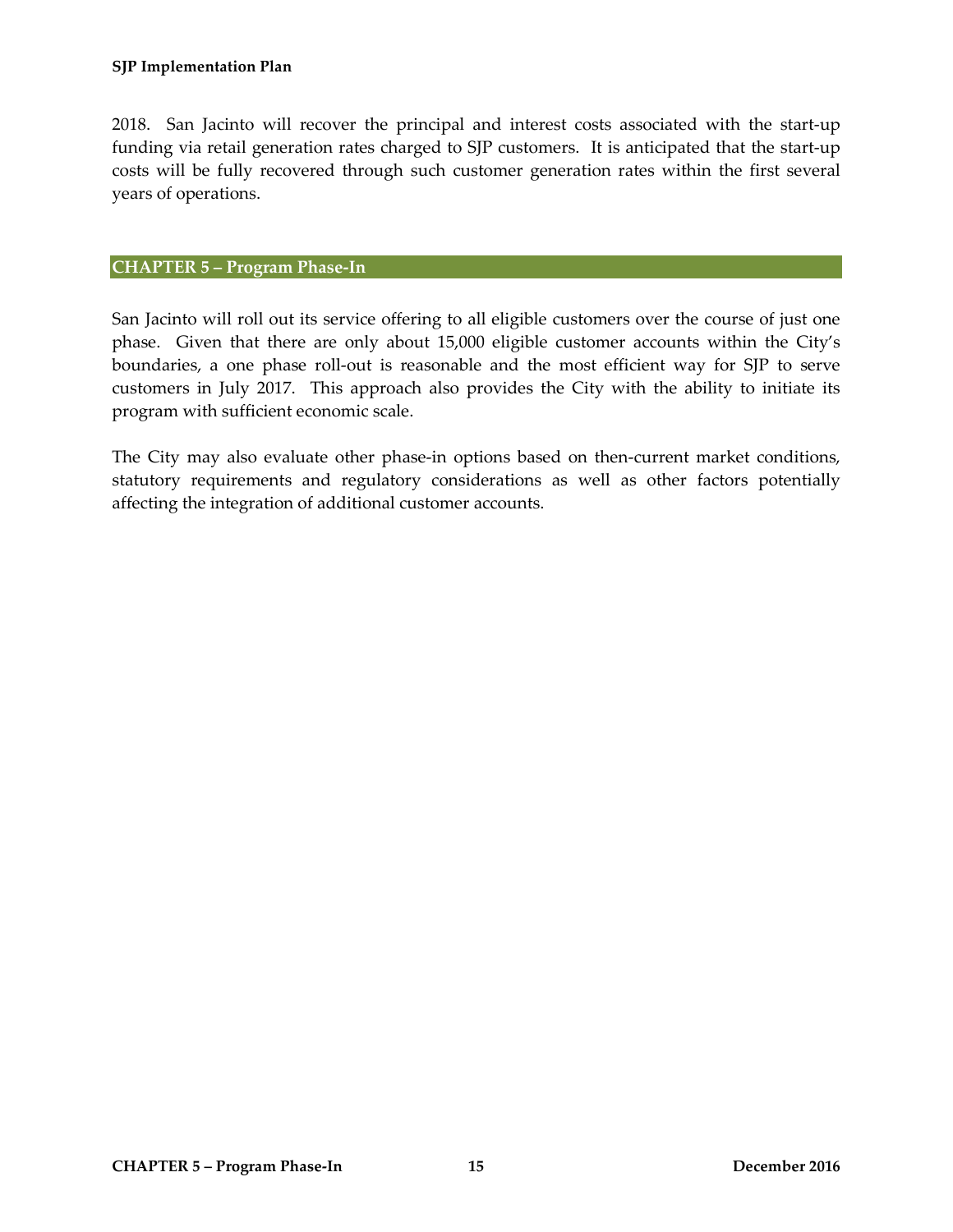#### <span id="page-16-0"></span>**CHAPTER 6 - Load Forecast & Resource Plan**

#### <span id="page-16-1"></span>*Introduction*

This Chapter describes the planned mix of electric resources that will meet the energy demands of SJP customers using a diversified portfolio of electricity supplies. Several overarching policies govern the resource plan and the ensuing resource procurement activities that will be conducted in accordance with the plan. These key polices are as follows:

- The City will manage a diverse resource portfolio to increase control over energy costs and maintain competitive and stable electric rates.
- The City will benefit the area's economy through investment in local infrastructure, projects and energy programs.

The plan described in this section would accomplish the following:

- $\triangleright$  Procure energy through one or more contracts with experienced, financially stable energy suppliers sufficient to offer two distinct generation rate tariffs: 1) a voluntary renewable energy product with a renewable content greater than the prevailing RPS mandate, offered to SJP customers on a price premium basis relative to the SJP default retail option; and 2) a default SJP service option that includes a proportion of renewable energy that at a minimum meets California's prevailing renewable energy procurement mandate.
- $\triangleright$  To the extent that the City is successful in applying for administration of public funding to support locally administered efficiency programs, it will attempt to reduce net electricity purchases within the region.
- $\triangleright$  Encourage distributed renewable generation in the local area through the offering of a net energy metering tariff.

The City will comply with regulatory rules applicable to California load serving entities. The City will arrange for the scheduling of sufficient electric supplies to meet the demands of its customers. San Jacinto will adhere to capacity reserve requirements established by the CPUC and the CAISO designed to address uncertainty in load forecasts and potential supply disruptions caused by generator outages and/or transmission contingencies. These rules also ensure that physical generation capacity is in place to serve the City's customers, even if there were a need for the SJP Program to cease operations and return customers to SCE. In addition, the City will be responsible for ensuring that its resource mix contains sufficient production from renewable energy resources needed to comply with the statewide RPS mandate (33 percent renewable energy by 2020, increasing to 50 percent by 2030). The resource plan will meet or exceed all of the applicable regulatory requirements related to resource adequacy and the RPS.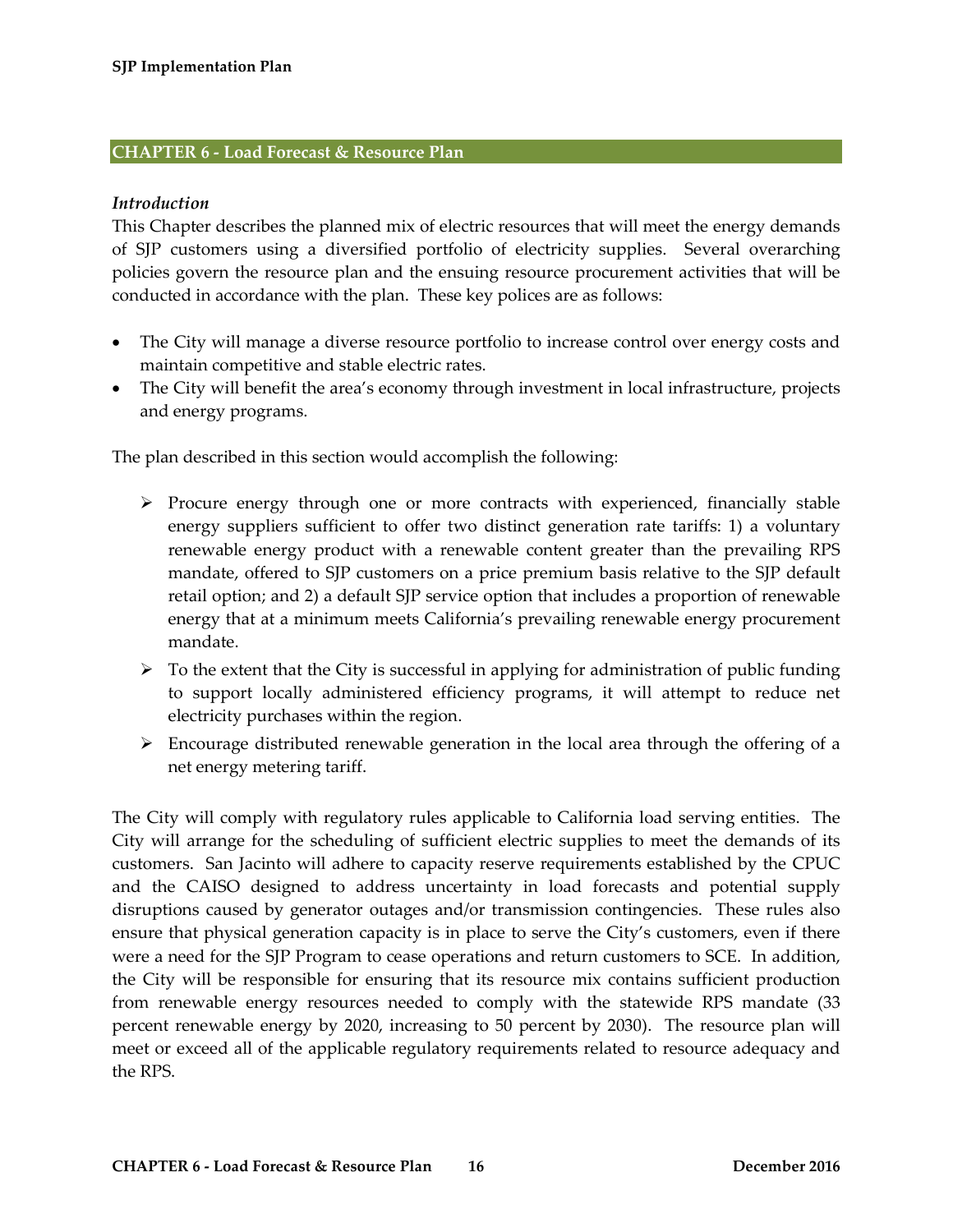## <span id="page-17-0"></span>*Resource Plan Overview*

To meet the aforementioned objectives and satisfy the applicable regulatory requirements pertaining to the City's status as a California load serving entity, San Jacinto's resource plan includes a diverse mix of power purchases, renewable energy, and potentially, new energy efficiency programs, demand response, and distributed generation. A diversified resource plan minimizes risk and volatility that can occur from over-reliance on a single resource type or fuel source, and thus increases the likelihood of rate stability. The planned power supply is initially comprised of power purchases from third party electric suppliers and, in the longer-term, may include renewable generation assets owned and/or controlled by the City.

Once the SJP Program demonstrates it can operate successfully, San Jacinto may begin evaluating opportunities for investment in renewable generating assets, subject to then-current market conditions, statutory requirements and regulatory considerations. Any renewable generation owned by the City or controlled under long-term power purchase agreement with a proven public power developer, could provide a portion of San Jacinto's electricity requirements on a cost-of-service basis. Depending upon market conditions and, importantly, the applicability of tax incentives for renewable energy development, electricity purchased under a cost-of-service arrangement can be more cost-effective than purchasing renewable energy from third party developers, which will allow the SJP Program to pass on cost savings to its customers through competitive generation rates. Any investment decisions will be made following thorough environmental reviews and in consultation with qualified financial and legal advisors.

As an alternative to direct investment, San Jacinto may consider partnering with an experienced public power developer and could enter into a long-term (15-to-30 year) power purchase agreement that would support the development of new renewable generating capacity. Such an arrangement could be structured to reduce the SJP Program's operational risk associated with capacity ownership while providing its customers with all renewable energy generated by the facility under contract.

San Jacinto's indicative resource plan for the years 2017 through 2026 is summarized in the following table. Note that SJP's projections reflect a portfolio mix of renewable energy compliant with the annual RPS requirement and all other supply coming in the form of conventional resources or CAISO system power.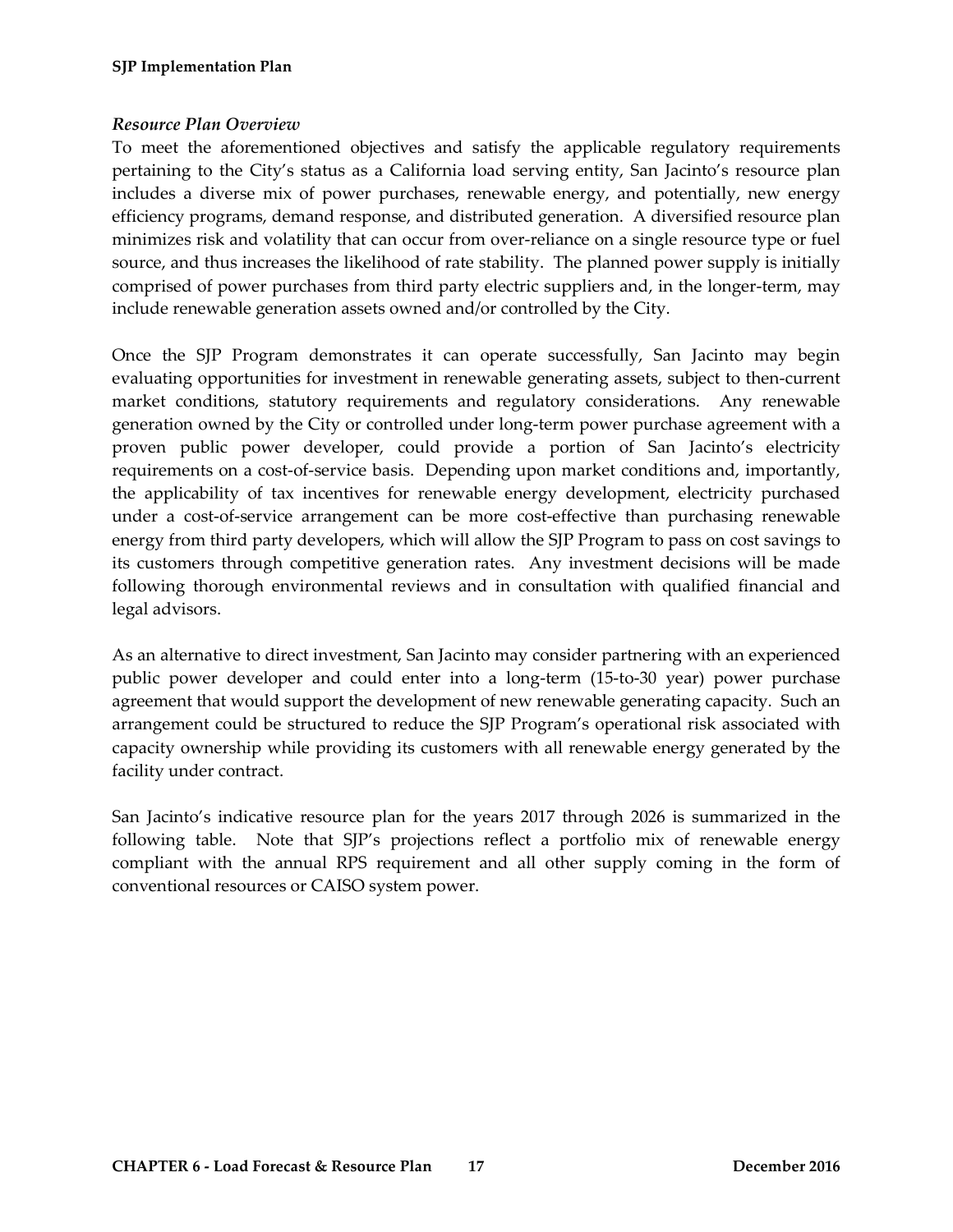|                                     |              |              |              | San Jacinto Power      |              |                  |                  |              |              |              |  |
|-------------------------------------|--------------|--------------|--------------|------------------------|--------------|------------------|------------------|--------------|--------------|--------------|--|
|                                     |              |              |              | Proposed Resource Plan |              |                  |                  |              |              |              |  |
| (GWH)                               |              |              |              |                        |              |                  |                  |              |              |              |  |
|                                     |              |              |              | 2017 to 2026           |              |                  |                  |              |              |              |  |
|                                     |              |              |              |                        |              |                  |                  |              |              |              |  |
|                                     | 2017         | 2018         | 2019         | 2020                   | 2021         | 2022             | 2023             | 2024         | 2025         | 2026         |  |
| SJP Demand (GWh)                    |              |              |              |                        |              |                  |                  |              |              |              |  |
| Retail Demand                       | $-100$       | $-171$       | $-172$       | $-173$                 | $-174$       | $-175$           | $-176$           | $-176$       | $-177$       | $-178$       |  |
| Losses and UFE                      | (5.60)       | (9.59)       | (9.64)       | (9.68)                 | (9.73)       | (9.78)           | (9.83)           | (9.88)       | (9.93)       | (9.98)       |  |
| <b>Total Demand</b>                 | $-106$       | $-181$       | $-182$       | $-183$                 | $-184$       | $-184$           | $-185$           | $-186$       | $-187$       | $-188$       |  |
| SJP Supply (GWh)                    |              |              |              |                        |              |                  |                  |              |              |              |  |
| Renewable Resources                 |              |              |              |                        |              |                  |                  |              |              |              |  |
| <b>Total Renewable Resources</b>    | 27           | 50           | 53           | 57                     | 60           | 64               | 67               | 70           | 74           | 77           |  |
| Conventional Resources              |              |              |              |                        |              |                  |                  |              |              |              |  |
| <b>Total Conventional Resources</b> | 79           | 131          | 128          | 126                    | 123          | 121              | 118              | 116          | 114          | 111          |  |
| <b>Total Supply</b>                 | 106          | 181          | 182          | 183                    | 184          | 184              | 185              | 186          | 187          | 188          |  |
| <b>Energy Open Position (GWh)</b>   | $\mathbf{0}$ | $\mathbf{0}$ | $\mathbf{0}$ | $\mathbf{0}$           | $\mathbf{0}$ | $\boldsymbol{0}$ | $\boldsymbol{0}$ | $\mathbf{0}$ | $\mathbf{0}$ | $\mathbf{0}$ |  |

#### <span id="page-18-0"></span>*Supply Requirements*

The starting point for San Jacinto's resource plan is a projection of participating customers and associated electric consumption. Projected electric consumption is evaluated on an hourly basis, and matched with resources best suited to serving the aggregate of hourly demands or the program's "load profile". The electric sales forecast and load profile will be affected by San Jacinto's plan to introduce the SJP Program to customers one single phases and the degree to which customers choose to remain with SCE during the customer enrollment and opt-out period. The City's rollout plan and assumptions regarding customer participation rates are discussed below.

#### <span id="page-18-1"></span>*Customer Participation Rates*

Customers will be automatically enrolled in the SJP Program unless they opt-out during the customer notification process conducted during the 60-day period prior to enrollment and continuing through the 60-day period following commencement of service. The City anticipates an overall customer participation rate of approximately 90 percent of eligible SCE bundled service customers, based on reported opt-out rates for the Marin Clean Energy, Sonoma Clean Power, Lancaster Choice Energy, CleanPowerSF, and Peninsula Clean Energy Authority CCA programs. It is assumed that customers taking direct access service from a competitive electricity provider will continue to remain with their current supplier.

The participation rate is not expected to vary significantly among customer classes, in part because the City will offer two distinct rate tariffs that will address the needs of cost-sensitive customers as well as the needs of both residential and business customers that prefer a highly renewable energy product. The assumed participation rates will be refined as San Jacinto's public outreach and market research efforts continue to develop.

#### <span id="page-18-2"></span>*Customer Forecast*

Once customers enroll during July 2017, they will be switched over to service by the City on their regularly scheduled meter read date over an approximately thirty-day period. Approximately 462 service accounts per day will be switched over during the first month of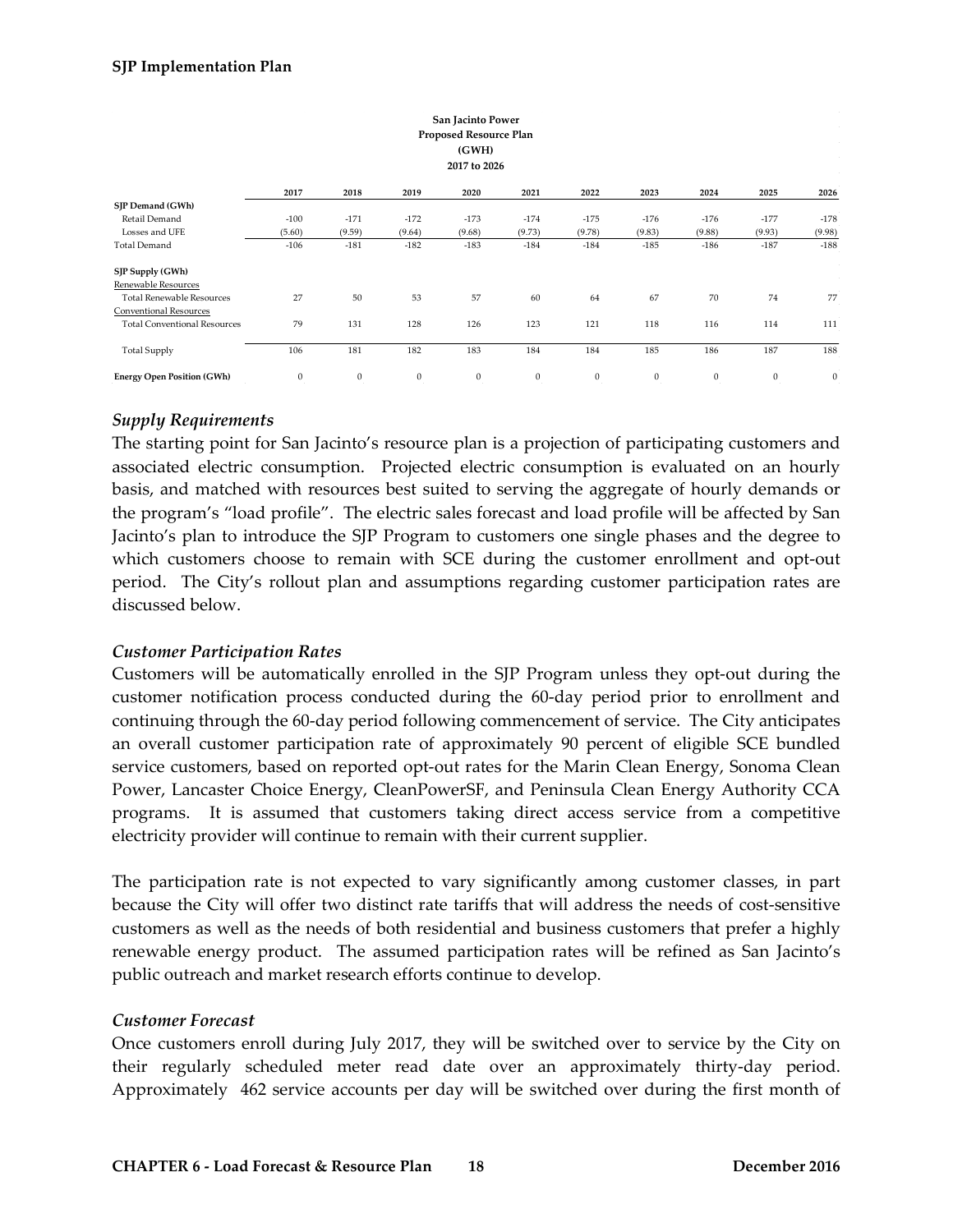service. The number of accounts anticipated to be served by San Jacinto at the end of July 2017 is shown in the table below.

## **San Jacinto Power Enrolled Retail Service Accounts Phase-In Period (End of Month)**

|                              | $Iul-17$ |  |  |  |  |
|------------------------------|----------|--|--|--|--|
| <b>SJP Customers</b>         |          |  |  |  |  |
|                              |          |  |  |  |  |
| Residential                  | 11,885   |  |  |  |  |
| Commercial                   | 1,156    |  |  |  |  |
| Industrial                   | <15      |  |  |  |  |
| Street Lighting & Traffic    | 264      |  |  |  |  |
| Agricultural & Pumping       | 74       |  |  |  |  |
| Total (excluding Industrial) | 13,379   |  |  |  |  |

The City assumes that customer growth will generally offset customer attrition (opt-outs) over time, resulting in a relatively stable customer base (0.5% annual growth) over the noted planning horizon. While the successful operating track record of California CCA programs continues to grow, there is a relatively short history with regard to CCA operations, which makes it difficult to anticipate the actual levels of customer participation within the SJP Program. The City believes that its assumptions regarding the offsetting effects of growth and attrition are reasonable in consideration of the historical customer growth within the City and the potential for continuing customer opt-outs following mandatory customer notification periods. The forecast of service accounts (customers) served by San Jacinto for each of the next ten years is shown in the following table:

| San Jacinto Power<br><b>Retail Service Accounts (End of Year)</b><br>2017 to 2026 |        |        |        |        |        |        |        |        |        |        |
|-----------------------------------------------------------------------------------|--------|--------|--------|--------|--------|--------|--------|--------|--------|--------|
|                                                                                   |        |        |        |        |        |        |        |        |        |        |
| <b>SIP Customers</b>                                                              | 2017   | 2018   | 2019   | 2020   | 2021   | 2022   | 2023   | 2024   | 2025   | 2026   |
| Residential                                                                       | 11,885 | 11,945 | 12,005 | 12,065 | 12,125 | 12,186 | 12,246 | 12,308 | 12,369 | 12,431 |
| Commercial                                                                        | 1,156  | 1,162  | 1,168  | 1,173  | 1,179  | 1,185  | 1,191  | 1,197  | 1,203  | 1,209  |
| Industrial                                                                        | <15    | <15    | <15    | <15    | <15    | <15    | <15    | <15    | <15    | <15    |
| Street Lighting & Traffic                                                         | 264    | 265    | 267    | 268    | 269    | 271    | 272    | 273    | 275    | 276    |
| Agricultural & Pumping                                                            | 74     | 74     | 75     | 75     | 75     | 76     | 76     | 77     | 77     | 77     |
| Total (excluding Industrial)                                                      | 13,379 | 13,446 | 13,514 | 13,581 | 13,649 | 13,717 | 13,786 | 13,855 | 13,924 | 13,994 |

#### <span id="page-19-0"></span>*Sales Forecast*

The City's forecast of kWh sales reflects the rollout and customer enrollment schedule shown above. Annual energy requirements are shown below.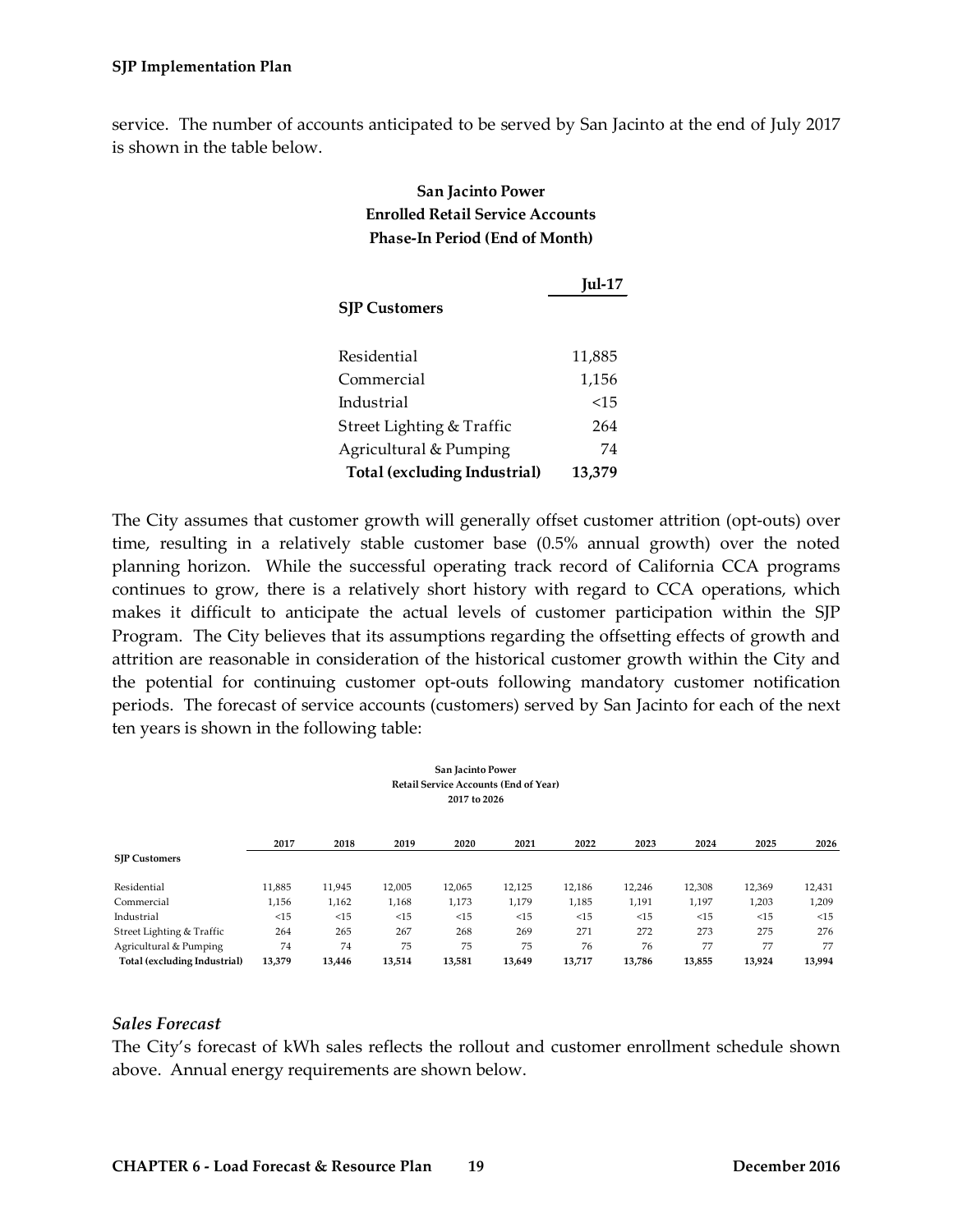|                                      |      |      |      | San Jacinto Power<br><b>Energy Requirements</b><br>(GWH)<br>2017 to 2026 |      |      |      |      |      | $\sim$<br>$\sim$ |
|--------------------------------------|------|------|------|--------------------------------------------------------------------------|------|------|------|------|------|------------------|
|                                      | 2017 | 2018 | 2019 | 2020                                                                     | 2021 | 2022 | 2023 | 2024 | 2025 | 2026             |
| <b>SJP Energy Requirements (GWh)</b> |      |      |      |                                                                          |      |      |      |      |      |                  |
| Retail Demand                        | 100  | 171  | 172  | 173                                                                      | 174  | 175  | 176  | 176  | 177  | 178              |
| Losses and UFE                       | 6    | 10   | 10   | 10                                                                       | 10   | 10   | 10   | 10   | 10   | 10               |
| Total Load Requirement               | 106  | 181  | 182  | 183                                                                      | 184  | 184  | 185  | 186  | 187  | 188              |

## <span id="page-20-0"></span>*Capacity Requirements*

The CPUC's resource adequacy standards applicable to the SJP Program require a demonstration one year in advance that the City has secured physical capacity for 90 percent of its projected peak loads for each of the five months May through September, plus a minimum 15 percent reserve margin. On a month-ahead basis, San Jacinto must demonstrate 100 percent of the peak load plus a minimum 15 percent reserve margin.

A portion of the City's capacity requirements must be procured locally, from the LA Basin area and Big Creek/Ventura as defined by the CAISO. The City would be required to demonstrate its local capacity requirement for each month of the following calendar year. The local capacity requirement is a percentage of the total (SCE service area) local capacity requirements adopted by the CPUC based on San Jacinto's forecasted peak load. San Jacinto must demonstrate compliance or request a waiver from the CPUC requirement as provided for in cases where local capacity is not available.

The City is also required to demonstrate that a specified portion of its capacity meets certain operational flexibility requirements under the CPUC and CAISO's flexible resource adequacy framework.

The estimated forward resource adequacy requirements for 2017 through 2019 are shown in the following tables<sup>3</sup>:

<span id="page-20-1"></span><sup>&</sup>lt;sup>3</sup> The figures shown in the table are estimates. San Jacinto's resource adequacy requirements will be subject to modification due to application of certain coincidence adjustments and resource allocations relating to utility demand response and energy efficiency programs, as well as generation capacity allocated through the Cost Allocation Mechanism. These adjustments are addressed through the CPUC's resource adequacy compliance process.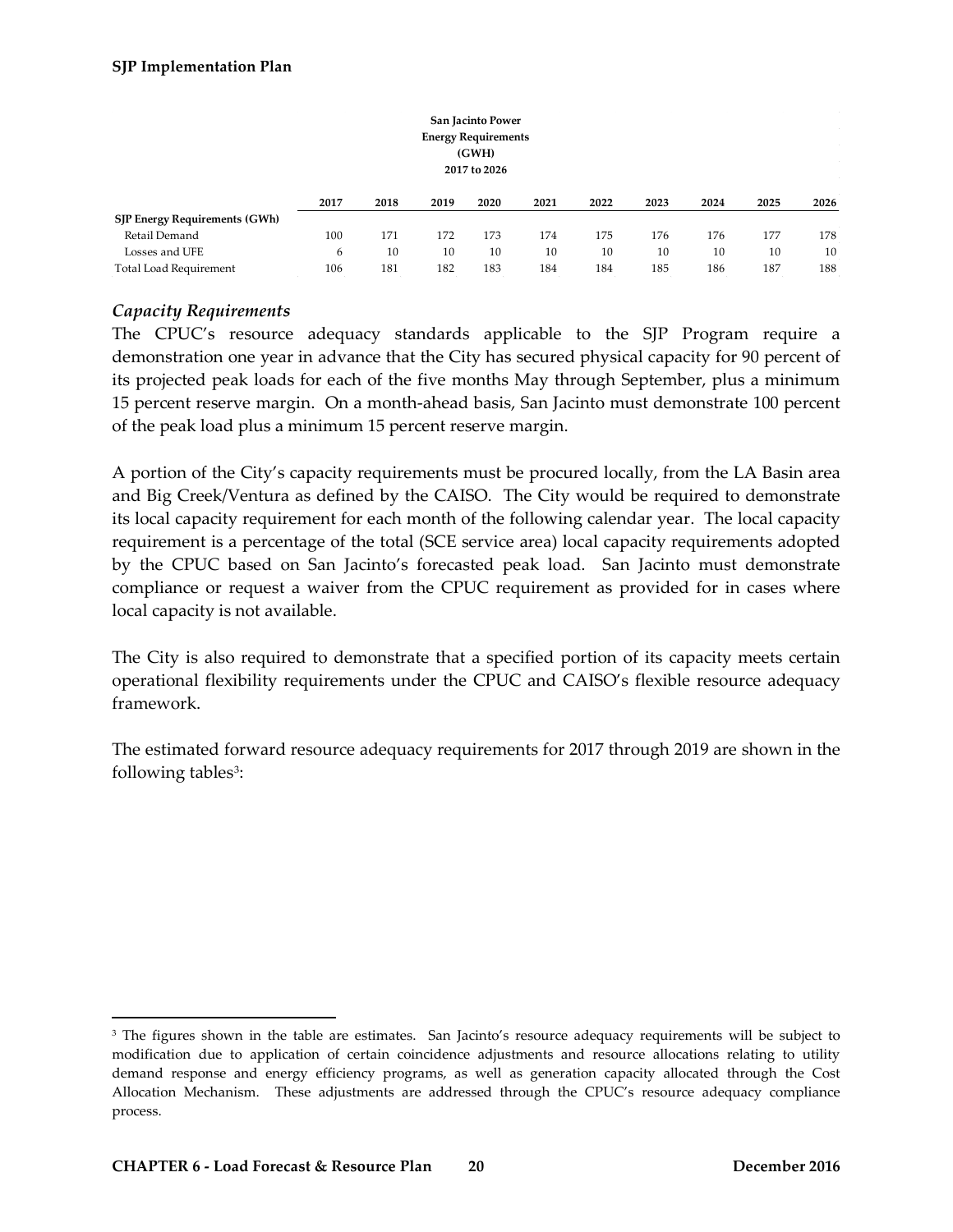| San Jacinto Power                                |
|--------------------------------------------------|
| <b>Forward Capacity and Reserve Requirements</b> |
| (MW)                                             |
| 2017 to 2019                                     |

| Month     | 2017 | 2018 | 2019 |
|-----------|------|------|------|
| January   |      | 32   | 32   |
| February  |      | 31   | 31   |
| March     |      | 29   | 29   |
| April     |      | 31   | 31   |
| May       |      | 32   | 32   |
| June      |      | 40   | 41   |
| July      | 53   | 53   | 53   |
| August    | 50   | 50   | 51   |
| September | 66   | 66   | 67   |
| October   | 53   | 53   | 53   |
| November  | 38   | 38   | 39   |
| December  | 32   | 32   | 33   |

San Jacinto's plan ensures that sufficient reserves will be procured to meet its peak load at all times. The projected SJP annual capacity requirements are shown in the following table:

| San Jacinto Power<br><b>Capacity Requirements</b><br>(MW)<br>2017 to 2026 |      |      |      |      |      |      |      |      |      |      |
|---------------------------------------------------------------------------|------|------|------|------|------|------|------|------|------|------|
|                                                                           | 2017 | 2018 | 2019 | 2020 | 2021 | 2022 | 2023 | 2024 | 2025 | 2026 |
| Demand (MW)                                                               |      |      |      |      |      |      |      |      |      |      |
| Retail Demand                                                             | 55   | 55   | 55   | 55   | 55   | 56   | 56   | 56   | 57   | 57   |
| Losses and UFE                                                            | 3    | 3    | 3    | 3    | 3    | 3    | 3    | 3    | 3    | 3    |
| <b>Total Net Peak Demand</b>                                              | 58   | 58   | 58   | 58   | 58   | 59   | 59   | 59   | 60   | 60   |
| Reserve Requirement (%)                                                   | 15%  | 15%  | 15%  | 15%  | 15%  | 15%  | 15%  | 15%  | 15%  | 15%  |
| Capacity Reserve Requirement                                              | 9    | 9    | 9    | 9    | 9    | 9    | 9    | 9    | 9    | 9    |
| Capacity Requirement Including Reserve                                    | 66   | 66   | 67   | 67   | 67   | 68   | 68   | 68   | 69   | 69   |

Local capacity requirements are a function of the SCE area resource adequacy requirements and San Jacinto's projected peak demand. The City will need to work with the CPUC's Energy Division and staff at the California Energy Commission to obtain the data necessary to calculate its monthly local capacity requirement. A preliminary estimate of the City's annual local capacity requirement for the ten-year planning period remains constant at 9 MW as shown in the following table: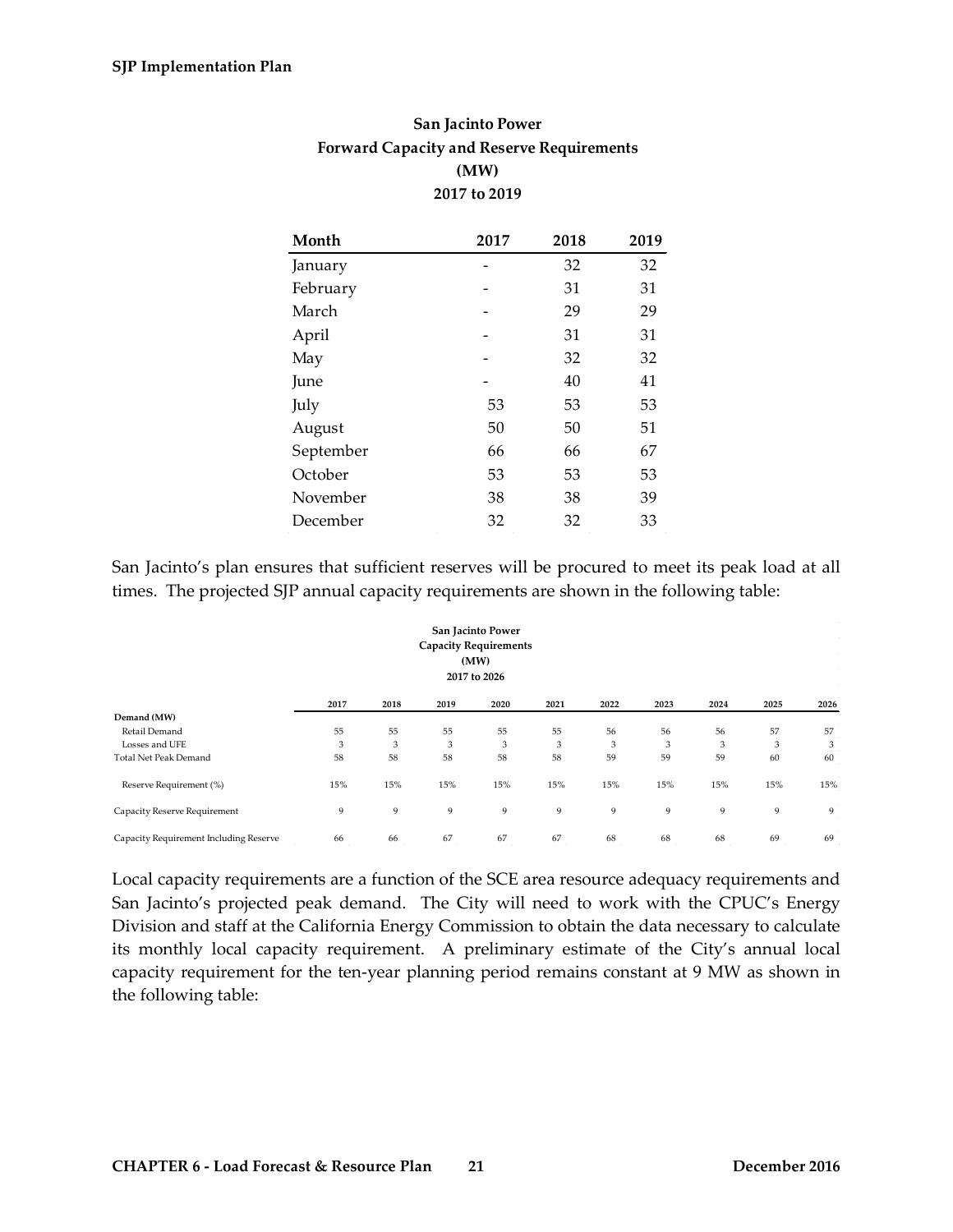| San Jacinto Power<br><b>Local Capacity Requirements</b><br>(MW)<br>2017 to 2026 |      |                 |                |                |      |      |                |      |                |      |  |
|---------------------------------------------------------------------------------|------|-----------------|----------------|----------------|------|------|----------------|------|----------------|------|--|
|                                                                                 | 2017 | 2018            | 2019           | 2020           | 2021 | 2022 | 2023           | 2024 | 2025           | 2026 |  |
| SJP Peak (MW)                                                                   | 58   | 58              | 58             | 58             | 58   | 59   | 59             | 59   | 60             | 60   |  |
| Local Capacity Requirement (% of Peak)                                          | 15%  | 15%             | 15%            | 15%            | 15%  | 15%  | 15%            | 15%  | 15%            | 15%  |  |
| Big Creek / Ventura Area Share of Local Capacity Requirment (%)                 | 24%  | 24%             | 24%            | 24%            | 24%  | 24%  | 24%            | 24%  | 24%            | 24%  |  |
| LA Basin Area Share of Local Capacity Requirment (%)                            | 76%  | 76%             | 76%            | 76%            | 76%  | 76%  | 76%            | 76%  | 76%            | 76%  |  |
| SJP Local Capacity Requirement Big Creek / Ventura (MW)                         | 2    | 2               | 2              | $\overline{2}$ | 2    | 2    | $\overline{2}$ | 2    | $\overline{2}$ |      |  |
| SJP Local Capacity Requirement LA Basin (MW)                                    |      | $7\overline{ }$ | $\overline{7}$ | $\overline{7}$ | P.   | 7    | 7              | 7    | 7              |      |  |
| SJP Local Capacity Requirement, Total (MW)                                      |      | 9               | 9              | 9              | 9    | 9    | 9              | 9    | 9              | 9    |  |

The CPUC assigns local capacity requirements during the year prior to the compliance period; thereafter, the CPUC provides local capacity requirement true-ups for the second half of each compliance year.

The City will coordinate with SCE and appropriate state agencies to manage the transition of responsibility for resource adequacy from SCE to San Jacinto during CCA program phase-in. For system resource adequacy requirements, the City will make month-ahead showings for each month that the City plans to serve load, and load migration issues would be addressed through the CPUC's approved procedures. San Jacinto will work with the California Energy Commission and CPUC prior to commencing service to customers to ensure it meets its local and system resource adequacy obligations through its agreement(s) with its chosen electric supplier(s).

#### <span id="page-22-0"></span>*Renewables Portfolio Standards Energy Requirements*

#### <span id="page-22-1"></span>**Basic RPS Requirements**

As a CCA, the City will be required by law and ensuing CPUC regulations to procure a certain minimum percentage of its retail electricity sales from qualified renewable energy resources. For purposes of determining San Jacinto's renewable energy requirements, many of the same standards for RPS compliance that are applicable to the distribution utilities will apply to SJP.

California's RPS program is currently undergoing reform. On October 7, 2015, Governor Brown signed Senate Bill 350 ("SB 350"; De Leon and Leno), the Clean Energy and Pollution Reduction Act of 2015, which increased California's RPS procurement target from 33 percent by 2020 to 50 percent by 2030 amongst other clean-energy initiatives. Many details related to SB 350 implementation will be developed over time with oversight by designated regulatory agencies. However, it is reasonable to assume that interim annual renewable energy procurement targets will be imposed on CCAs and other retail electricity sellers to facilitate progress towards the 50 percent procurement mandate. For planning purposes, the City has assumed straight-line annual increases (1.7 percent per year) to the RPS procurement target beginning in 2021, as the state advances on the 50 percent RPS. The City will also adopt an integrated resource plan in compliance with SB 350. San Jacinto understands that various details related to this planning requirement have yet to be developed, and San Jacinto intends to monitor and participate, as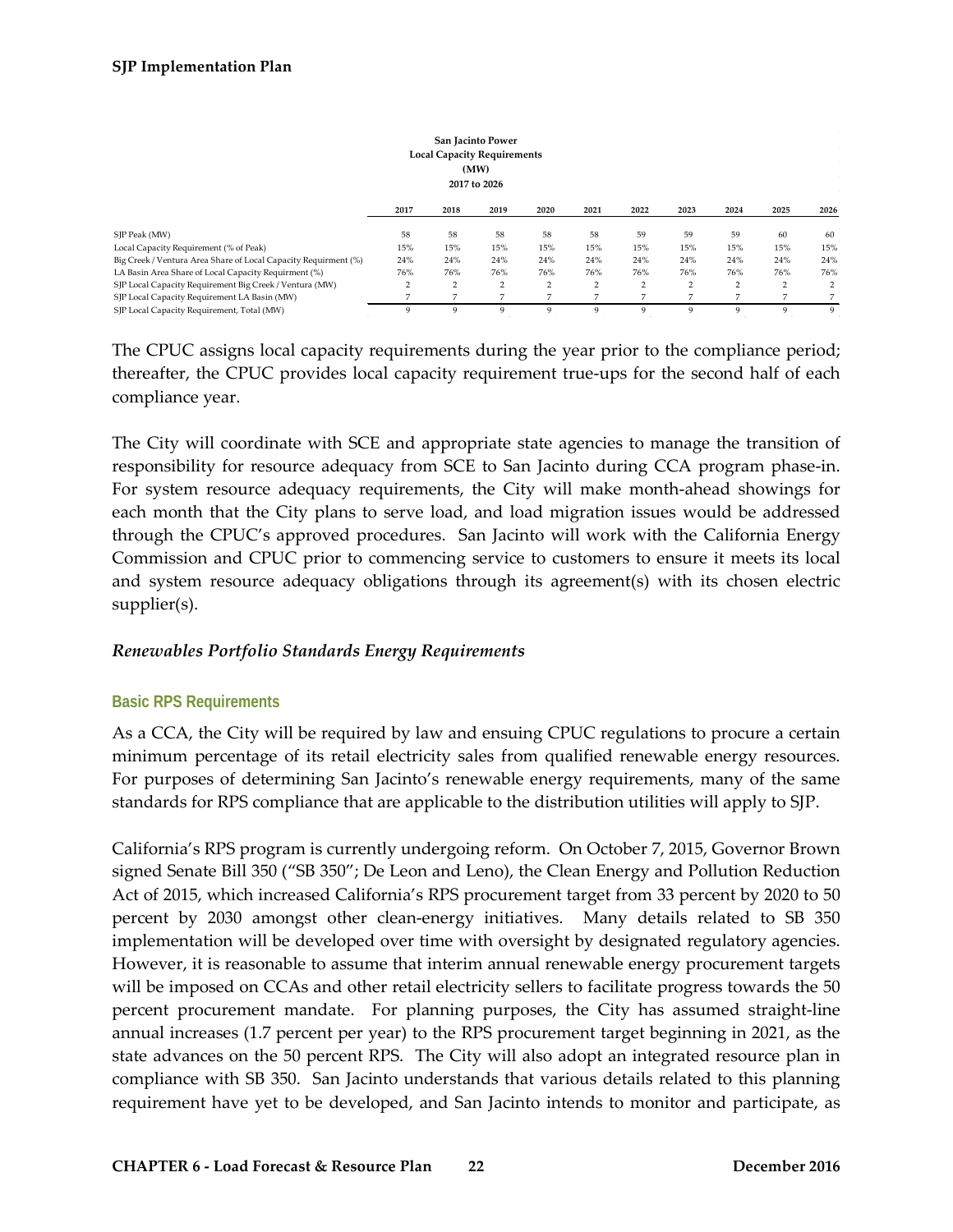appropriate, in pertinent proceedings to promote the preparation and submittal of a responsive planning document. Furthermore, the City will ensure that all long-term renewable energy contracting requirements, as imposed by SB 350, will be satisfied through appropriate transactions with qualified suppliers and will also reflect this intent in ongoing resource planning and procurement efforts.

#### <span id="page-23-0"></span>**San Jacinto's Renewables Portfolio Standards Requirement**

The City's annual RPS procurement requirements, as specified under California's RPS program, are shown in the table below.

| San Jacinto Power<br><b>RPS</b> Requirements<br>(MWH)<br>2017 to 2026 |         |         |         |         |         |         |         |         |         |         |  |
|-----------------------------------------------------------------------|---------|---------|---------|---------|---------|---------|---------|---------|---------|---------|--|
|                                                                       | 2017    | 2018    | 2019    | 2020    | 2021    | 2022    | 2023    | 2024    | 2025    | 2026    |  |
| <b>Retail Sales</b>                                                   | 100,073 | 171,221 | 172,077 | 172,937 | 173,802 | 174,671 | 175,545 | 176,422 | 177,304 | 178,191 |  |
| Annual Procurement Target                                             | 27,020  | 49,654  | 53,344  | 57,069  | 60,309  | 63,580  | 66,882  | 70,216  | 73,581  | 76,978  |  |
| % of Current Year Retail Sales*                                       | 27%     | 29%     | 31%     | 33%     | 35%     | 36%     | 38%     | 40%     | 42%     | 43%     |  |

\*Note: Specific details related to SB 350 implementation have yet to be identified. For purposes of this table, the City assumed a straight-line increase from California's 33 percent RPS procurement mandate in 2020 to California's new, 50 percent RPS procurement mandate in 2030.

#### <span id="page-23-1"></span>*Purchased Power*

Power purchased from power marketers, public agencies, generators, and/or utilities will be a significant source of supply during the first several years of SJP Program operation. San Jacinto will initially contract to obtain all of its electricity from one or more third party electric providers under one or more power supply agreements, and the supplier(s) will be responsible for procuring the specified resource mix, including the City's desired quantities of renewable energy, to provide a stable and cost-effective resource portfolio for the SJP Program.

#### <span id="page-23-2"></span>*Renewable Resources*

The City will initially secure necessary renewable power supply from its third party electric supplier(s). San Jacinto may supplement the renewable energy provided under the initial power supply contract(s) with direct purchases of renewable energy from renewable energy facilities or from renewable generation developed and owned by the City. At this point in time, it is not possible to predict what projects might be proposed in response to future renewable energy solicitations administered by San Jacinto, unsolicited proposals or discussions with other agencies. Renewable projects that are located virtually anywhere in the Western Interconnection can be considered as long as the electricity is deliverable to the CAISO control area, as required to meet the Commission's RPS rules and any additional guidelines ultimately adopted by the City. The costs of transmission access and the risk of transmission congestion costs would need to be considered in the bid evaluation process if the delivery point is outside of the City's load zone, as defined by the CAISO.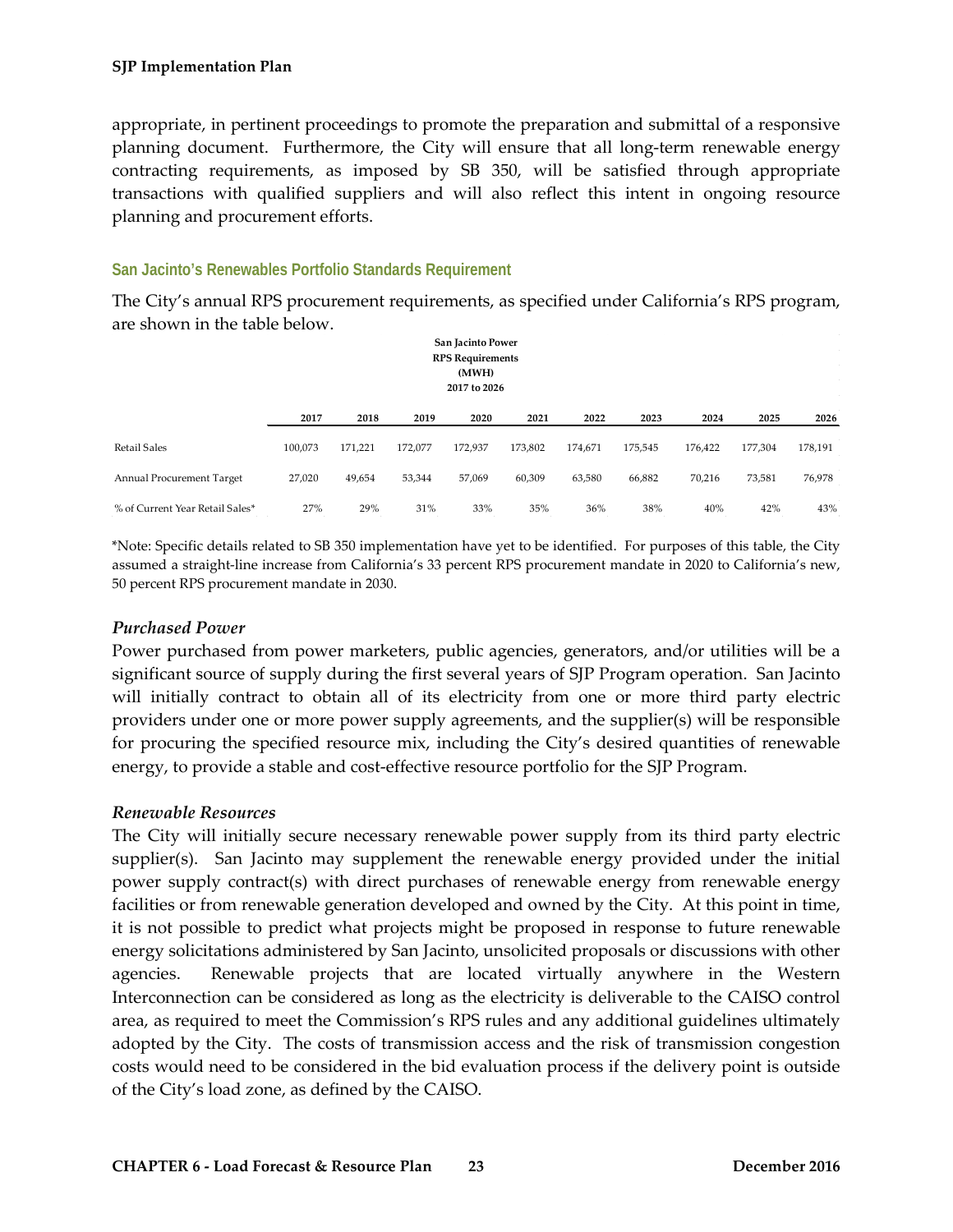## <span id="page-24-0"></span>*Energy Efficiency*

SJP's energy efficiency goals will reflect a commitment to increasing energy efficiency within the City, expanding beyond the savings achieved by SCE's programs. To promote the achievement of this goal, SJP plans to complete the CPUC application process for third party administration of energy efficiency programs and use of funds collected through the existing public benefits surcharges paid by SJP customers. To the extent that SJP is successful in this application process, receiving funding to administer additional energy efficiency programs within the region, it will seek to maximize end-use customer energy efficiency by facilitating customer participation in existing utility programs as well as by forming new programs that will displace SJP's need for traditional electric procurement activities. Additional details related to SJP's energy efficiency plan will be developed once SJP Program phase-in is underway.

With regard to SJP's anticipated energy efficiency savings, a reasonable baseline assumption for efficiency savings related to the demand-side portion of the SJP resource plan is steady growth towards 0.5 percent of SJP's projected energy sales by 2024. These savings would be in addition to the savings achieved by SCE administered programs.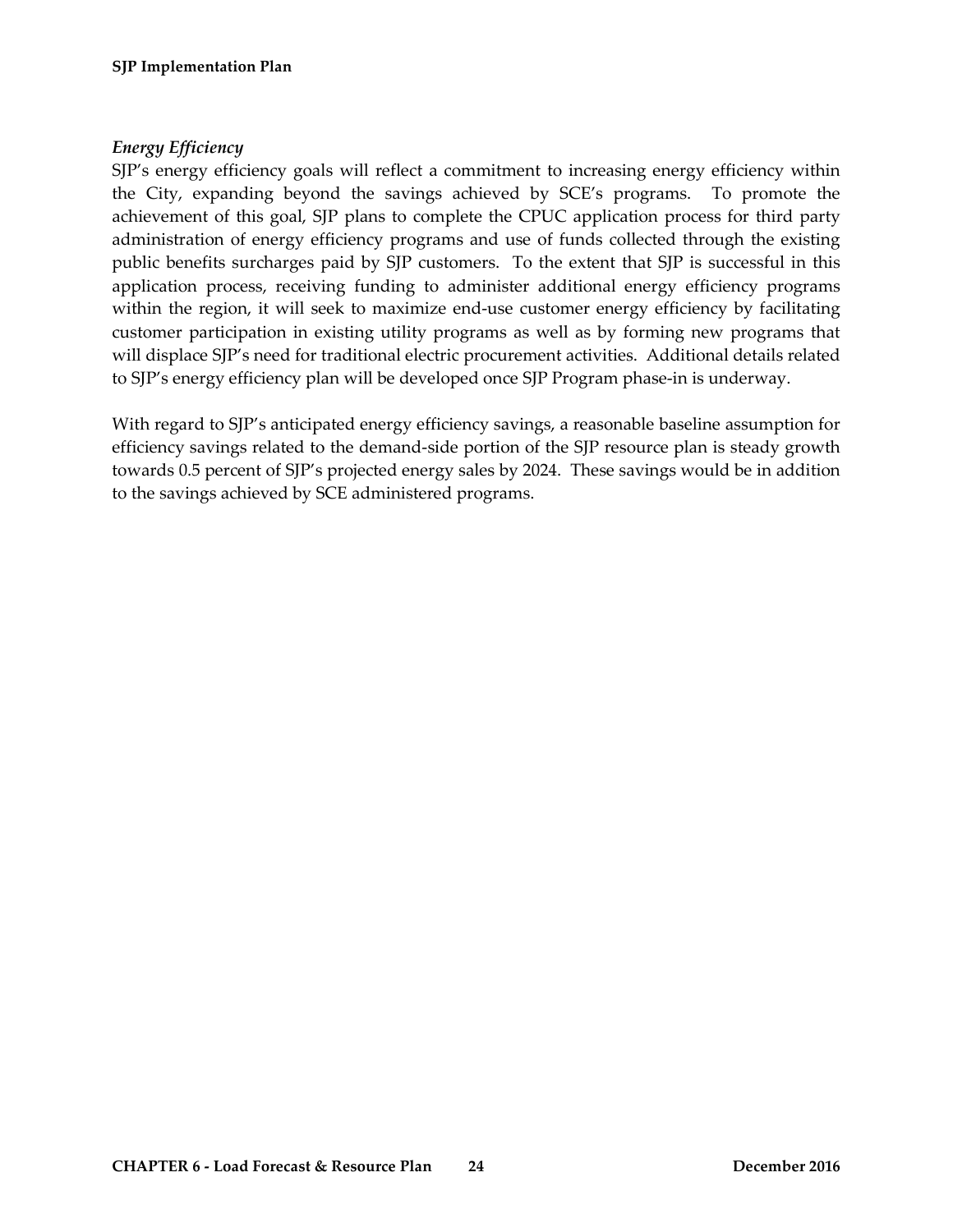## <span id="page-25-0"></span>**CHAPTER 7 –** Financial Plan

This Chapter examines the monthly cash flows expected during the startup and customer phase-in period of the SJP Program and identifies the anticipated financing requirements. It includes estimates of program startup costs, including necessary expenses and capital outlays. It also describes the requirements for working capital and long-term financing for the potential investment in renewable generation, consistent with the resource plan contained in Chapter 6.

## <span id="page-25-1"></span>*Description of Cash Flow Analysis*

The City's cash flow analysis estimates the level of capital that will be required during the startup and phase-in period. The analysis focuses on the SJP Program's monthly costs and revenues and specifically accounts for the phased enrollment of SJP Program customers described in Chapter 5.

## <span id="page-25-2"></span>*Cost of CCA Program Operations*

The first category of the cash flow analysis is the Cost of CCA Program Operations. To estimate the overall costs associated with CCA Program Operations, the following components were taken into consideration:

- > Electricity Procurement;
- > Ancillary Service Requirements;
- $\triangleright$  Exit Fees:
- $\triangleright$  Staffing and Professional Services;
- Data Management Costs;
- > Administrative Overhead;
- $\triangleright$  Billing Costs;
- $\triangleright$  Scheduling Coordination;
- Simple Territon Management and other CAISO Charges;
- CCA Bond and Security Deposit;
- ▶ Pre-Startup Cost Reimbursement; and
- > Debt Service.

#### <span id="page-25-3"></span>*Revenues from CCA Program Operations*

The cash flow analysis also provides estimates for revenues generated from CCA operations or from electricity sales to customers. In determining the level of revenues, the analysis assumes the customer phase-in schedule described herein, and assumes that San Jacinto charges a standard, default electricity tariff similar to the generation rates of SCE for each customer class and an optional renewable energy tariff (with a renewable energy content that exceeds the SJP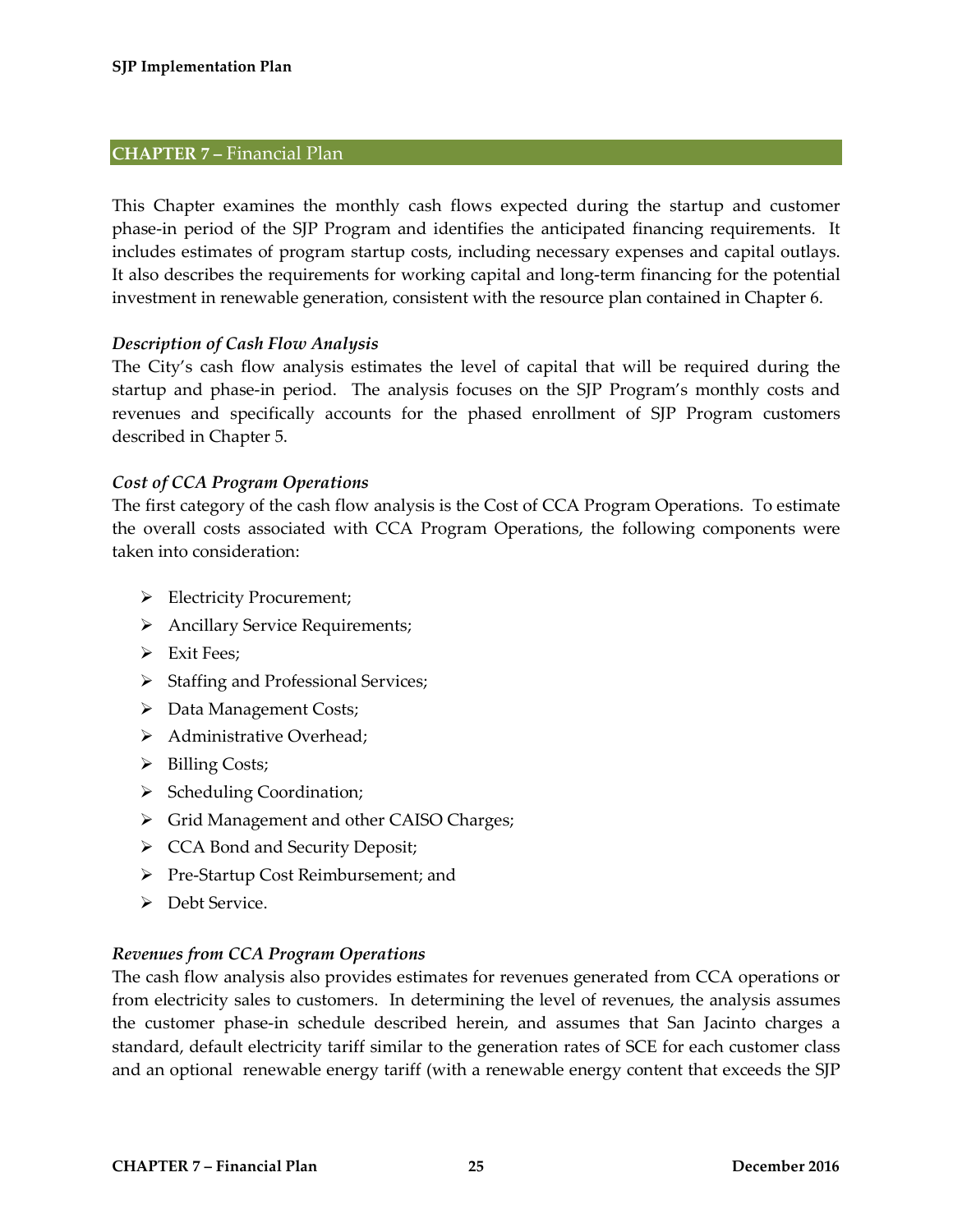default retail option) at a premium reflective of incremental renewable power costs. More detail on SJP Program rates can be found in Chapter 8.

## <span id="page-26-0"></span>*Cash Flow Analysis Results*

The results of the cash flow analysis provide an estimate of the level of capital required for the City to move through the CCA startup and phase-in periods. This estimated level of capital is determined by examining the monthly cumulative net cash flows (revenues from CCA operations minus cost of CCA operations) based on assumptions for payment of costs or other cash requirements (e.g., deposits) by San Jacinto, along with estimates for when customer payments will be received. This identifies, on a monthly basis, what level of cash flow is available in terms of a surplus or deficit.

The cash flow analysis identifies funding requirements in recognition of the potential lag between revenues received and payments made during the phase-in period. The estimated financing requirements for the startup and phase-in period, including working capital needs associated with the customer enrollments, was determined to be \$1.5 million. Out of the \$1.5 million in capital requirements, \$675 thousand is related to the implementation/startup efforts (i.e., rate setting, power procurement and contract negotiations, marketing and communications, regulatory compliance, CPUC bond, SCE security deposit, etc.) in order to serve customers by July 2017. The other \$825k is the "float" required for SJP to pay its monthly bills before the program generates enough internal cash to self-fund its working capital needs. Working capital requirements peak soon after enrollment of all SJP customers in July 2017.

## <span id="page-26-1"></span>*CCA Program Implementation Pro Forma*

In addition to developing a cash flow analysis that estimates the level of working capital required to move San Jacinto through full CCA phase-in, a summary pro forma analysis that evaluates the financial performance of the CCA program during the phase-in period is shown below. The difference between the cash flow analysis and the CCA pro forma analysis is that the pro forma analysis does not include a lag associated with payment streams. In essence, costs and revenues are reflected in the month in which service is provided. All other items, such as costs associated with CCA Program operations and rates charged to customers remain the same. Cash provided by financing activities are not shown in the pro forma analysis, although payments for debt service are included as a cost item.

The results of the pro forma analysis are shown in the following tables. In particular, the summary of CCA program startup and phase-in addresses projected SJP Program operations for the period beginning January 2017[4](#page-26-2) through December 2026**[5](#page-26-2)**. The City has also included a summary of Program reserves, which are expected to accrue over this same period.

<span id="page-26-2"></span> <sup>4</sup> The results of the pro forma analysis are broken out by San Jacinto's fiscal year, which spans July to June; therefore, the financial results for FYE 2017 are only inclusive of the second half of FYE 2017 (January through June 2017); all other fiscal years span a twelve month period.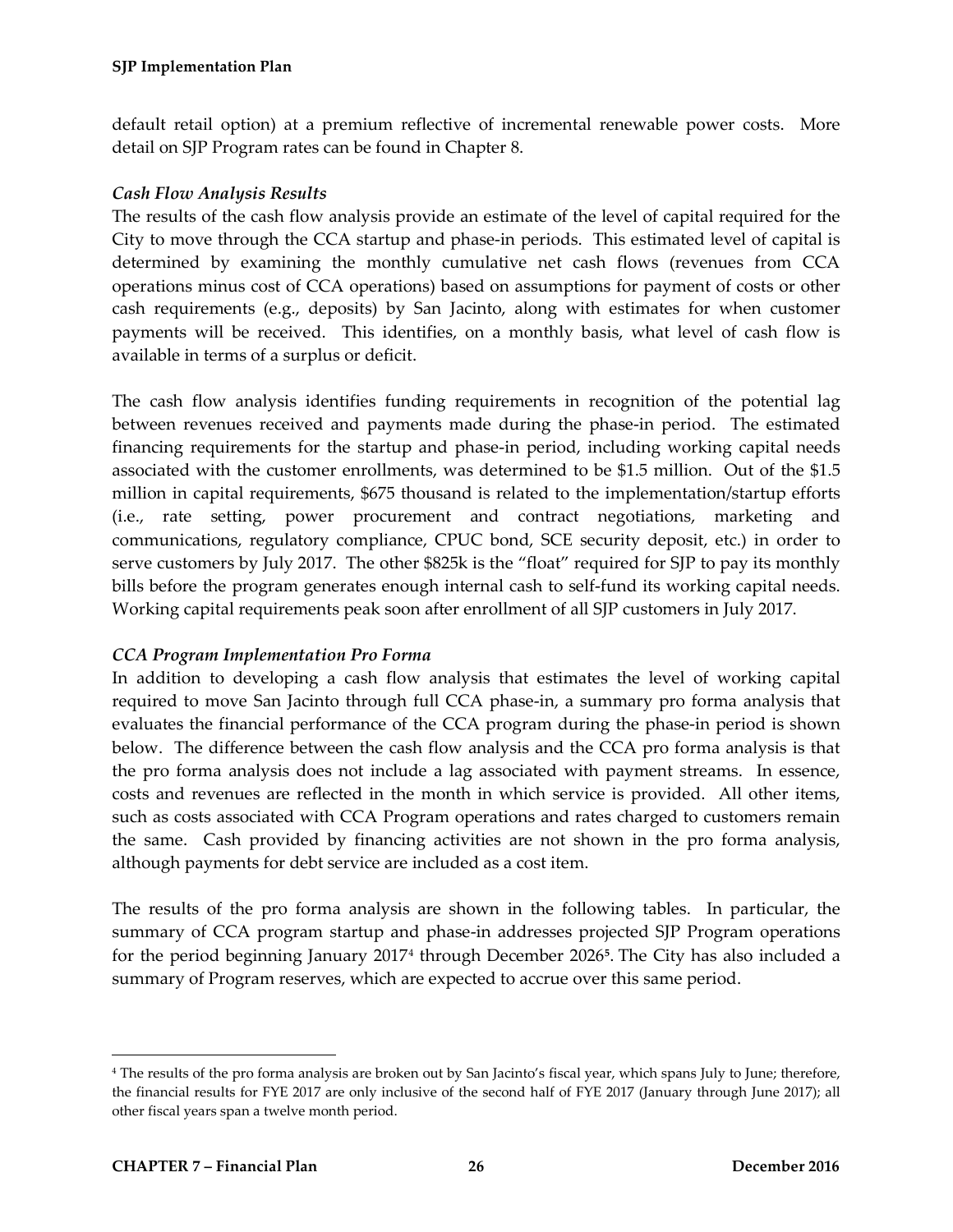| City of San Jacinto<br>Summary of CCA Program Startup and Phase-In     |                          |                 |                 |                 |                 |                 |                 |                 |                 |            |             |
|------------------------------------------------------------------------|--------------------------|-----------------|-----------------|-----------------|-----------------|-----------------|-----------------|-----------------|-----------------|------------|-------------|
| (January 2017 through December 2026)                                   |                          |                 |                 |                 |                 |                 |                 |                 |                 |            |             |
| <b>CATEGORY</b>                                                        | <b>FYE 2017</b>          | <b>FYE 2018</b> | <b>FYE 2019</b> | <b>FYE 2020</b> | <b>FYE 2021</b> | <b>FYE 2022</b> | <b>FYE 2023</b> | <b>FYE 2024</b> | <b>FYE 2025</b> | FYE 2026   | TOTAL       |
| I. REVENUES FROM OPERATIONS (\$)                                       |                          |                 |                 |                 |                 |                 |                 |                 |                 |            |             |
| <b>ELECTRIC SALES REVENUE</b>                                          | $\overline{\phantom{a}}$ | 10.482.933      | 10.851.408      | 11.232.835      | 11.627.669      | 12.036.382      | 12.459.461      | 12.897.411      | 13.350.755      | 13.820.034 | 108,758,886 |
| LESS UNCOLLECTIBLE ACCOUNTS                                            | ٠                        | 48.530          | 47.490          | 49.359          | 50,987          | 52,748          | 54,576          | 56,474          | 58,444          | 60.489     | 479,097     |
| <b>TOTAL REVENUES</b>                                                  | ٠                        | 10,434,403      | 10,803,918      | 11,183,476      | 11,576,682      | 11,983,634      | 12,404,884      | 12,840,937      | 13,292,310      | 13,759,544 | 108,279,789 |
| II. COST OF OPERATIONS (\$)<br>(A) OPERATIONS AND ADMINISTRATIVE (O&A) |                          |                 |                 |                 |                 |                 |                 |                 |                 |            |             |
| STAFFING & PROFESSIONAL SERVICES                                       | 445.750                  | 955.623         | 984.291         | 1.013.820       | 1.044.235       | 1,075,562       | 1.107.828       | 1.141.063       | 1.175.295       | 1,210,554  | 10,154,020  |
| <b>MARKETING</b>                                                       | 104.742                  | 212.626         | 219.005         | 225,575         | 232,342         | 239,313         | 246,492         | 253,887         | 261,503         | 269,349    | 2,264,835   |
| DATA MANAGEMENT SERVICES                                               |                          | 200.759         | 201.765         | 202,770         | 203.775         | 204.780         | 205.800         | 206.820         | 207,840         | 208,875    | 1,843,184   |
| <b>IOU FEES (INCLUDING BILLING)</b>                                    | ٠                        | 71,895          | 14.125          | 14.173          | 14,221          | 14,269          | 14,318          | 14,367          | 14,416          | 14,466     | 186,251     |
| OTHER ADMINISTRATIVE & GENERAL                                         | 15,000                   | 30,450          | 31,364          | 32,304          | 33,274          | 34,272          | 35,300          | 36,359          | 37,450          | 38,573     | 324,345     |
| <b>SUBTOTAL O&amp;A</b>                                                | 565,492                  | 1,471,352       | 1,450,549       | 1,488,642       | 1,527,847       | 1,568,195       | 1,609,739       | 1,652,496       | 1,696,505       | 1,741,817  | 14,772,635  |
| (B) COST OF ENERGY                                                     | ٠                        | 8,234,583       | 8.047.471       | 8.383.160       | 8.669.501       | 8.981.380       | 9.305.489       | 9.642.303       | 9.992.318       | 10.356.047 | 81,612,251  |
| (C) OPERATING RESERVE CONTRIBUTION                                     | ٠                        | 314.488         | 325,542         | 336.985         | 348.830         | 361,091         | 373,784         | 386.922         | 400,523         | 414,601    | 3,262,767   |
| TOTAL COST AND OPERATING RESERVE                                       | 565.492                  | 10,020,423      | 9,823,563       | 10,208,787      | 10.546.178      | 10.910.667      | 11,289,011      | 11.681.721      | 12,089,345      | 12,512,465 | 84,875,018  |
| CCA PROGRAM SURPLUS/(DEFICIT)                                          | (565, 492)               | 413,980         | 980,355         | 974,688         | 1,030,505       | 1,072,967       | 1,115,873       | 1,159,215       | 1,202,966       | 1,247,079  | 8,632,137   |

| City of San Jacinto                                           |                 |                 |                 |                   |                                     |                   |                   |                                     |                 |                          |                        |
|---------------------------------------------------------------|-----------------|-----------------|-----------------|-------------------|-------------------------------------|-------------------|-------------------|-------------------------------------|-----------------|--------------------------|------------------------|
| <b>Reserves Summary</b>                                       |                 |                 |                 |                   |                                     |                   |                   |                                     |                 |                          |                        |
| (January 2017 through December 2026)                          |                 |                 |                 |                   |                                     |                   |                   |                                     |                 |                          |                        |
| <b>CATEGORY</b>                                               | <b>FYE 2017</b> | <b>FYE 2018</b> | <b>FYE 2019</b> | <b>FYE 2020</b>   | <b>FYE 2021</b>                     | <b>FYE 2022</b>   | <b>FYE 2023</b>   | <b>FYE 2024</b>                     | <b>FYE 2025</b> | <b>FYE 2026</b>          | <b>TOTAL</b>           |
| <b>I. RESERVE ADDITIONS</b>                                   |                 |                 |                 |                   |                                     |                   |                   |                                     |                 |                          |                        |
| (A) OPERATING RESERVE CONTRIBUTION<br>(B) CASH FROM FINANCING | ٠<br>,500,000   | 314,488         | 325,542         | 336,985<br>$\sim$ | 348,830<br>$\overline{\phantom{a}}$ | 361,091<br>$\sim$ | 373,784<br>$\sim$ | 386,922<br>$\overline{\phantom{a}}$ | 400,523         | 414,601                  | 3,262,767<br>1,500,000 |
| <b>SUBTOTAL RESERVE ADDITIONS</b>                             | 1,500,000       | 314,488         | 325,542         | 336,985           | 348,830                             | 361,091           | 373,784           | 386,922                             | 400,523         | 414,601                  | 3,262,767              |
| II. RESERVE SUBTRACTIONS                                      |                 |                 |                 |                   |                                     |                   |                   |                                     |                 |                          |                        |
| (A) TOTAL FINANCING REPAYMENT                                 | ۰               | 23,203          | 283.003         | 291.611           | 300.480                             | 309,620           | 292,084           |                                     |                 | $\overline{\phantom{a}}$ | 1,500,000              |
| (B) INTEREST PAYMENTS                                         | ۰               | 3,750           | 40,434          | 31,826            | 22,956                              | 13,817            | 4,399             |                                     |                 | $\,$                     | 117,182                |
| <b>SUBTOTAL RESERVE SUBTRACTIONS</b>                          | ۰               | 26,953          | 323,436         | 323,436           | 323,436                             | 323,436           | 296,483           |                                     |                 | ٠                        | 1,617,182              |
| III. RATE STABILIZATION RESERVE BALANCE                       | 1,500,000       | 1,787,535       | 1,789,641       | 1,803,189         | 1,828,583                           | 1,866,238         | 1,943,538         | 2,330,461                           | 2,730,983       | 3,145,584                |                        |

The surpluses achieved during the phase-in period serve to build SJP's net financial position and credit profile and to provide operating reserves for the City in the event that operating costs (such as power purchase costs) exceed collected revenues for short periods of time.

#### <span id="page-27-0"></span>*SJP Financings*

It is anticipated that a loan from the City will be necessary to support SJP Program implementation. Subsequent capital requirements will be self-funded from the City's accrued SJP generated financial reserves. The anticipated financing approach is described below.

 <sup>5</sup> Costs projected for staffing & professional services and other administrative & general relate to energy procurement, administration of energy efficiency and other local programs, generation development, customer service, marketing, accounting, finance, legal and regulatory activities necessary for program operation.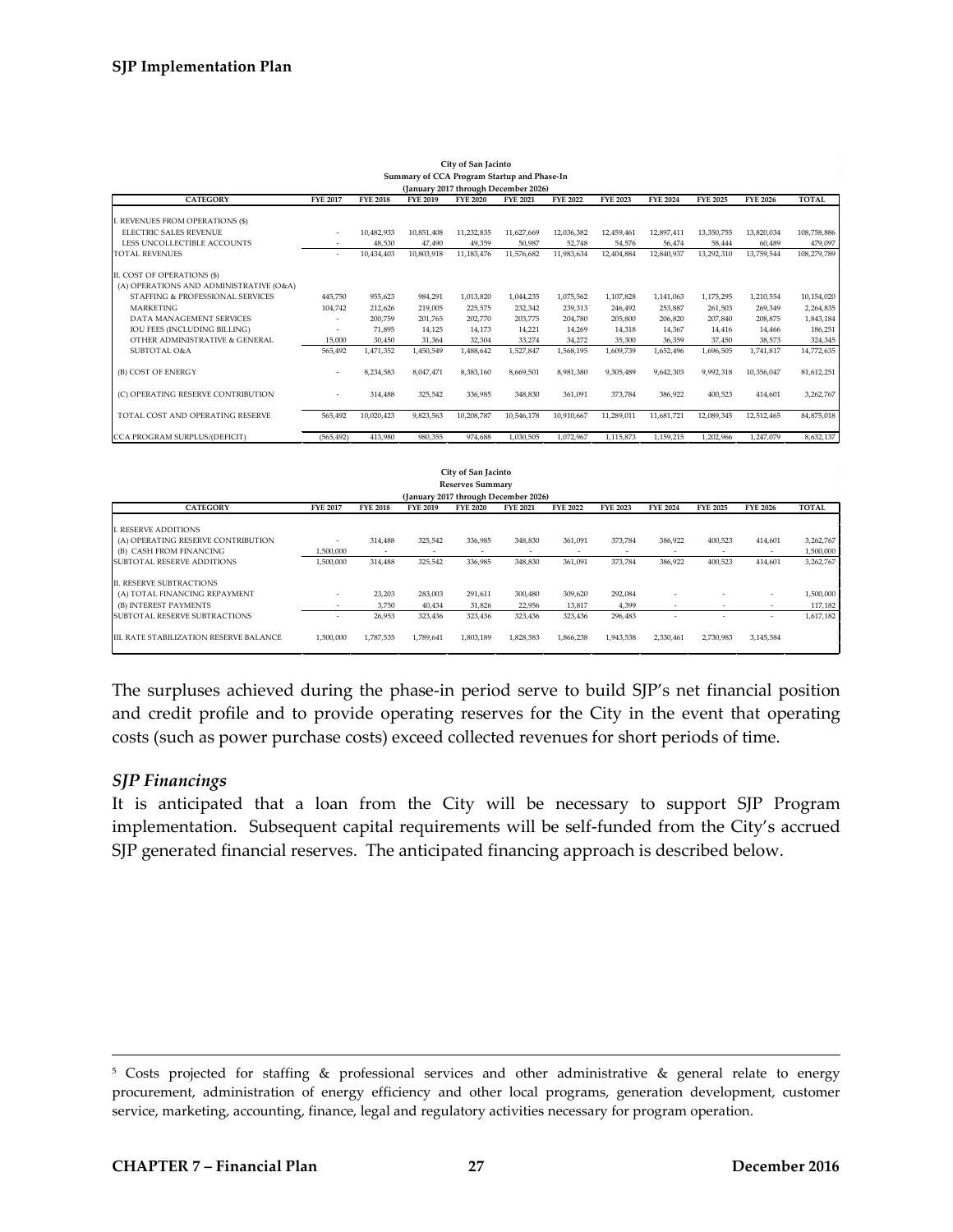## <span id="page-28-0"></span>*CCA Program Start-up and Working Capital*

As previously discussed, the anticipated start-up and working capital requirements for the SJP Program are \$1.5 million. This amount is dependent upon the electric load served by the City, actual energy prices, payment terms established with the third-party supplier, and program rates. This figure would be refined during the startup period, as these variables become known. Once the SJP Program is up and running, these costs would be recovered from customers through retail rates.

It is assumed that this financing will be primarily secured via one or more term loans from the City. Requisite financing would need to be arranged no later than the first quarter of 2017.

## <span id="page-28-1"></span>*Renewable Resource Project Financing*

San Jacinto may consider project financings for renewable resources, likely local wind, solar, and biomass projects. These financings would only occur after a sustained period of successful SJP Program operation and after appropriate project opportunities are identified and subjected to appropriate environmental review.

In the event that such financing occurs, funds would include any short-term financing for the renewable resource project development costs, and would likely extend over a 20- to 30-year term. The security for such bonds would be the revenue from sales to the retail customers of San Jacinto.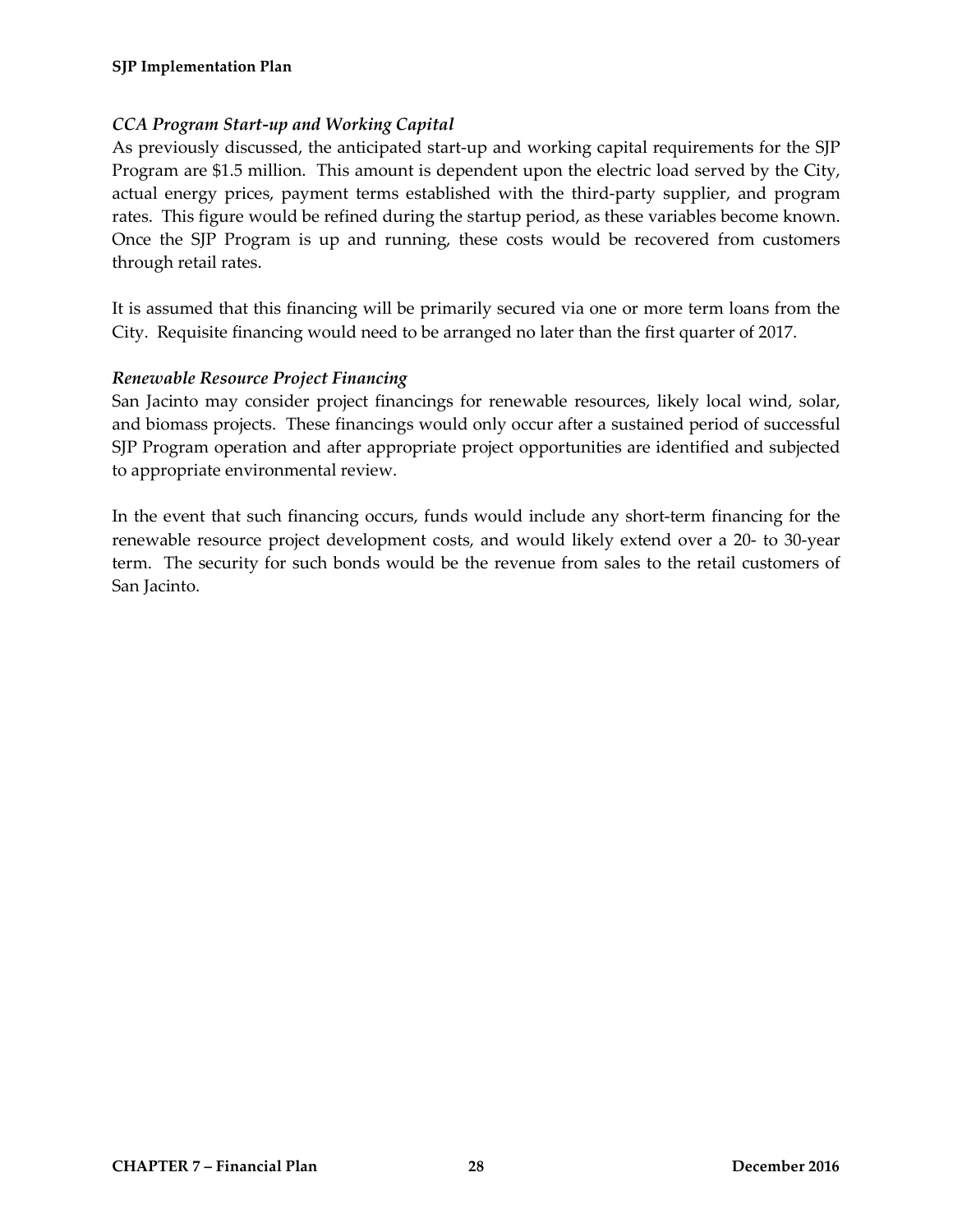#### <span id="page-29-0"></span>**CHAPTER 8 –** Rate Setting, Program Terms and Conditions

#### <span id="page-29-1"></span>*Introduction*

This Chapter describes the initial policies proposed for San Jacinto in setting its rates for electric aggregation services. These include policies regarding rate design, rate objectives, and provision for due process in setting Program rates. Program rates are ultimately approved by the San Jacinto City Council. The City would retain authority to modify program policies from time to time at its discretion.

#### <span id="page-29-2"></span>*Rate Policies*

The City will establish rates sufficient to recover all costs related to operation of the SJP Program, including any reserves that may be required as a condition of financing and other discretionary reserve funds that may be approved by San Jacinto. As a general policy, rates will be uniform for all similarly situated customers enrolled in the SJP Program throughout the City.

The primary objectives of the rate setting plan are to set rates that achieve the following:

- $\triangleright$  Rate competitive tariff option (default service offering), including a proportionate quantity of renewable energy in excess of California's prevailing renewable energy procurement mandate;
- $\triangleright$  Voluntary renewable energy supply option (renewable content greater than the SJP default retail service offering));
- $\triangleright$  Rate stability;
- $\triangleright$  Equity among customers in each tariff;
- $\triangleright$  Customer understanding; and
- $\triangleright$  Revenue sufficiency.

Each of these objectives is described below.

#### <span id="page-29-3"></span>*Rate Competitiveness*

The primary goal is to offer competitive rates for electric services that the City would provide to participating customers. For participants in the SJP standard Tariff, the goal would be for SJP Program rates to be initially one to five percent below, subject to actual energy product pricing and decisions of the City Council, similar generation rates offered by SCE. For participants in the SJP Program's voluntary renewable energy Tariff, the goal would be to offer the lowest possible customer rates with an incremental monthly cost premium reflective of the actual cost of additional renewable energy supply required to serve such customers. Based on current estimates, the anticipated cost premium for the SJP Program's voluntary renewable supply option would be one to five percent relative to the default SJP tariff.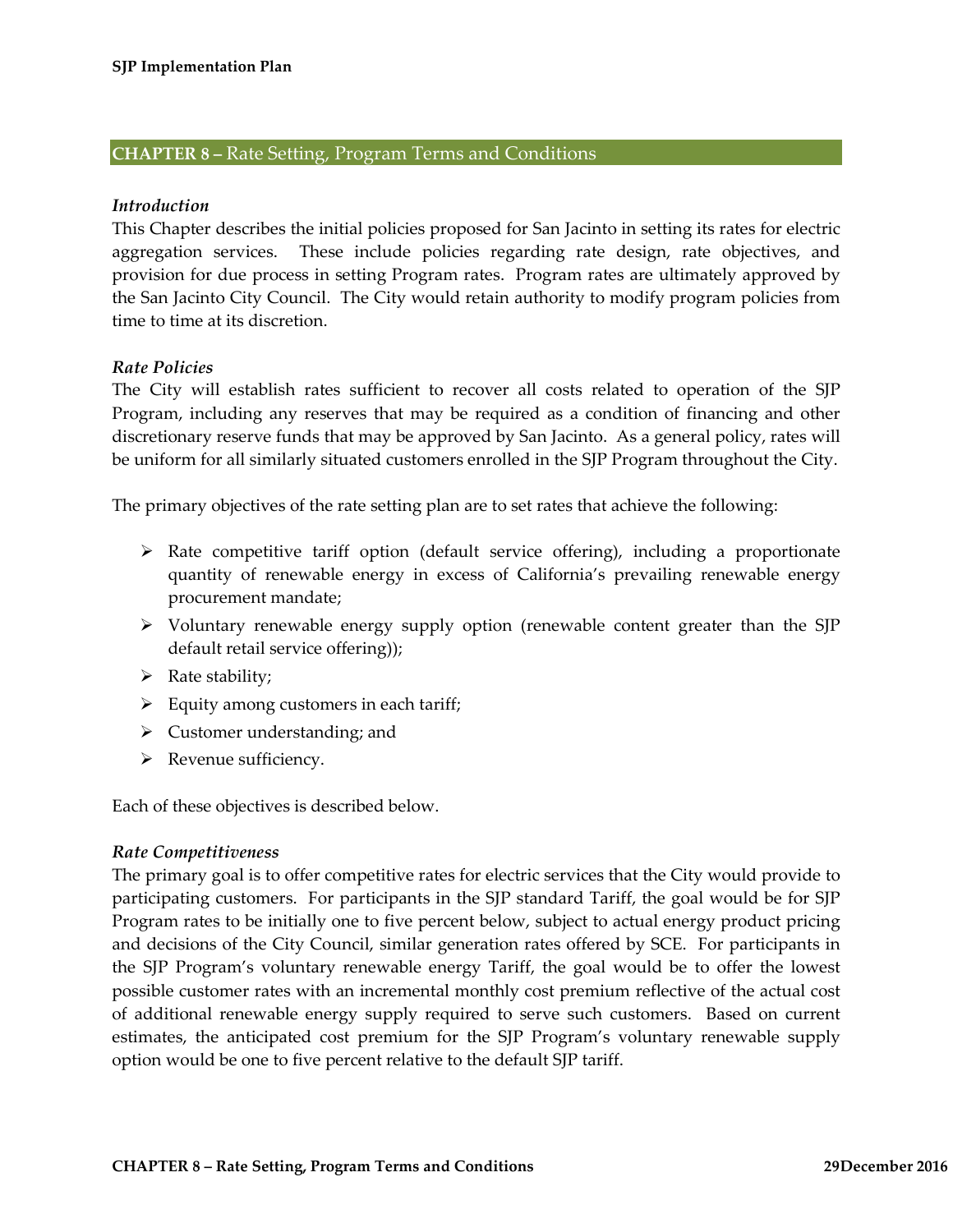Competitive rates will be critical to attracting and retaining key customers. In order for the City to be successful, the combination of price and value must be perceived as superior when compared to the bundled utility service alternative. As planned, the value provided by the SJP Program will include a community focus and local investment and control.

As previously discussed, the SJP Program will increase renewable energy supply to program customers, relative to the incumbent utility, by offering two distinct rate tariffs. The default tariff for SJP Program customers will be the standard Tariff, which will increase renewable energy supply while maintaining generation rates that are generally comparable to SCE's. The initial renewable energy content provided under SJP's standard Tariff will at a minimum meet California's prevailing renewable energy procurement mandate. The City will also offer its customers a voluntary renewable energy Tariff, which will supply participating customers with renewable energy above the minimum RPS mandate and potentially up to 100 percent, at rates that reflect SJP's cost for procuring related energy supplies.

e Participating qualified low- or fixed-income households, such as those currently enrolled in the California Alternate Rates for Energy ("CARE") program, will be automatically enrolled in the standard Tariff and will continue to receive related discounts on monthly electricity bills through SCE.

## <span id="page-30-0"></span>*Rate Stability*

The City will offer stable rates by hedging its supply costs over multiple time horizons and by including renewable energy supplies that exhibit stable costs. Rate stability considerations may prevent SJP Program rates from directly tracking similar rates offered by the distribution utility, SCE, and may result in differences from the general rate-related targets initially established for the SJP Program. San Jacinto plans to offer the most competitive rates possible after all Program operating costs are recovered and reserve targets are achieved.

## <span id="page-30-1"></span>*Equity among Customer Classes*

Initial rates of the SJP Program will be set based on cost-of-service considerations with reference to the rates customers would otherwise pay to SCE. Rate differences among customer classes will reflect the rates charged by the local distribution utility as well as differences in the costs of providing service to each class. Rate benefits may also vary among customers within the major customer class categories, depending upon the specific rate designs adopted by the City.

#### <span id="page-30-2"></span>*Customer Understanding*

The goal of customer understanding involves rate designs that are relatively straightforward so that customers can readily understand how their bills are calculated. This not only minimizes customer confusion and dissatisfaction but will also result in fewer billing inquiries to the SJP Program's customer service call center. Customer understanding also requires rate structures to reflect rational rate design principles (i.e., there should not be differences in rates that are not justified by costs or by other policies such as providing incentives for conservation).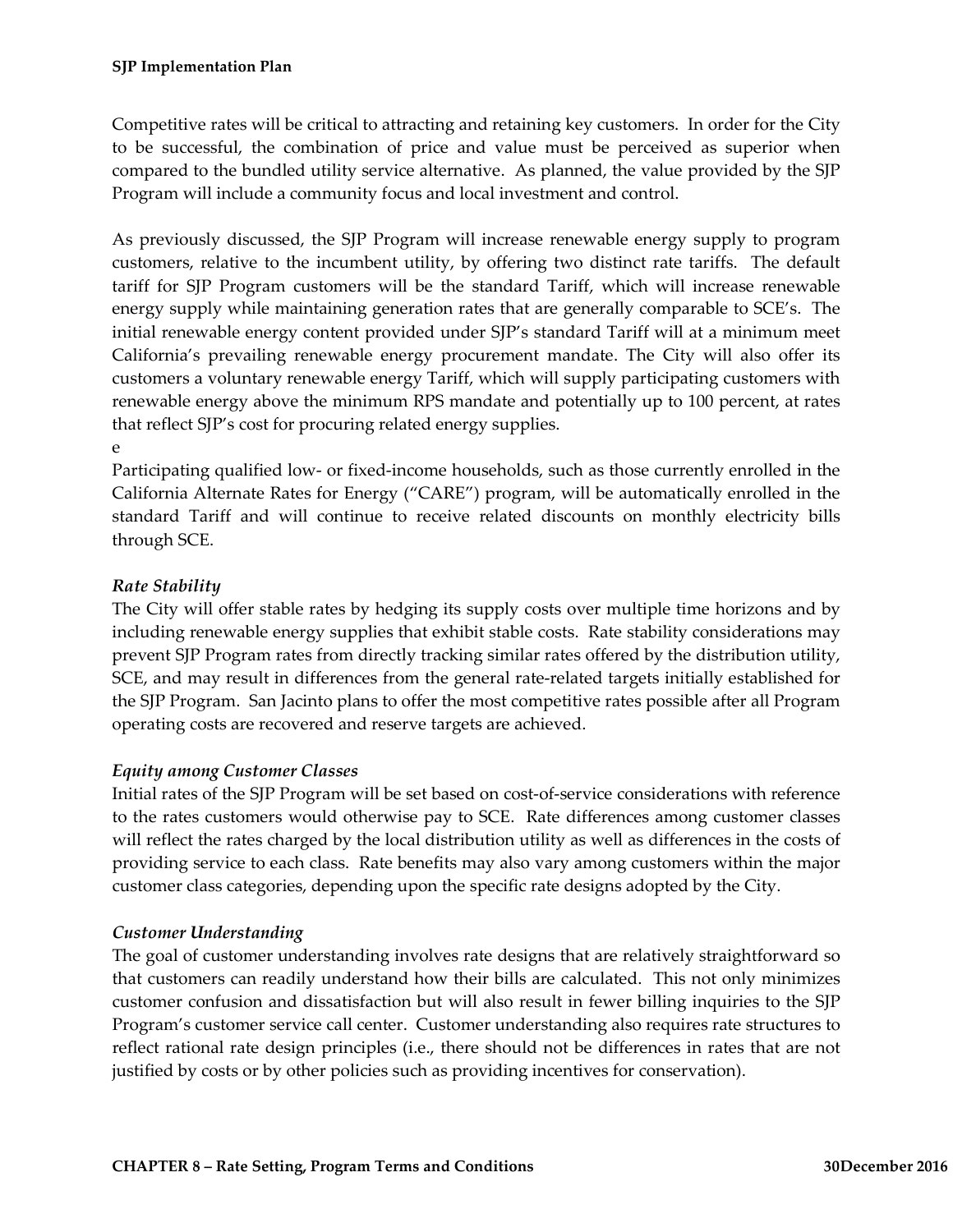#### <span id="page-31-0"></span>*Revenue Sufficiency*

SJP Program rates must collect sufficient revenue from participating customers to fully fund the City's annual budget related to SJP operations. Rates will be set to collect the adopted budget based on a forecast of electric sales for the budget year. Rates will be adjusted as necessary to maintain the ability to fully recover all costs of the SJP Program, subject to the disclosure and due process policies described later in this chapter. To ensure rate stability, funds available in the City's rate stabilization fund may be used from time to time to augment operating revenues.

## <span id="page-31-1"></span>*Rate Design*

The City will generally match the rate structures from the utilities' standard rates to avoid the possibility that customers would see significantly different bill impacts as a result of changes in rate structures that would take effect following enrollment in the SJP Program.

#### <span id="page-31-2"></span>*Custom Pricing Options*

The City may work to develop specially-tailored rate and electric service products that meet the specific load characteristics or power market risk profiles of larger commercial and industrial customers. This will allow such customers to have access to a wider range of products than is currently available under the incumbent utility and potentially reduce the cost of power for these customers. The City may provide large energy users with custom pricing options to help these customers gain greater control over their energy costs. Some examples of potential custom pricing options are rates that are based on an observable market index (e.g., CAISO prices) or fixed priced contracts of various terms.

#### <span id="page-31-3"></span>*Net Energy Metering*

As planned, customers with on-site generation eligible for net metering from SCE will be offered a net energy metering rate from the City. Net energy metering allows for customers with certain qualified solar or wind distributed generation to be billed on the basis of their net energy consumption. The SCE net metering tariff ("NEM") requires the CCA to offer a net energy metering tariff in order for the customer to continue to be eligible for service on Schedule NEM. The objective is that San Jacinto's net energy metering tariff will apply to the generation component of the bill, and the SCE net energy metering tariff will apply to the utility's portion of the bill. The City plans to pay customers for excess power produced from net energy metered generation systems in accordance with the rate designs adopted by the City.

#### <span id="page-31-4"></span>*Disclosure and Due Process in Setting Rates and Allocating Costs among Participants*

Initial program rates will be adopted by San Jacinto following the establishment of the first year's operating budget prior to initiating the customer notification process. Subsequently, the City will prepare an annual budget and corresponding customer rates. Following the commencement of service, any proposed rate adjustment will be made to the City Council and ample time will be given to affected customers to provide comment on the proposed rate changes.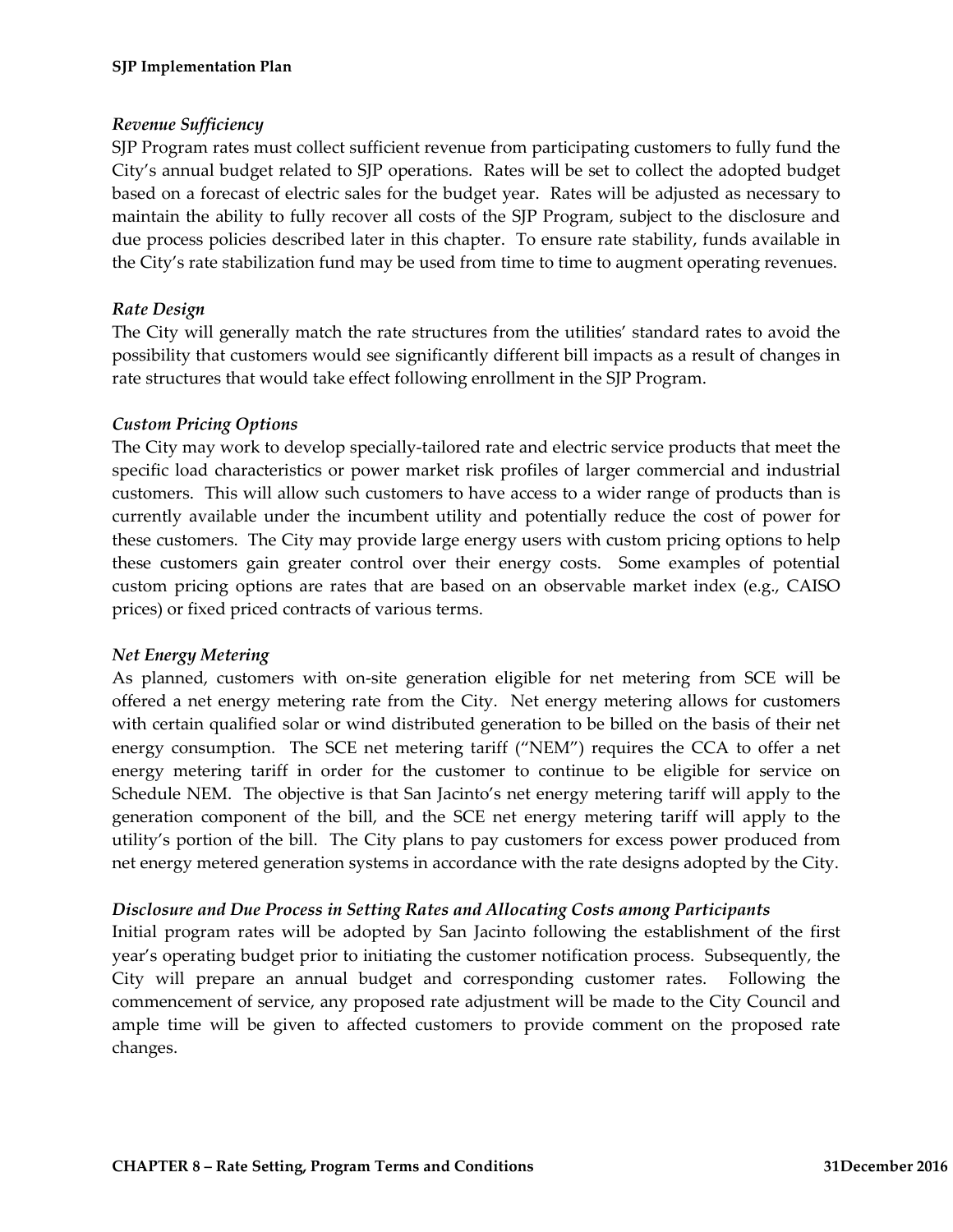After proposing a rate adjustment, the City will furnish affected customers with a notice of its intent to adjust rates, either by mailing such notices postage prepaid to affected customers, by including such notices as an insert to the regular bill for charges transmitted to affected customers, or by including a related message directly on the customer's monthly electricity bill (on the page addressing SJP charges). The notice will provide a summary of the proposed rate adjustment and will include a link to the SJP Program website where information will be posted regarding the amount of the proposed adjustment, a brief statement of the reasons for the adjustment, and the mailing address of the SJP Program to which any customer inquiries relative to the proposed adjustment, including a request by the customer to receive notice of the date, time, and place of any hearing on the proposed adjustment, may be directed.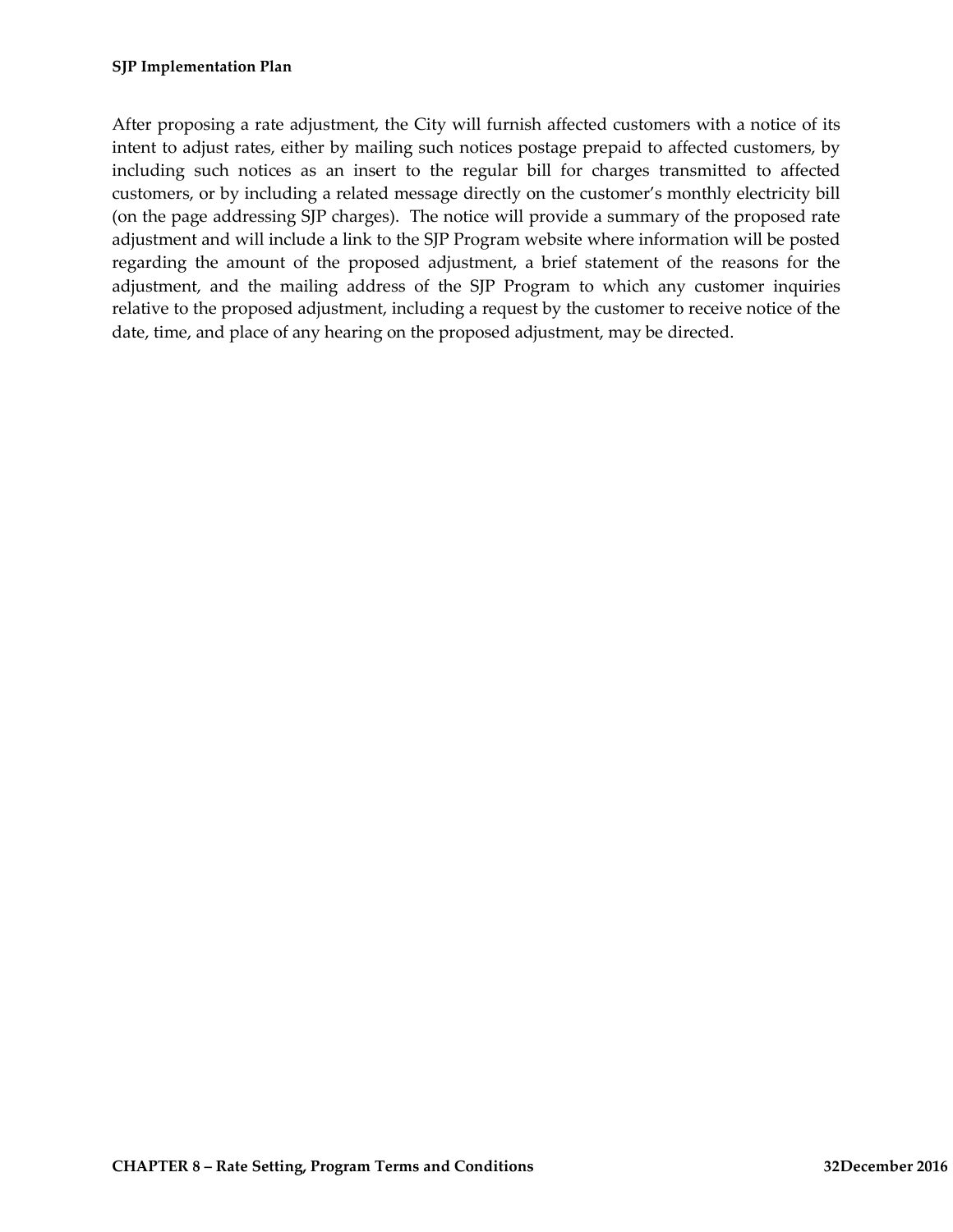#### <span id="page-33-0"></span>**CHAPTER 9 –** Customer Rights and Responsibilities

This chapter discusses customer rights, including the right to opt-out of the SJP Program and the right to privacy of customer usage information, as well as obligations customers undertake upon agreement to enroll in the CCA Program. All customers that do not opt out within 30 days of the fourth enrollment notice will have agreed to become full status program participants and must adhere to the obligations set forth below, as may be modified and expanded by the SJP City Council from time to time.

By adopting this Implementation Plan, the City will have approved the customer rights and responsibilities policies contained herein to be effective at Program initiation. The City retains authority to modify program policies from time to time at its discretion.

#### <span id="page-33-1"></span>*Customer Notices*

At the initiation of the customer enrollment process, four notices will be provided to customers describing the Program, informing them of their opt-out rights to remain with utility bundled generation service, and containing a simple mechanism for exercising their opt-out rights. The first notice will be mailed to customers approximately sixty days prior to the date of automatic enrollment. A second notice will be sent approximately thirty days later. The City will likely use its own mailing service for requisite enrollment notices rather than including the notices in SCE's monthly bills. This is intended to increase the likelihood that customers will read the enrollment notices, which may otherwise be ignored if included as a bill insert. Customers may opt out by notifying the City using the SJP Program's designated telephone-based or internet opt-out processing service. Should customers choose to initiate an opt-out request by contacting SCE, they would be transferred to the SJP Program's call center to complete the optout request. Consistent with CPUC regulations, notices returned as undelivered mail would be treated as a failure to opt out, and the customer would be automatically enrolled.

Following automatic enrollment, at least two notices will be mailed to customers within the first two billing cycles (approximately sixty days) after SJP service commences. Opt-out requests made on or before the sixtieth day following start of SJP Program service will result in customer transfer to bundled utility service with no penalty. Such customers will be obligated to pay charges associated with the electric services provided by the City during the time the customer took service from the SJP Program, but will otherwise not be subject to any penalty or transfer fee from SJP.

Customers who establish new electric service accounts within the Program's service area will be automatically enrolled in the SJP Program and will have sixty days from the start of service to opt out if they so desire. Such customers will be provided with two enrollment notices within this sixty-day post enrollment period. Such customers will also receive a notice detailing the City's privacy policy regarding customer usage information. San Jacinto will have the authority to implement entry fees for customers that initially opt out of the Program, but later decide to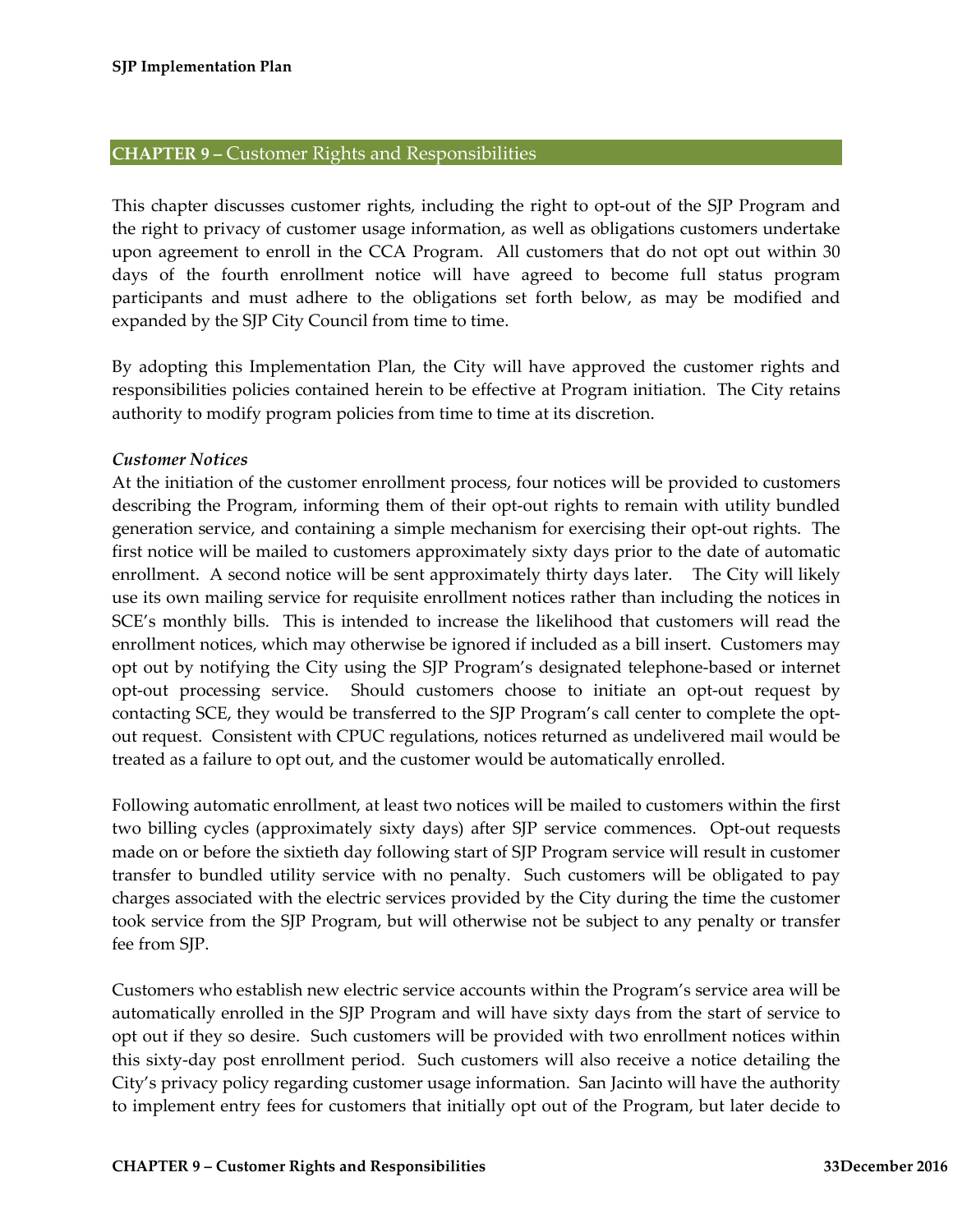participate. Entry fees, if deemed necessary, would aid in resource planning by providing additional control over the SJP Program's customer base.

#### <span id="page-34-0"></span>*Termination Fee*

Customers that are automatically enrolled in the SJP Program can elect to transfer back to the incumbent utility without penalty within the first two months of service. After this free opt-out period, customers will be allowed to terminate their participation but may be subject to payment of a Termination Fee, which San Jacinto reserves the right to impose, if deemed necessary. Customers that relocate within the City's service territory would have SJP service continued at their new address. If a customer relocating to an address within the City's service territory elected to cancel CCA service, the Termination Fee could be applied. Program customers that move out of San Jacinto's service territory would not be subject to the Termination Fee. If deemed applicable by San Jacinto, SCE would collect the Termination Fee from returning customers as part of SJP's final bill to the customer.

For illustrative purposes, SJP's Termination Fee could vary by customer class as set forth in the table below, subject to a final determination by the City.

## **SJP Program: Illustrative Schedule of Fees for Service Termination\***

| Customer Class  | Fee  |  |  |  |
|-----------------|------|--|--|--|
| Residential     | \$5  |  |  |  |
| Non-Residential | ⊕ິດເ |  |  |  |

\*Note that San Jacinto has yet to adopt a Schedule of Fees for Service Termination. The fees reflected in this table are representative of similar charges adopted by California's operating CCA programs.

If adopted, the Termination Fee would be clearly disclosed in the four enrollment notices sent to customers during the sixty-day period before automatic enrollment and following commencement of service. The fee could also be changed prospectively by San Jacinto subject to applicable customer noticing requirements.

Customers electing to terminate service after the initial notification period would be transferred to SCE on their next regularly scheduled meter read date if the termination notice is received a minimum of fifteen days prior to that date. Such customers would also be liable for the nominal reentry fees imposed by SCE and would be required to remain on bundled utility service for a period of one year, as described in the utility CCA tariffs.

#### <span id="page-34-1"></span>*Customer Confidentiality*

San Jacinto will establish policies covering confidentiality of customer data that are fully compliant with the required privacy protection rules for CCA customer energy usage information, as detailed within Decision 12-08-045. The City will maintain the confidentiality of individual customers' names, service addresses, billing addresses, telephone numbers, account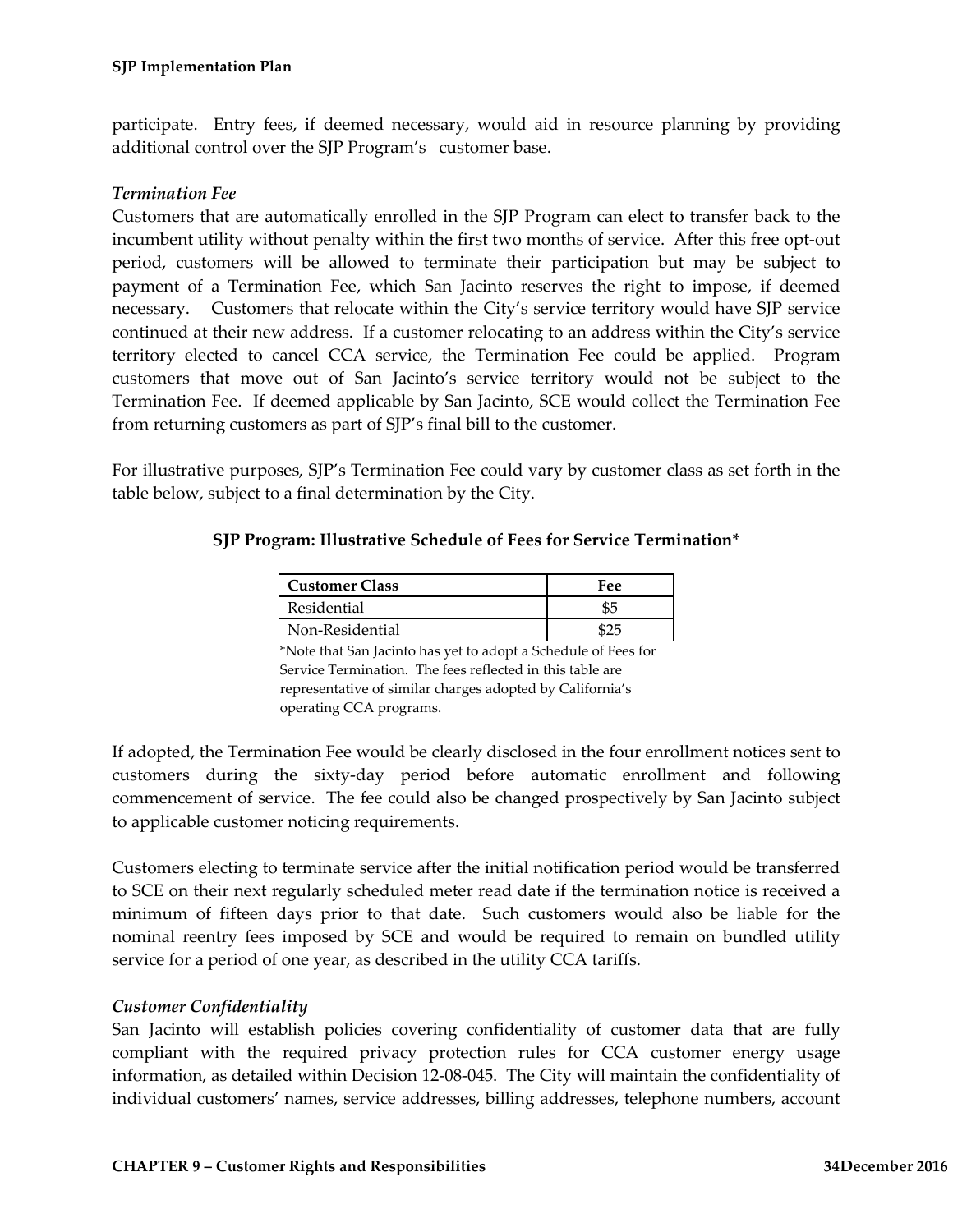numbers, and electricity consumption, except where reasonably necessary to conduct business of the SJP Program or to provide services to customers, including but not limited to where such disclosure is necessary to (a) comply with the law or regulations; (b) enable San Jacinto to provide service to its customers; (c) collect unpaid bills; (d) obtain and provide credit reporting information; or (e) resolve customer disputes or inquiries. The City will not disclose customer information for telemarketing, e-mail, or direct mail solicitation. Aggregate data may be released at San Jacinto's discretion.

## <span id="page-35-0"></span>*Responsibility for Payment*

Customers will be obligated to pay SJP Program charges for service provided through the date of transfer including any applicable Termination Fees. Pursuant to current CPUC regulations, the City will not be able to direct that electricity service be shut off for failure to pay SJP bills. However, SCE has the right to shut off electricity to customers for failure to pay electricity bills, and SCE Electric Rule 23 mandates that partial payments are to be allocated pro rata between SCE and the CCA. In most circumstances, customers would be returned to utility service for failure to pay bills in full and customer deposits (if any) would be withheld in the case of unpaid bills. SCE would attempt to collect any outstanding balance from customers in accordance with Rule 23 and the related CCA Service Agreement. The proposed process is for two late payment notices to be provided to the customer within 30 days of the original bill due date. If payment is not received within 45 days from the original due date, service would be transferred to the utility on the next regular meter read date, unless alternative payment arrangements have been made. Consistent with the CCA tariffs, Rule 23, service cannot be discontinued to a residential customer for a disputed amount if that customer has filed a complaint with the CPUC, and that customer has paid the disputed amount into an escrow account.

#### <span id="page-35-1"></span>*Customer Deposits*

Under certain circumstances, SJP customers may be required to post a deposit equal to the estimated charges for two months of CCA service prior to obtaining service from the SJP Program. A deposit would be required for an applicant who previously had been a customer of SCE or SJP and whose electric service has been discontinued by SCE or SJP during the last twelve months of that prior service arrangement as a result of bill nonpayment. Such customers may be required to reestablish credit by depositing the prescribed amount. Additionally, a customer who fails to pay bills before they become past due as defined in SCE Electric Rule 11 (Discontinuance and Restoration of Service), and who further fails to pay such bills within five days after presentation of a discontinuance of service notice for nonpayment of bills, may be required to pay said bills and reestablish credit by depositing the prescribed amount. This rule will apply regardless of whether or not service has been discontinued for such nonpayment<sup>[6](#page-35-2)</sup>. Failure to post deposit as required would cause the account service transfer request to be rejected, and the account would remain with SCE.

<span id="page-35-2"></span> <sup>6</sup> A customer whose service is discontinued by San Jacinto is returned to SCE generation service.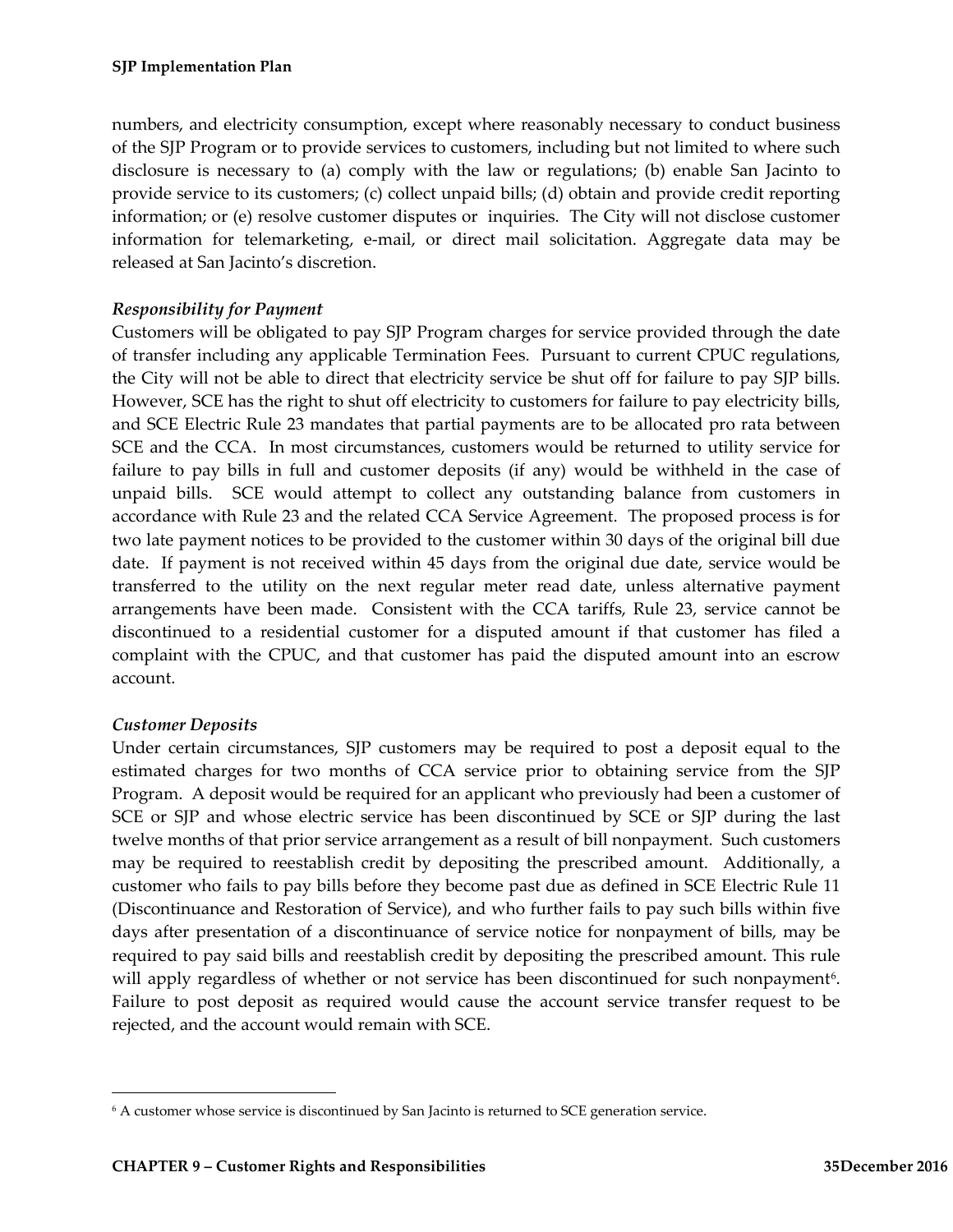## <span id="page-36-0"></span>**CHAPTER 10 -** Procurement Process

#### <span id="page-36-1"></span>*Introduction*

This Chapter describes San Jacinto's initial procurement policies and the key third party service agreements by which the City will obtain operational services for the SJP Program. By adopting this Implementation Plan, the City will have approved the general procurement policies contained herein to be effective at Program initiation. San Jacinto retains authority to modify Program policies from time to time at its discretion.

#### <span id="page-36-2"></span>*Procurement Methods*

San Jacinto will enter into agreements for a variety of services needed to support program development, operation and management. It is anticipated that the City will generally utilize Competitive Procurement methods for services but may also utilize Direct Procurement or Sole Source Procurement, depending on the nature of the services to be procured. Direct Procurement is the purchase of goods or services without competition when multiple sources of supply are available. Sole Source Procurement is generally to be performed only in the case of emergency or when a competitive process would be an idle act.

The City will utilize a competitive solicitation process to enter into agreements with entities providing electrical services for the program. Agreements with entities that provide professional legal or consulting services, and agreements pertaining to unique or time sensitive opportunities, may be entered into on a Direct Procurement or Sole Source basis at San Jacinto's discretion. Authority for terminating agreements will generally mirror the authority for entering into such agreements.

#### <span id="page-36-3"></span>*Key Contracts*

#### <span id="page-36-4"></span>**Electric Supply Contract**

San Jacinto will initiate service using supply contracts with one or more qualified providers to supply sufficient electric energy resources to meet SJP customer demand as well as applicable resource adequacy requirements, ancillary and other necessary services. It is anticipated a Request for Proposals ("RFP") for energy supply products and services including shaped conventional energy, renewable energy, resource adequacy capacity, and scheduling coordinator services will be issued in December 2016. The tentative RFP schedule and timeline is broken out below:

| Release RFP                     | December 2016 |
|---------------------------------|---------------|
| Deadline for Question Submittal | December 2016 |
| Proposals Due                   | January 2017  |
| Notification of Short List      | January 2017  |
| Short List Interviews           | February 2017 |
| Begin Contract Negotiations     | March 2017    |
| Best and Final Pricing          | April 2017    |
|                                 |               |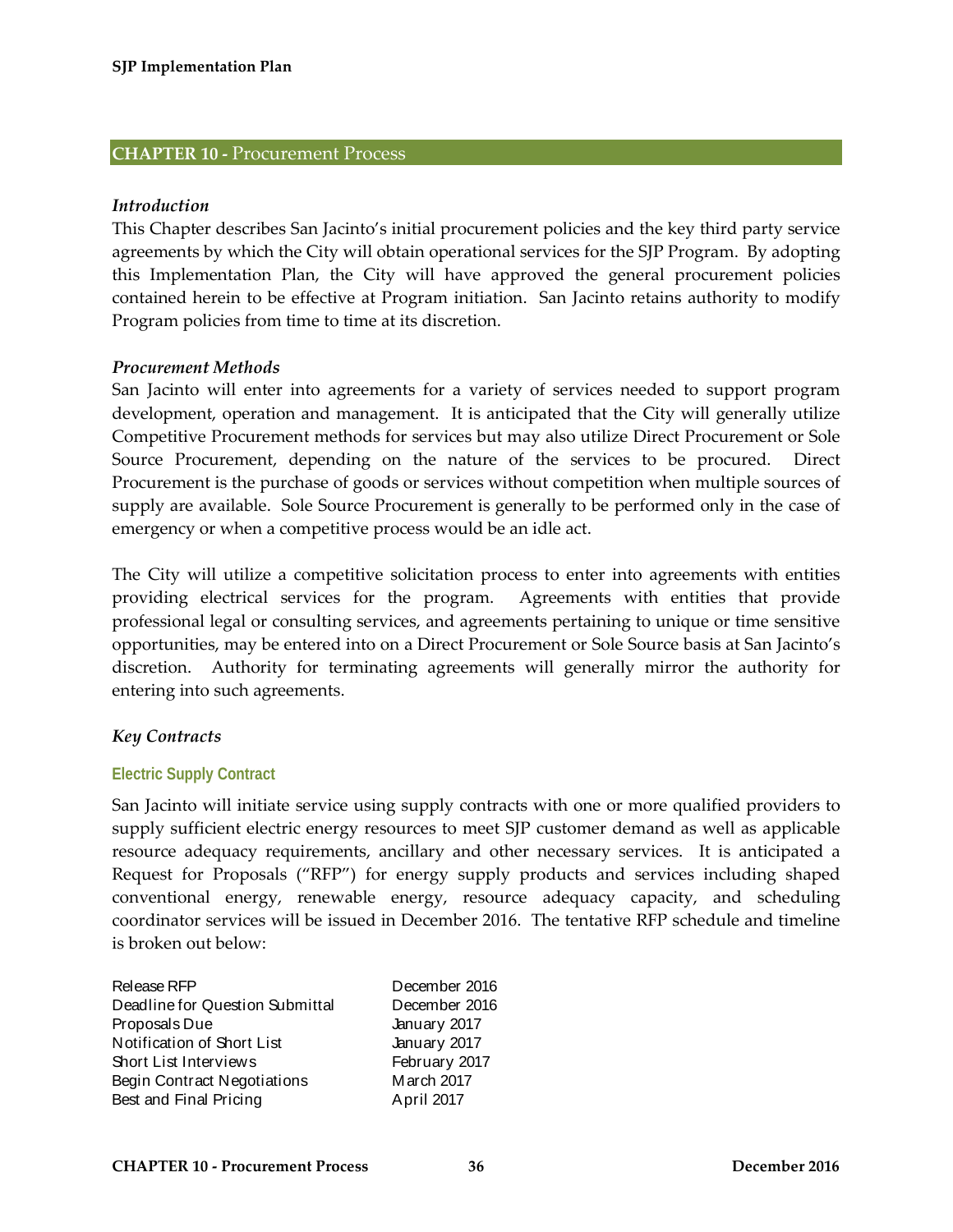#### **SJP Implementation Plan**

#### Contract Approval and Execution April 2017

As indicated in the above RFP timeline, the City plans to receive proposals, including indicative pricing for all requested products and services, in January 2017. This would provide the City with a sufficient amount of time to evaluate the proposals, develop a short-list, conduct interviews, negotiate contracts, and execute final agreements by the beginning of the  $2<sup>nd</sup>$  quarter 2017.

The City may complete additional solicitations to supplement its energy supply and/or to replace contract volumes provided under the original contract. San Jacinto would begin such procurement sufficiently in advance of contract expiration so that the transition from the initial supply contract occurs smoothly, avoiding dependence on market conditions existing at any single point in time.

As part of the energy supply and services RFP released in December 2016, San Jacinto will solicit the services of a certified scheduling coordinator to schedule loads and resources to meet SJP customer demand. The City may designate the primary supplier to be responsible for dayto-day energy supply operations of the SJP Program and for managing the predominant supply risks for the term of the contract. The primary supplier may also contribute to meeting the Program's renewable energy supply goals. However, additional suppliers may be identified to supplement requisite energy supplier of the SJP program. Finally, the primary supplier may be responsible for ensuring San Jacinto's compliance with all applicable resource adequacy and regulatory requirements imposed by the CPUC or FERC.

#### <span id="page-37-0"></span>**Data Management Contract**

A data manager will provide the retail customer services of billing and other customer account services (electronic data interchange or EDI with SCE, billing, remittance processing, and account management). Recognizing that some qualified wholesale energy suppliers do not typically conduct retail customer services whereas others (i.e., direct access providers) do, the data management contract may be separate from the electric supply contract. It is anticipated that a single contractor will be selected to perform all of the data management functions.<sup>7</sup>

The data manager is responsible for the following services:

- $\triangleright$  Data exchange with SCE;
- $\triangleright$  Technical testing;
- $\triangleright$  Customer information system;
- > Customer call center;
- $\triangleright$  Billing administration/retail settlements; and
- $\triangleright$  Settlement quality meter data reporting

<span id="page-37-1"></span> <sup>7</sup> The contractor providing data management may also be the same entity as the contractor supplying electricity for the program.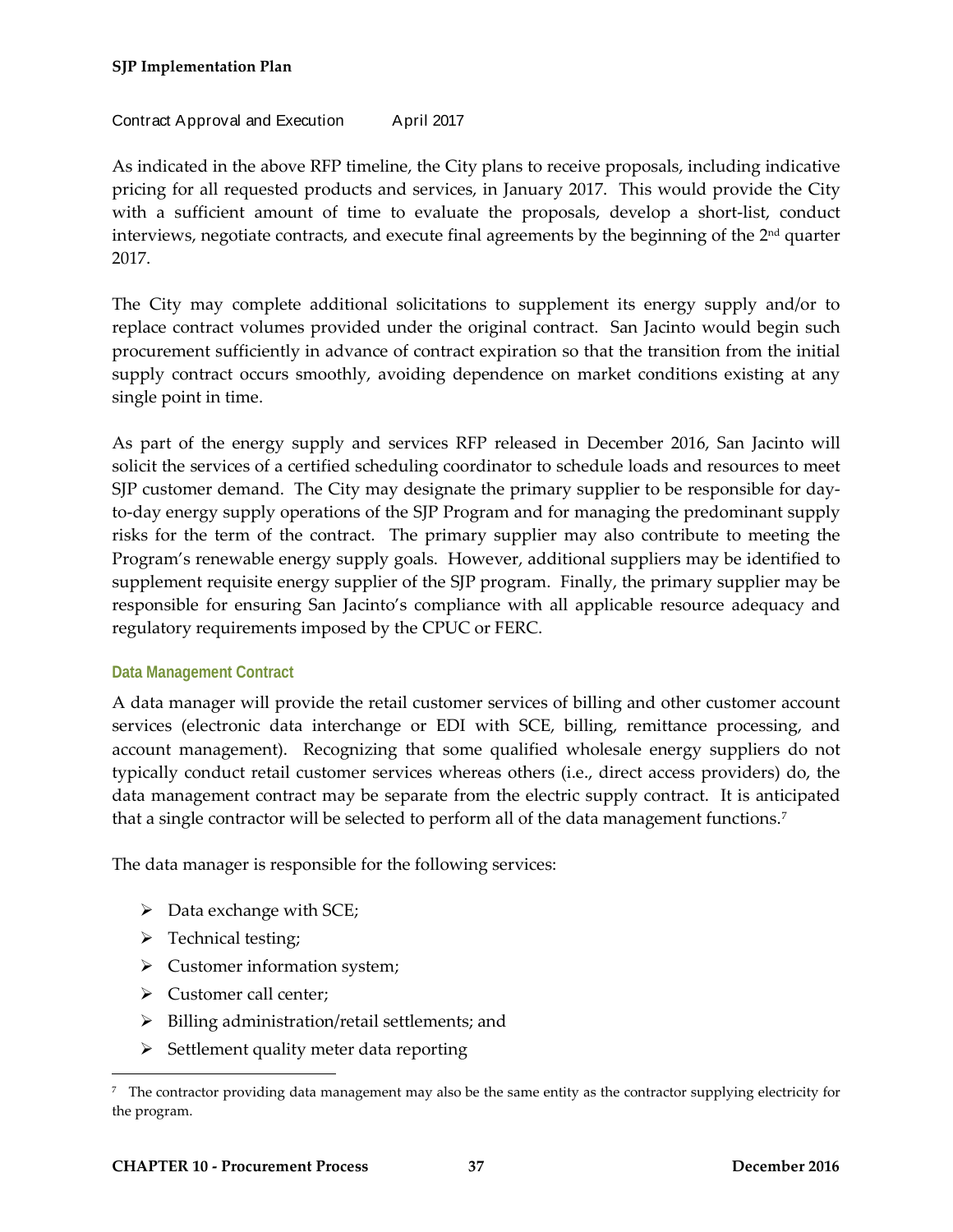$\triangleright$  Reporting and audits of utility billing.

Utilizing a third party for account services eliminates a significant expense associated with implementing a customer information system. Such systems can impose significant information technology costs and take significant time to deploy. Separation of the data management contract from the energy supply contract provides the City with greater flexibility to change energy suppliers, if desired, without facing an expensive data migration issue.

San Jacinto is considering partnering with Lancaster Choice Energy for various components of SJP's operations, including data management and call center functions. Should SJP decide not to partner for these services, an RFP process, similar to the electric supply RFP described above, will be completed. The tentative RFP schedule and timeline is broken out below:

| Release RFP                        | December 2016 |
|------------------------------------|---------------|
| Deadline for Question Submittal    | December 2016 |
| Proposals Due                      | January 2017  |
| Notification of Short List         | January 2017  |
| Short List Interviews              | January 2017  |
| <b>Begin Contract Negotiations</b> | January 2017  |
| Contract Approval and Execution    | January 2017  |
|                                    |               |

The RFP timeline will allow the City to get a data manager under contract by late January 2017. Even though SJP will not serve customers until July 2017, the data manager will need sufficient time to setup and integrate the various data systems with San Jacinto, SCE, and other third parties such as SJP's scheduling coordinator.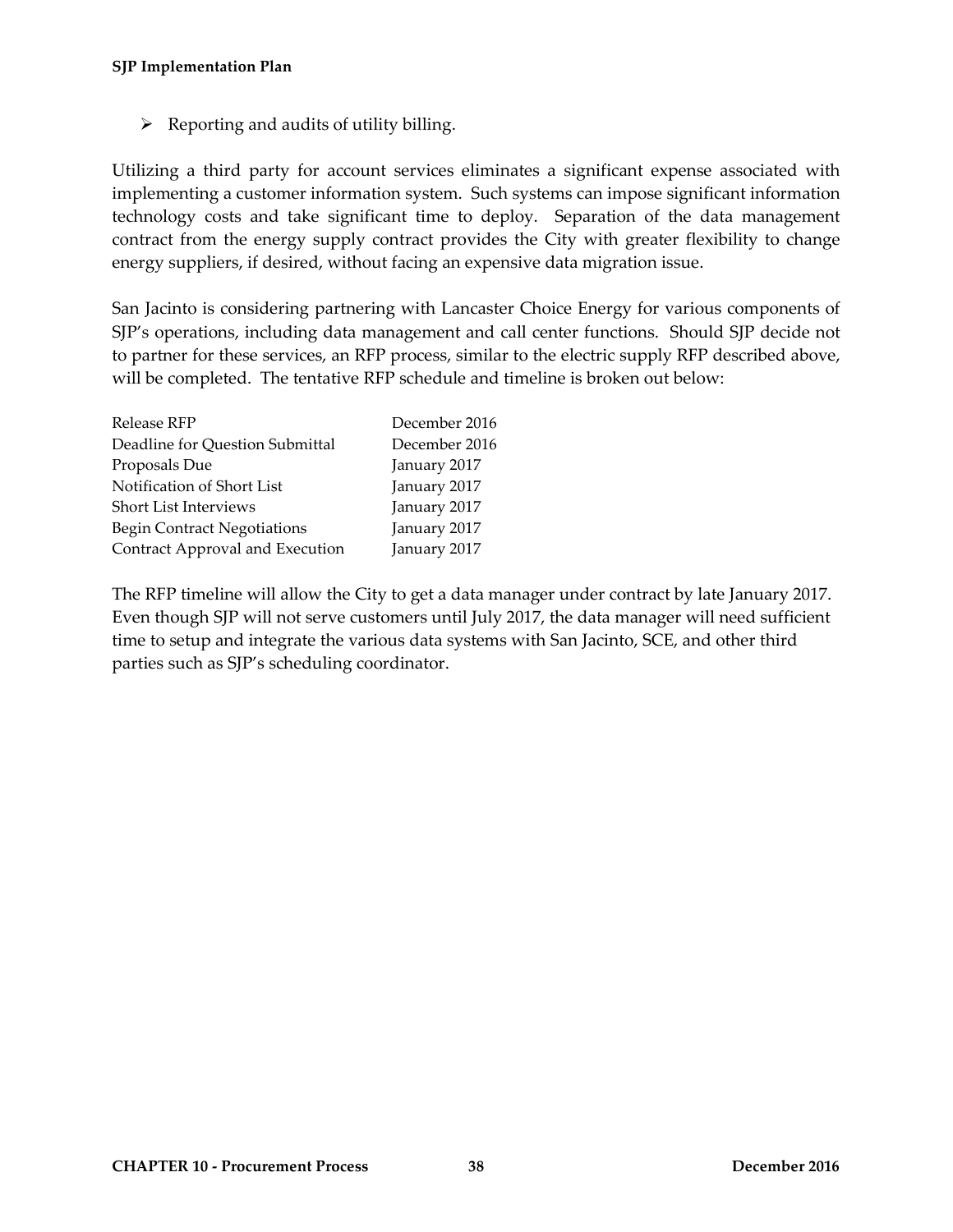#### <span id="page-39-0"></span>**CHAPTER 11 – Contingency Plan for Program Termination**

#### <span id="page-39-1"></span>*Introduction*

This Chapter describes the process to be followed in the case of SJP Program termination. By adopting the original Implementation Plan, the City will have approved the general termination process contained herein to be effective at Program initiation. In the unexpected event that the City would terminate the SJP Program and return its customers to SCE service, the proposed process is designed to minimize the impacts on its customers and on SCE. The proposed termination plan follows the requirements set forth in SCE's tariff Rule 23 governing service to CCAs. The City retains authority to modify program policies from time to time at its discretion.

#### <span id="page-39-2"></span>*Termination by SJP*

San Jacinto will offer services for the long term with no planned Program termination date. In the unanticipated event that the City decides to terminate the Program, the City Council would vote on Program termination.

After any applicable restrictions on such termination have been satisfied, notice would be provided to customers six months in advance that they will be transferred back to SCE. A second notice would be provided during the final sixty-days in advance of the transfer. The notice would describe the applicable distribution utility bundled service requirements for returning customers then in effect, such as any transitional or bundled portfolio service rules.

At least one year advance notice would be provided to SCE and the CPUC before transferring customers, and the City would coordinate the customer transfer process to minimize impacts on customers and ensure no disruption in service. Once the customer notice period is complete, customers would be transferred *en masse* on the date of their regularly scheduled meter read date.

San Jacinto will post a bond or maintain funds held in reserve to pay for potential transaction fees charged to the Program for switching customers back to distribution utility service. Reserves would be maintained against the fees imposed for processing customer transfers (CCASRs). The Public Utilities Code requires demonstration of insurance or posting of a bond sufficient to cover reentry fees imposed on customers that are involuntarily returned to distribution utility service under certain circumstances. The cost of reentry fees are the responsibility of the energy services provider or the community choice aggregator, except in the case of a customer returned for default or because its contract has expired. The City will post financial security in the appropriate amount as part of its registration materials and will maintain the financial security in the required amount, as necessary.